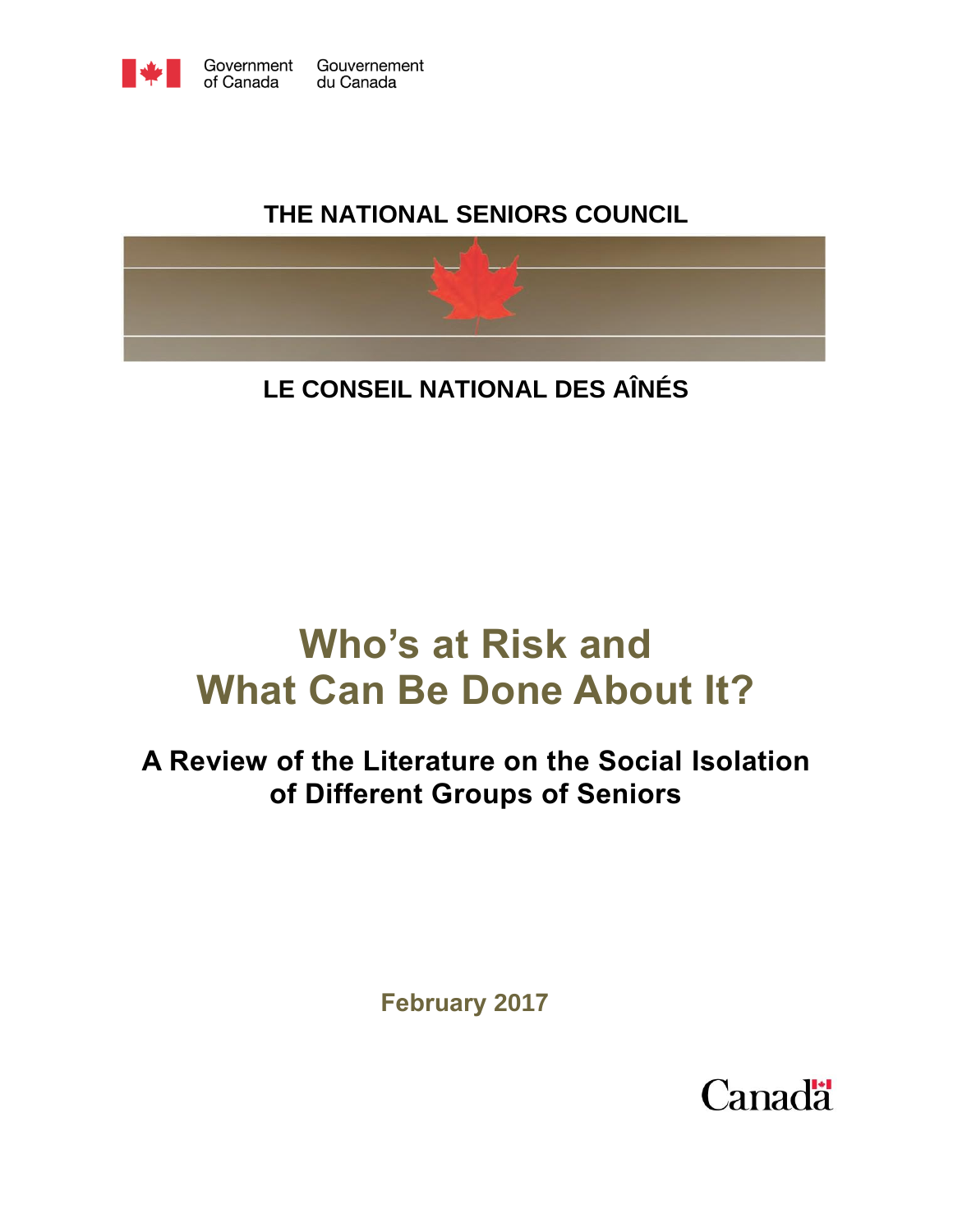#### **Members of the National Seniors Council**

Dr. Andrew Wister, Chair Dr. Marie Beaulieu Olivia Butti Leonie Napa Duffy William James (Jim) Emmerton James T. Evanchuk Dr. C. Shanthi Johnson Tim W. Kwan Hubert McGrath Lisa M. Smith Patricia Spadafora

This review was led by a sub-committee of the National Seniors Council consisting of Dr. Andrew Wister, Dr. Marie Beaulieu, Sherry Gionet\* and Dr. C. Shanthi Johnson. The Council would like to thank them for their hard work. For their contributions to the review, the Council also wishes to thank officials from both Employment and Social Development Canada and the Public Health Agency of Canada, including Neil Burron, Nathalie Charette, Patti Gorr, Josée Lance, Kathie Paddock, Simone Powell, Manon Therriault, and Johanne Vézina.

\* Sherry Gionet served on the National Seniors Council from June 6, 2013 to June 5, 2016, at which time her term of appointment came to an end.

You can download this publication by going online: [canada.ca/publicentre-ESDC](http://canada.ca/publicentre-ESDC)

This document is available on demand in multiple formats (large print, Braille, audio cassette, audio CD, e-text diskette, e-text CD, or DAISY), by contacting 1 800 O-Canada (1-800-622-6232). If you use a teletypewriter (TTY), call 1-800-926-9105.

© Her Majesty the Queen in right of Canada, 2016

For information regarding reproduction rights: [droitdauteur.copyright@HRSDC-RHDCC.gc.ca](mailto:droitdauteur.copyright@HRSDC-RHDCC.gc.ca)

PDF Cat. No.: Em12-26/2017E-PDF ISBN: 978-0-660-07749-9

ESDC Cat. No.: SSD-183-02-17E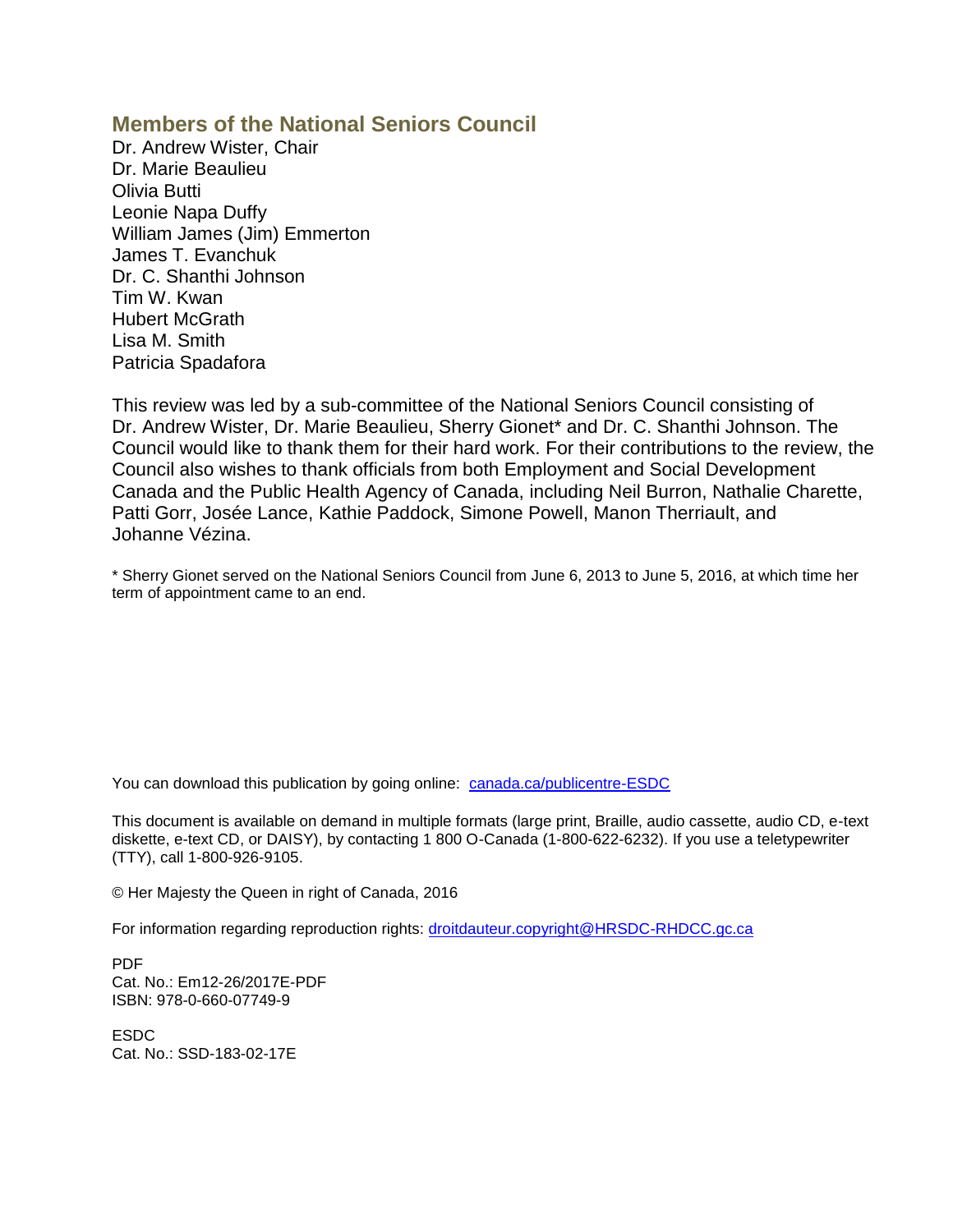# **Table of Contents**

| 1.       |
|----------|
| 2.       |
| 3.       |
| 4.       |
| 5.       |
| 6.       |
| 7.<br>8. |
|          |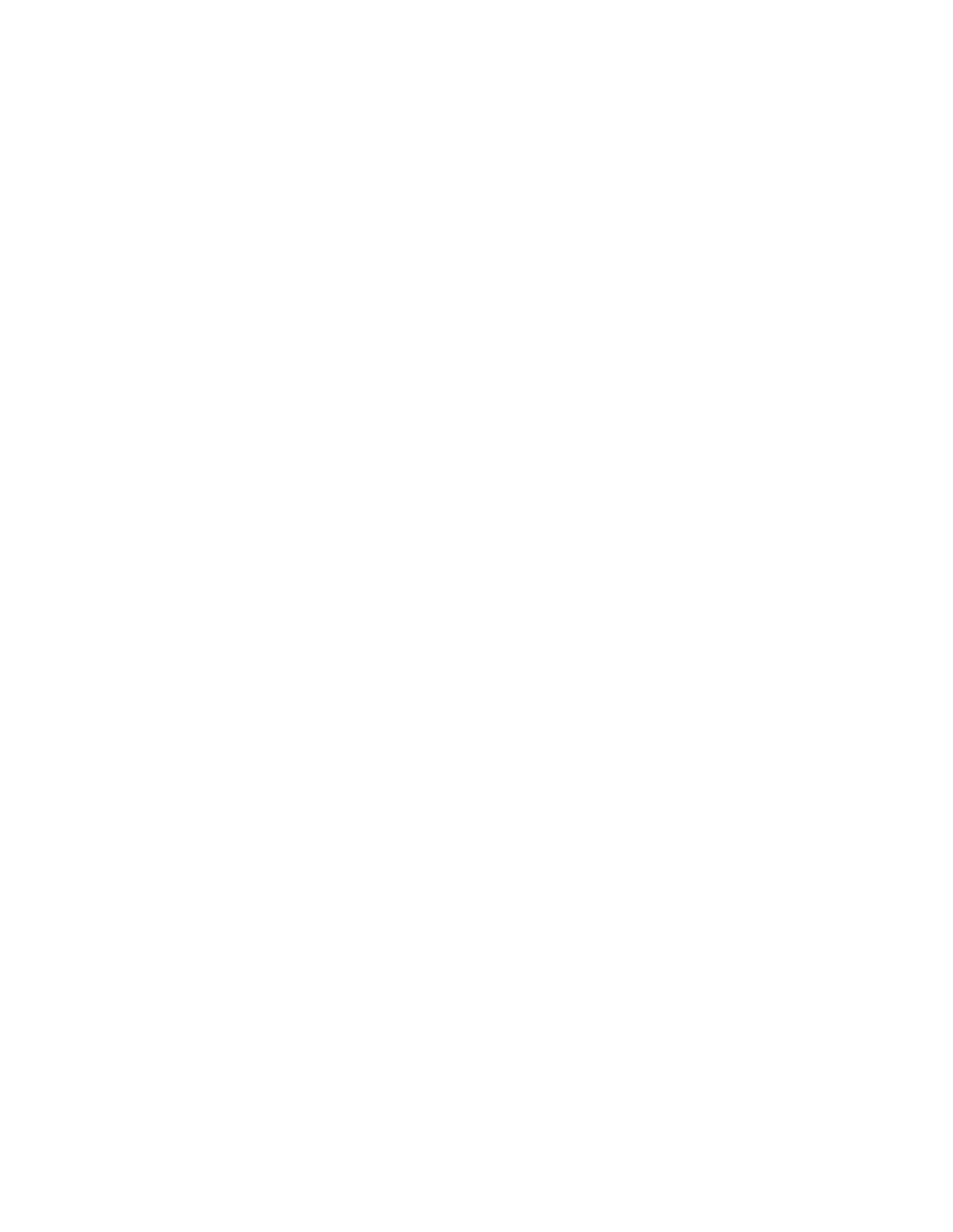

## <span id="page-4-0"></span>**Executive Summary**

Canada's population is aging rapidly as a growing proportion of baby boomers transition into their senior years. In this context, the issue of social isolation – which has profound impacts on the health and wellbeing of seniors from all walks of life – has come to occupy an increasingly important place in discussions on seniors and aging in Canada. It is estimated that up to 16% of seniors experience social isolation (Statistics Canada, 2010). *Who's at Risk and What Can Be Done About It* builds on earlier work undertaken by the National Seniors Council (NSC) on the issue of the social isolation of seniors. Specifically, the current review looks at what the literature says about how different groups of vulnerable seniors are affected by social isolation and identifies promising interventions to tackle social isolation and reconnect seniors to their communities.

Nine groups of seniors are examined: Aboriginal seniors,<sup>1</sup> seniors who are caregivers, immigrant seniors, LGBT seniors, seniors living alone, seniors living in remote or rural areas, low-income seniors and those living in poverty, seniors with mental health issues (including Alzheimer's and other dementias), and seniors with health challenges or disabilities. The review begins with an examination of the literature on each group before exploring the literature on promising interventions, most of which focuses on seniors as a whole. It concludes with four main findings.

First, the different groups of seniors examined are indeed at risk of social isolation. At the same time, the literature on each group is uneven, both in terms of the quantity and quality of studies. Greater efforts are required to further develop the research on the barriers that specific groups of seniors encounter, and to tailor initiatives that address social isolation to their needs. Second, a two-pronged approach to addressing social isolation seems warranted, one that combines coordinated policy interventions that can facilitate social inclusion across the general population of seniors with targeted interventions for specific at-risk groups. The concept of age-friendly communities has the potential to underpin a range of interventions that fall within the scope of both approaches. Third, research on social isolation would benefit from greater segmentation, increased reliance on mixed methods (qualitative and quantitative), conceptual clarity and consistency, and exploration of social isolation across the life course. Finally, there is a need for more high quality program evaluation studies of different programs and approaches, and practitioners should be encouraged to build an outcome measurement component into all of their programs (though funding limitations can often make this difficult). In general, however, there is sufficient evidence to identify several common characteristics of successful interventions as well as different types of interventions.

 $\overline{\phantom{a}}$ 1 In this review, the term "Aboriginal seniors" is used rather than "Aboriginal elders" since the focus is on Aboriginal people within a certain age group. Whereas seniors are defined as those who are 65 years of age or older, elders may be younger and are defined more in terms of their status in the community than their age per se.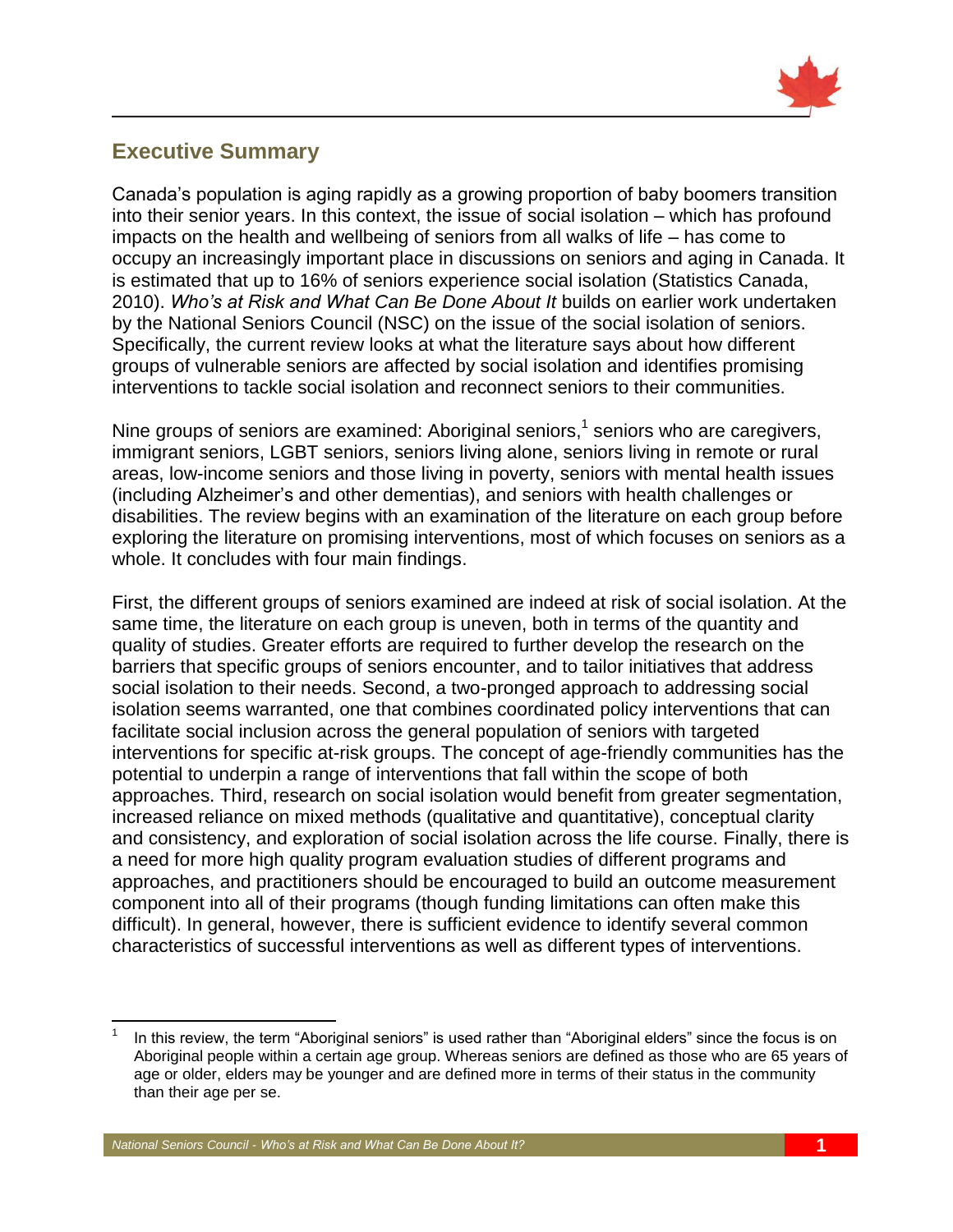

The findings of the review are meant to be of interest to stakeholders working with seniors who are looking to increase their understanding of this complex, multifaceted issue. They are meant to inform the actions of the federal government, as well as other stakeholders such as researchers and frontline service providers. As such they complement suggestions for federal action on social isolation that were made in the National Seniors Council's *Report on the Social Isolation of Seniors*. <sup>2</sup> Given its complex societal nature, social isolation requires a multi-stakeholder approach; this review contributes to knowledge-mobilization efforts to support such an approach.

 $\sqrt{2}$ <sup>2</sup> National Seniors Council (2014a), available at: [http://www.seniorscouncil.gc.ca/eng/research\\_publications//index.shtml](http://www.seniorscouncil.gc.ca/eng/research_publications/index.shtml)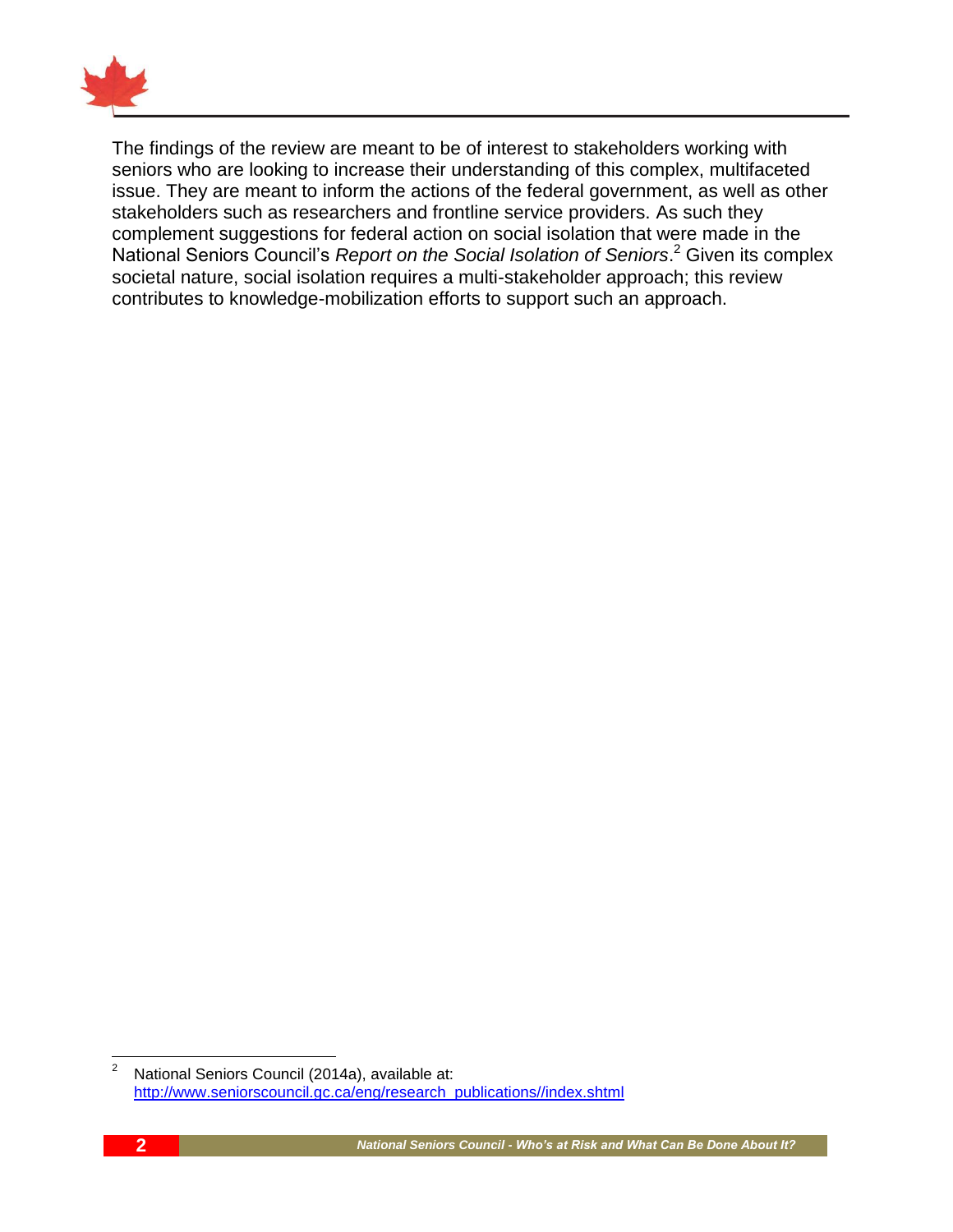

# **Who's at Risk and What Can Be Done About it? A Review of the Literature on the Social Isolation of Different Groups of Seniors**

### <span id="page-6-0"></span>**1. Introduction**

Canada's population is aging rapidly as a growing proportion of baby boomers transition into their senior years. In 2015, for the first time, the number of persons aged 65 years and older exceeded the number of children aged 0 to 14 years. At the same time, the growth rate of the population aged 65 years and older was 3.5% – approximately four  $t$  times the growth rate of the total population. $3$  This process brings with it new challenges to ensure that the needs of seniors are being adequately addressed by policymakers, service providers, communities and other stakeholders. In this context, the issue of social isolation – which has profound impacts on the health and wellbeing of seniors from all walks of life – has come to occupy an increasingly important place in discussions on seniors and aging in Canada. While most seniors are engaged in mutually-supporting social networks and are involved in their communities, there are significant numbers who experience episodic or long term social isolation. It is estimated that up to 16% of seniors experience social isolation (Statistics Canada, 2010).<sup>4</sup> The causes of social isolation are complex, and include individual-level factors such as the loss of a loved one to broader societal factors such as the norms and values we attach to the wellbeing of others and our shared sense of community.<sup>5</sup>

In November 2013, the National Seniors Council (NSC) launched a series of consultations with stakeholders from multiple sectors to assess how social isolation affects seniors and to explore ways to prevent and reduce it. In total, 305 stakeholders participated in the consultation process. Among other things, the consultations revealed that certain groups of seniors seemed to be at greater risk of social isolation than the general population of seniors. Furthermore, the NSC's *Report on the Social Isolation of Seniors* indicated that "stakeholders identified the need to undertake further research to validate the impact, quality and value of innovative and promising practices as well as increase the knowledge base with respect to social isolation and the health of seniors" (National Seniors Council, 2014a).

 $\overline{\phantom{a}}$ 3 See Statistics Canada, (2015). On July 1, 2015, Canada's estimated population was 35,851,800. Nearly one in six Canadians (16.1%) – a record 5,780,900 Canadians – was at least 65 years-old, compared with 5,749,400 children aged 0 to 14 years (16.0%).

<sup>4</sup> Cross-tabulations undertaken by the NSC using data from Cycle 4.2 of Statistics Canada's Canadian Community Health Survey – Healthy Aging. The survey included a total sample of 30,865 Canadians 45 years of age and older (with data weighted to reflect the Canadian census population by age, sex, and province). 16% of seniors indicated that they felt isolated from others often or some of the time.

 $5$  The literature on the social causes of social isolation is fairly extensive and unfortunately goes beyond the scope of this review. For a useful discussion, see de Jong et al. (2006).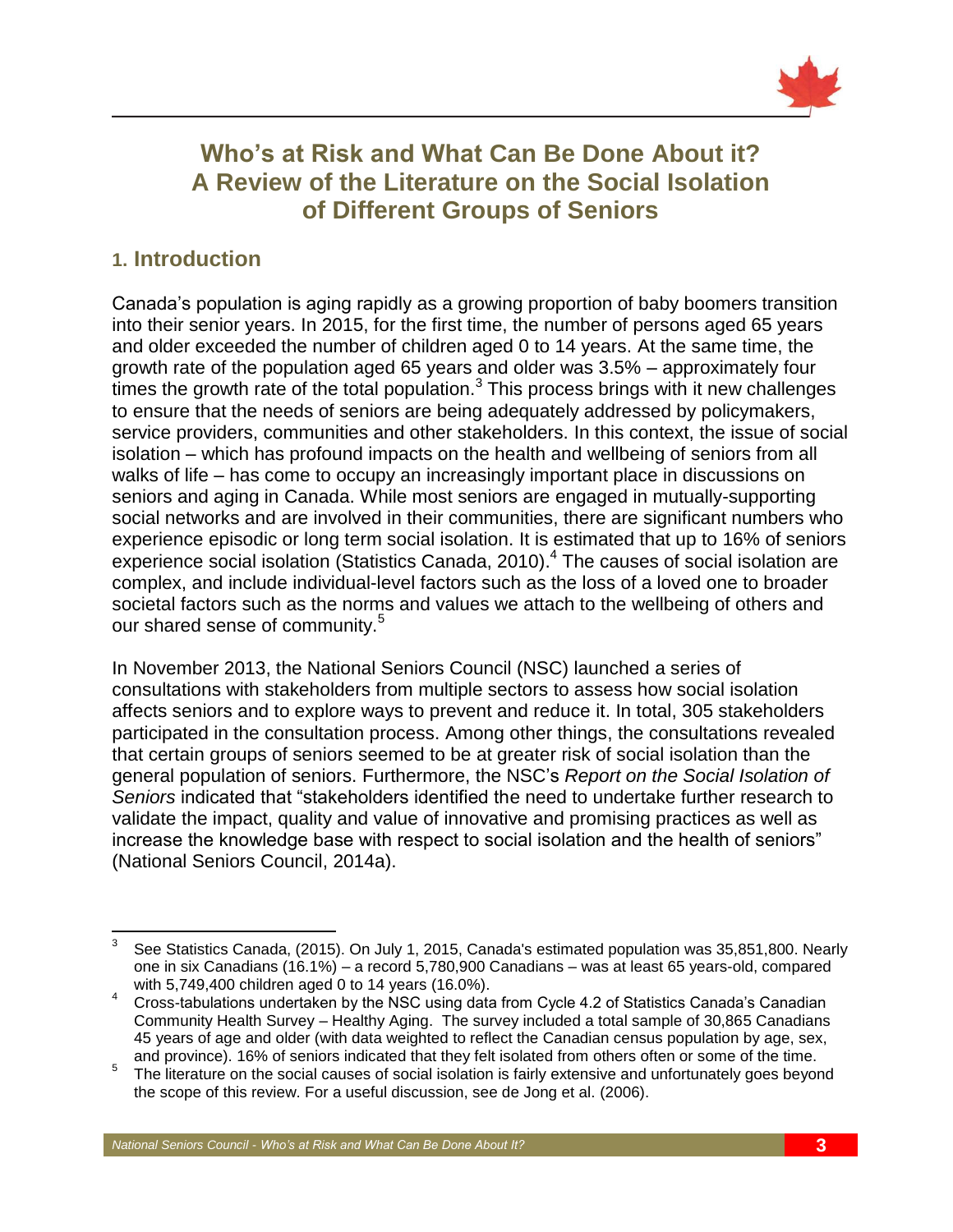

This literature review extends the NSC's earlier work on social isolation by looking at how different groups of vulnerable seniors are affected by social isolation, and by identifying promising interventions to tackle social isolation and reconnect seniors to their communities. Far from being a homogeneous group, Canadian seniors have multiple identities and experience different life circumstances that make broad generalizations problematic. This must be taken into consideration in analyzing social isolation and in maximizing the impact of different policy interventions. The review therefore surveys what is known about the occurrence of social isolation in different groups of seniors, the interaction and cumulative impact of different risk factors, and the potential for different programmatic interventions. While the Council has endeavoured to identify the most relevant (English and French-language) studies on these topics, the review is by no means exhaustive given the growing literature in this area and the multiple sub-themes that could be further explored. That said, gaps in the state of knowledge on social isolation among specific groups of seniors have been identified for future research.

The findings of the review are meant to be of interest to stakeholders working with seniors who are looking to increase their understanding of this complex, multifaceted issue. They are meant to inform the actions of the federal government, as well as other stakeholders such as researchers and frontline service providers. Given its complex societal nature, social isolation requires a multi-stakeholder approach; this review contributes to knowledge-mobilization efforts to support such an approach.

Overall, the review finds that the different groups of seniors that are examined are at risk of social isolation. At the same time, the state of knowledge on each group is uneven, both in terms of the quantity and quality of studies. Moreover, given the diversity of methods used in studies on social isolation and different groups of seniors, it is not possible to rank or order these different groups according to risk level. Social isolation is a complex phenomenon that seems to affect different groups of seniors distinctively even as there are general risk factors that cut across groups without discrimination.

This suggests the need for a two-pronged approach to addressing social isolation. Since many risk factors are general in nature, coordinated policy interventions that can facilitate social inclusion across the population of seniors, such as improved housing, access to transportation, and the reduction of ageism and discrimination are required; for those factors that are more specific to a particular group, targeted interventions, such as providing support to senior caregivers to prevent isolation, are also recommended. This means that social isolation should become a key consideration for a range of policy areas linked to seniors in addition to being a policy focus in its own right. The review ends with some specific examples of general and targeted interventions based on findings from the literature.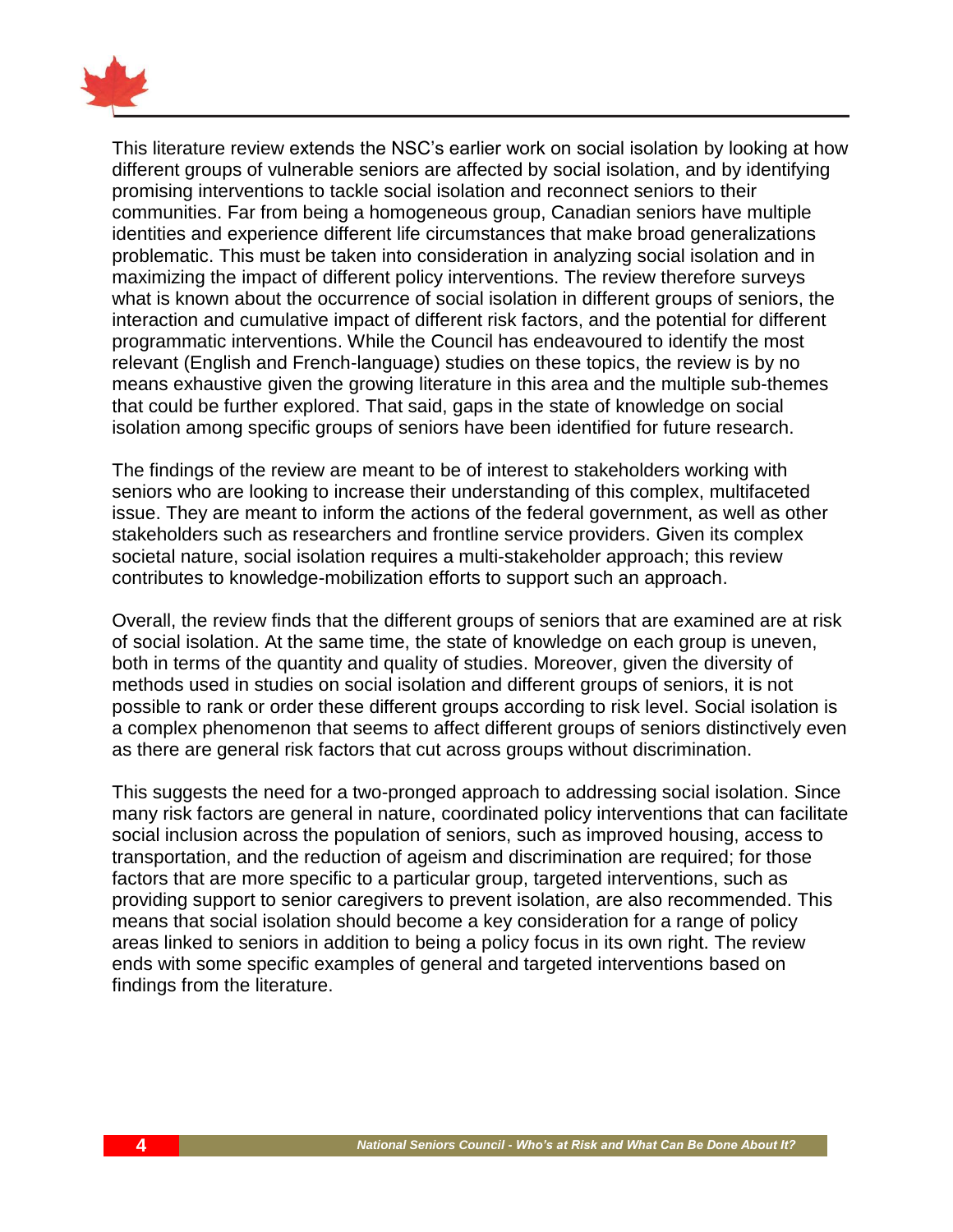

# <span id="page-8-0"></span>**2. Methodology**

#### <span id="page-8-1"></span>**2.1. Definitions**

The concept of social isolation is multi-faceted and overlaps with other related concepts such as loneliness, social vulnerability, social inclusion and exclusion, social connectedness, and social capital. Social isolation is commonly defined as a low quantity and quality of contact with others, and includes "number of contacts, feeling of belonging, fulfilling relationships, engagement with others, and quality of network members" (Nicholson, 2009). Socially isolated persons lack social contacts, social roles and mutually rewarding relationships (Keefe et al., 2006; North Sky Consulting Group Ltd, 2013). The severity of isolation can vary from person to person depending upon whether it is voluntary or involuntary, permanent or chronic, episodic or temporary. <sup>6</sup> While researchers define social isolation differently, most agree that it has a more objective dimension to it than loneliness, which depends upon an individual's subjective reactions to their environment and relationships rather than the more general condition of having few social contacts. Still, in the literature on social isolation, the terms are often used interchangeably. While this review focuses on social isolation, findings on loneliness and other related concepts are sometimes referred to where they help provide a more complete picture of the situation of specific groups of seniors.

#### <span id="page-8-2"></span>**2.2. Research Scope and Methods**

To guide the literature review, two key research questions were identified:

- 1) What is known about the different groups of seniors who may be vulnerable to social isolation? (Note that the groups themselves were already identified through NSC consultations).
- 2) What does the literature say about the risk<sup>7</sup> correlates of social isolation and how these factors interact – among these groups of seniors?

A thorough review of the scholarly and program/policy literature was undertaken, with approximately 150 articles, reports, books and book-chapters identified and reviewed. An exhaustive list of search terms was developed and used to identify the literature. While a majority of articles and reports were in English and came from Canada or the United States, a significant sample of French-language articles was also included in the report (with a focus on the Canadian literature and particularly influential reports from Europe). One hundred and twenty pieces of literature were reviewed in English and 30 in French. Measuring the overall prevalence and impact of social isolation brings with it a series of methodological challenges. First, a major stumbling block for both researchers and

<sup>—&</sup>lt;br>6 See National Seniors Council, (2014b), for an extended discussion of definitional and conceptual issues surrounding social isolation.

<sup>7</sup> In some places, protective factors are also noted however this was not a main focus of the literature review.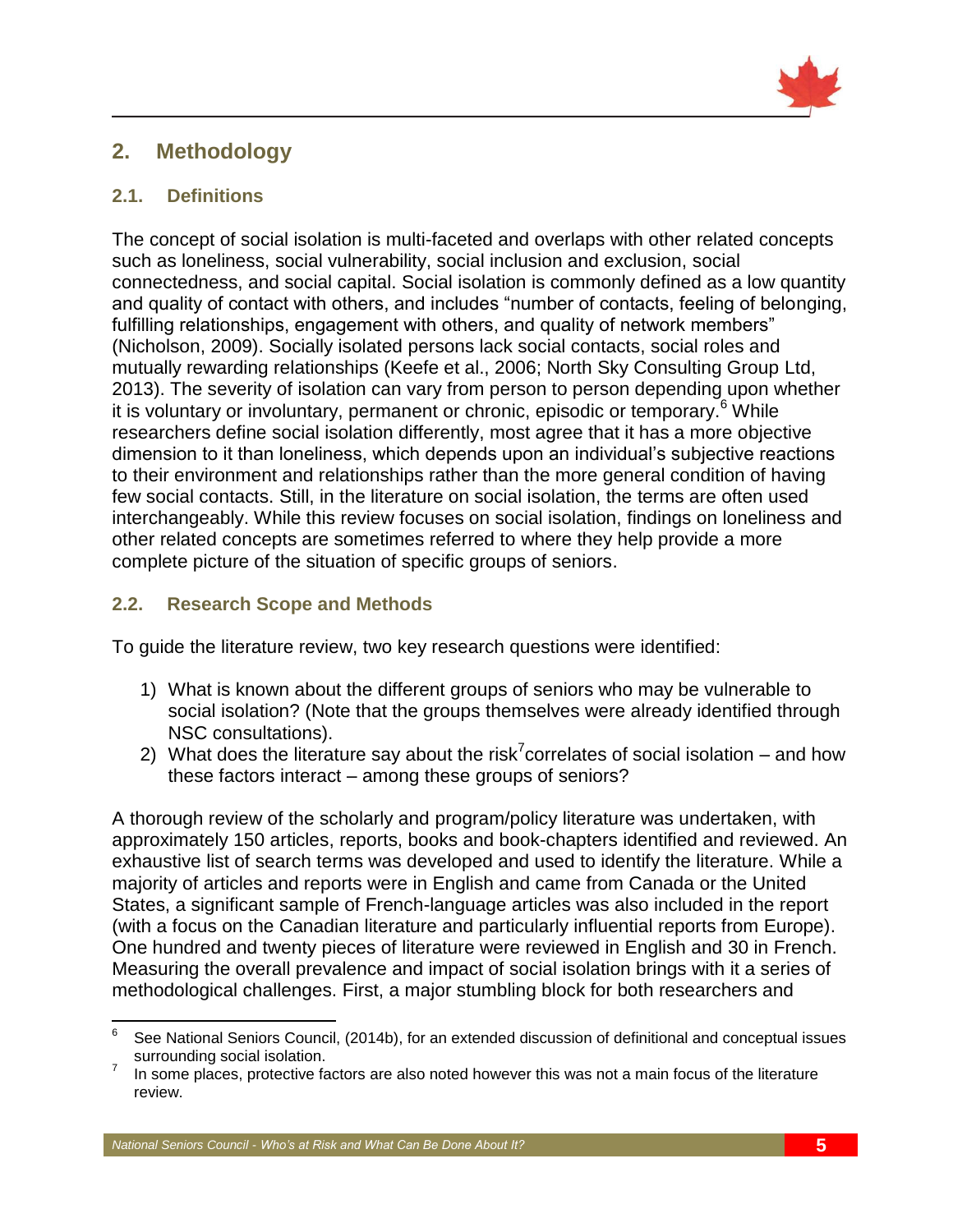

practitioners is how to find the isolated, who – by definition – are not connected and are difficult to find (Newall, 2015). Frontline workers also report that linguistic and cultural barriers – along with stigma surrounding isolation – can make it even more difficult to reach certain groups of seniors (North Sky Consulting Group Ltd, 2013; see also section below on Immigrant Seniors). The overall incidence of isolation may therefore be underreported. A distinct but related problem is obtaining accurate data on the size of population groups affected by social isolation. In this review, for instance, data on certain population groups, such as LGBT seniors, seniors who are caregivers, seniors with mental health issues and seniors with health challenges – are primarily based upon selfreporting in surveys. Self-reporting can lead to under-estimations, particularly for LGBT seniors, who are reluctant to be open about their sexual orientation or gender identity (Tang, 2015).

Second, social isolation is a complex phenomenon associated with multiple factors. While some researchers deploy multivariate analyses to isolate causal factors, this is not always possible (or desirable, depending upon the purpose of the research).<sup>8</sup> Thus, some studies may identify factors associated with social isolation without being able to determine whether they are *causal* factors per se, or the extent to which they are generalizable, or how exactly they interact. Third, even when large-scale studies are conducted, the relationship between social isolation and other factors can be reciprocal or bidirectional in nature, further compounding the challenge of determining causality. For example, the literature on social isolation clearly demonstrates that social isolation can have an impact on various measures of health, but it is equally well established that health challenges can further exacerbate social isolation. Fourth, there may be cumulative or synergetic effects across risk factors that combine to influence social isolation and related experiences within and between vulnerable groups of seniors.

This review takes into consideration these various challenges and seeks to contextualize research findings as much as possible. It takes a general approach to understanding the dynamics of social isolation by looking at the interaction of multiple risk factors that can create a *cascading of risk*<sup>9</sup> that render an individual – or a group of seniors – particularly vulnerable.

 $\overline{a}$ Researchers use a range of quantitative and qualitative methodological approaches to study social isolation. While some studies reviewed here are based on large-scale samples that measure multiple variables, others are more qualitative in nature. Some of the evidence on social isolation also comes from program reports and evaluations by practitioners. While each of these approaches has something to offer, it is difficult to generalize from many studies, including those that look at specific groups of seniors.

<sup>9</sup> The concept of a cascading of risk has been used to examine how social conditions can foster cumulative advantage and disadvantage for health over the life course. For example, Umberson and Karas Montez (2010) note that "strained and unsupportive relationships in childhood launch into motion a cascade of factors – such as increased risk for depression, low personal control, and poor health habits – that lead to poorer health and more strained and less supportive relationships across the life course. Scholars should consider this cascading process, and they should identify at-risk populations as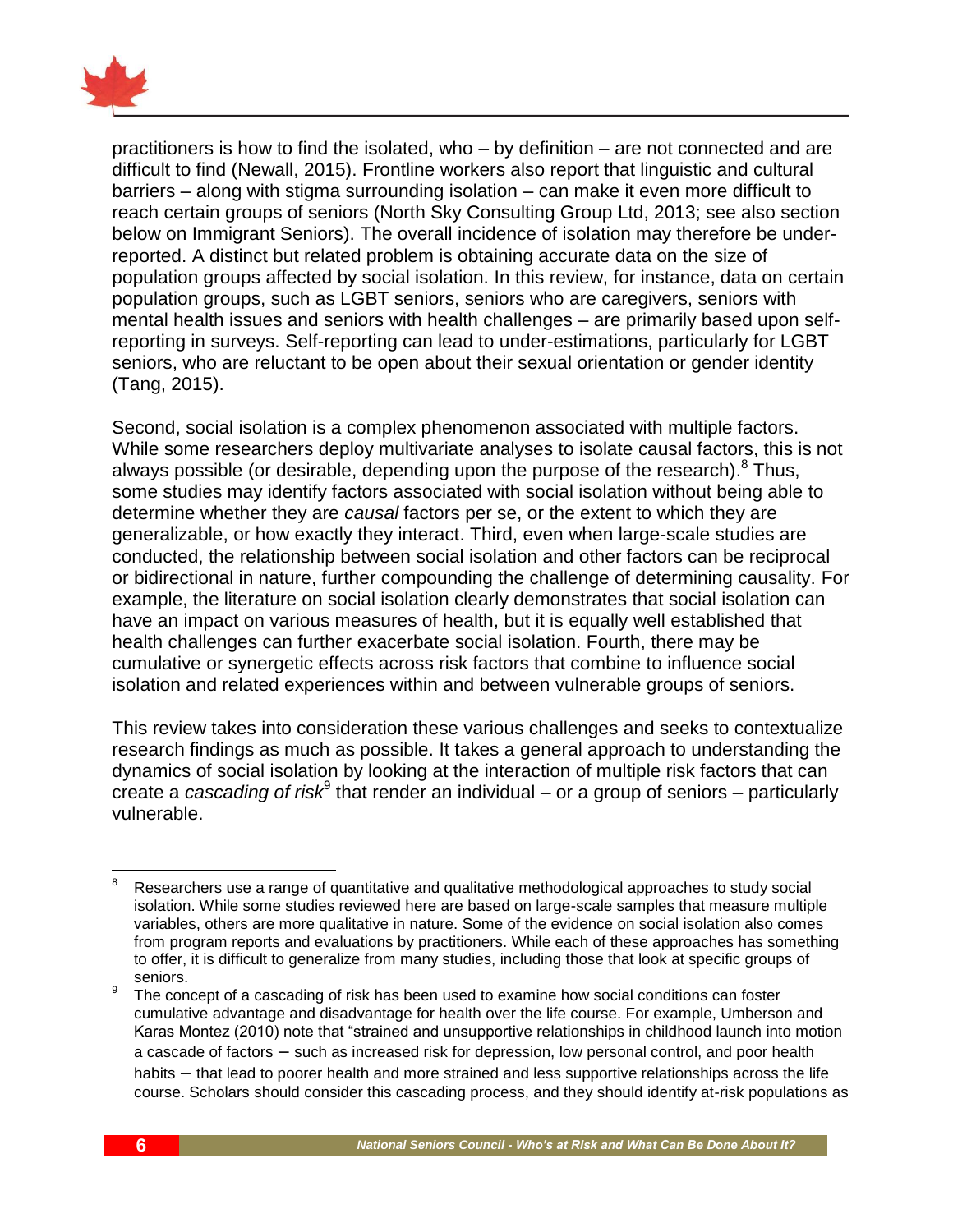

Taken as a whole, the accumulation of risk factors can place seniors at multiple jeopardy of experiencing loneliness and social isolation.

# <span id="page-10-0"></span>**3. Prevalence and Impact**

Given the diversity of methodologies used in studying isolation and the challenges in reaching the isolated, estimates on the prevalence of isolation are wide ranging. However, data from the Canadian Community Health Survey, a large-scale study with a range of social isolation indicators, provide an overall sense of the magnitude of the problem (Statistics Canada, 2010). Accordingly:

- 16% of seniors felt isolated from others often or some of the time.
- 6% of seniors reported spending little or no time with someone with whom they could complete enjoyable activities.
- 5% indicated having someone to listen to them none or little of the time.
- More than 8% reported having someone to receive advice about a crisis none or little of the time.
- 3.9% of seniors reported having someone who shows love and affection to them none or little of the time.
- 6% reported having someone to do something enjoyable with none or little of the time.
- 6% reported never or not often participating in activities with family and friends.
- 17.3% reported feeling excluded often or some of the time.

These findings suggest that a significant portion of seniors experience social isolation in a variety of different ways. Preliminary results from the Canadian Longitudinal Study on Aging (CLSA) support these findings.<sup>10</sup>

The impact of social isolation is no less significant. A substantial body of literature has demonstrated that loneliness and social isolation are recognised as risk factors for poor health and reduced wellbeing – and that social isolation is significantly and independently related to health status and various quality-of-life indicators (Hawton et al., 2011). Conversely, Canadians with more family and friend supports are usually more likely to be in very good physical and mental health (Sinha, 2014), and individuals with strong social relationships are more likely to live longer than individuals with poor social relations (Holt-Lunstad et al., 2015).

 $\overline{\phantom{a}}$ 

well as the most important modifiable risk and protective factors in their social relationships." The same point can be made in regard to social isolation.

 $10$  The CLSA is a large, national, long-term study that will follow approximately 50,000 men and women between the ages of 45 and 85 for at least 20 years. The study includes a range of social isolation indicators. More information is available on the CLSA's website: [www.clsc-elcv.ca.](http://www.clsc-elcv.ca/) See Kirkland et al. (2015) for cross tabulations of social isolation indicators by age group (note, however, that significance testing was not performed).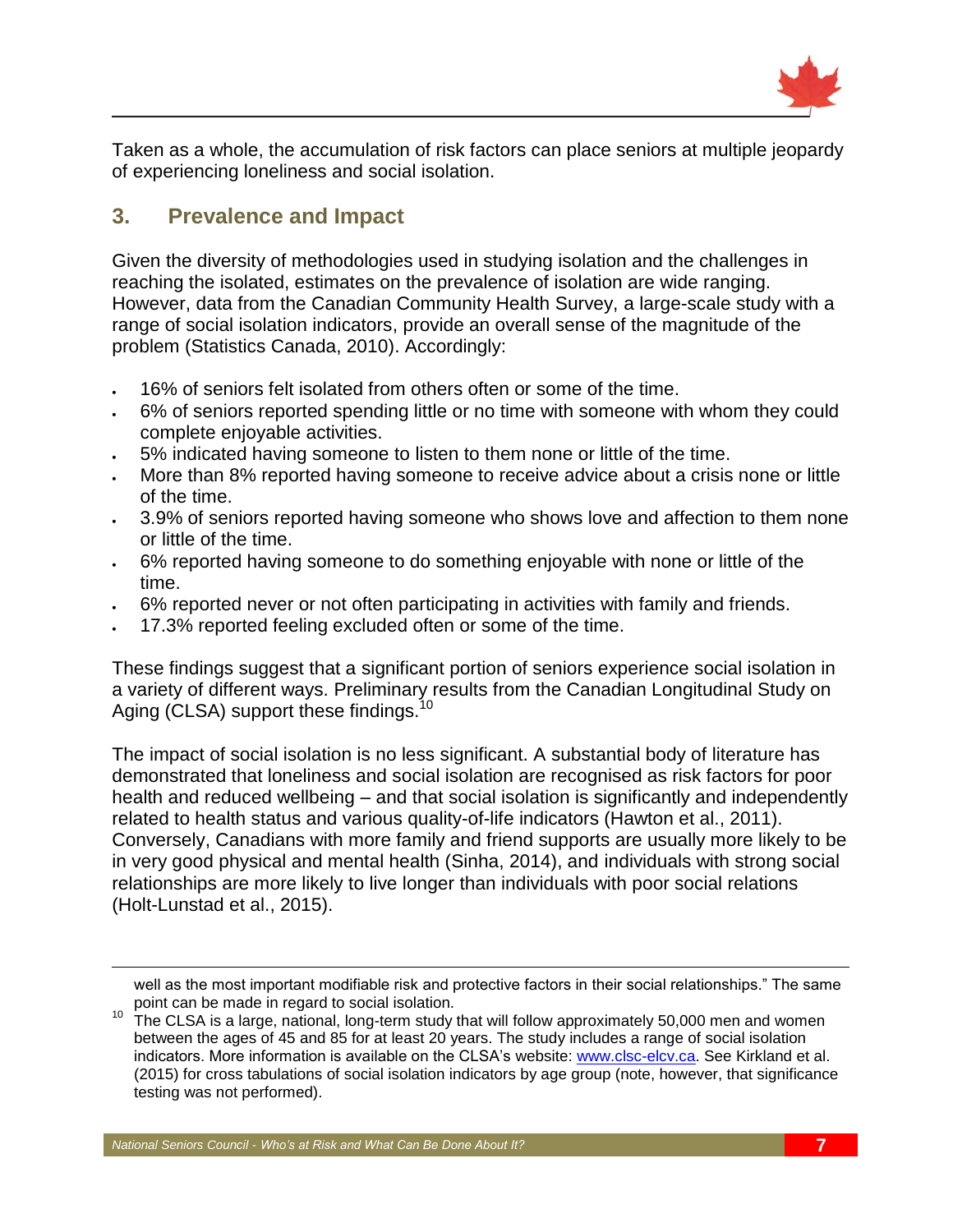

In one systematic review of the literature, researchers found that nearly all studies found a detrimental effect of isolation or loneliness on health. Health risks associated with isolation and loneliness have been compared to the well-established detrimental effects of smoking and obesity (Courtin and Knapp, 2014). Indeed, one researcher has suggested that social isolation can be equivalent to smoking 15 cigarettes a day in terms of health consequences (Wilson, 2015). The most commonly studied health outcome association with isolation was depression, followed by cardiovascular health and wellbeing/quality of life (Courtin and Knapp, 2014). Loneliness is associated with higher levels of cortisol, changes with immune response, disrupted sleep, increased risk of heart attacks (Bolton, 2012; Courtin and Knapp, 2014), and stroke (Bohic, 2012). Loneliness and isolation are also associated with poorer cognitive function among older adults (Shankar et al., 2013), and can increase the likelihood of falls (Do et al., 2015). In a review of the literature on suicide prevention among seniors, Saïas et al. (2013) found that isolation is a major risk factor associated with suicide among seniors, who already have a higher suicide rate than younger age groups.<sup>11</sup> In addition to the health impacts, there are also recognized economic and social implications of isolation.<sup>12</sup>

## <span id="page-11-0"></span>**4. General Risk Factors**

Numerous risk factors have been identified in the literature on social isolation. These risk factors are embedded within several overarching social contexts, including ageism, discrimination, limited access to resources and services, and marginalization. Below, these factors are grouped together in 9 general categories. Here, the purpose is not to provide a new typology of factors, but rather to provide additional context for the reader before examining how they interact within specific groups of seniors.<sup>13</sup> While none of these factors may be sufficient in themselves to cause isolation, each may increase the chance of isolation and may combine with other factors to produce a cascading of risk. It should also be noted that, in some cases, the opposite of a risk factor is a protective factor. For example, not having access to affordable housing is a risk factor; having access to affordable housing can protect against the risk of social isolation.

**Age and gender**: being 80 or older; being a woman (since women, on average, live longer).

 $\overline{\phantom{a}}$ 

As many as 44% of seniors living in residential care in Canada have been diagnosed with depression or show symptoms of depression without diagnosis, and men over the age of 80 have among the highest suicide rate of all age groups (Canadian Institute for Health Information, 2010; Public Health Agency of Canada, 2010).

<sup>&</sup>lt;sup>12</sup> See National Seniors Council (2014b) for a review of the literature in this area.

 $13$  The categories listed generally reflect those identified in the scoping review of the NSC with some refinements and further elaborations (National Seniors Council, 2014b).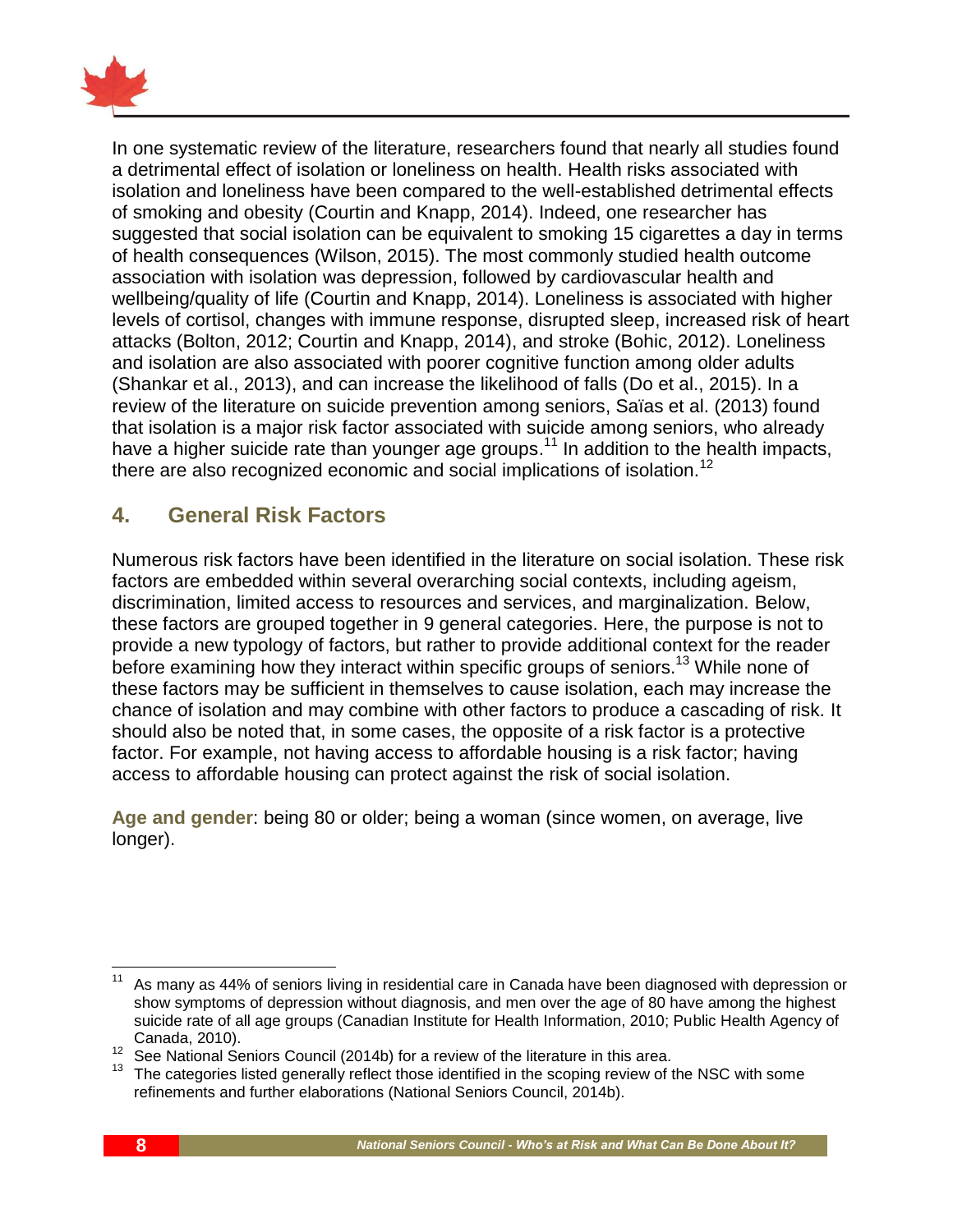

**Ethnicity:** being an immigrant (specifically, having a different cultural and linguistic background from the general Canadian population or community in which you live); being from an official language minority community.<sup>14</sup>

**Geography:** living in a rural or remote area where service provision and distance between individuals and families is less proximate; living in a deprived neighbourhood; living in a community where there has been a loss of community or neighbourhood values; living in a low-density neighbourhood.

**Health and disability**: having health issues (mental and/or physical) including having multiple chronic health problems (e.g., vision, hearing, incontinence, speech/cognitive impairment); lifelong health problems or late-onset or age-related condition such as incontinence; mental illness (e.g., dementia, depression); stigma associated with mental illness, poor health or a disability; low access to health care; minimal walking time; poor perception of one's own health.

**Knowledge and awareness**: challenges relating to technology (costs, literacy, comfort); lack of information on services; lack of awareness or access to community services and programs

**Life transitions**: loss of a spouse; loss of sense of community; disruption of social networks; lack of family and friend supports; loss or restriction of drivers' license; entry into care; care-giving and associated factors (intensity of care-giving, low levels of care satisfaction, inability to leave the care recipient alone); divorce; living in a nursing home.

**Poverty and lack of access to resources:** lack of affordable housing and care options; living with low income; lacking access to transportation (no license or public bus system); financial dependence; living in a deprived neighbourhood (also considered a geography factor – see above).

**Sexual and gender identity**: being lesbian, gay, bisexual or transgendered (LGBT); history of discrimination; having a weak primary social network; lack of social recognition; discrimination in the health-care system; fear of coming out in older age.

**Social relationships**: low quality of relationships; having no children or contact with family; living alone (greater likelihood among women, gay men and lesbians); not being married or common-lawed; loss of friends and social network; experiencing ageism.

 $\overline{\phantom{a}}$ Defined as the populations or communities made up of individuals who have English or French as their first official language spoken (FOLS) and who live in a linguistic minority situation (Office of the Commissioner of Official Languages, 2013).

*National Seniors Council - Who's at Risk and What Can Be Done About It?* **9**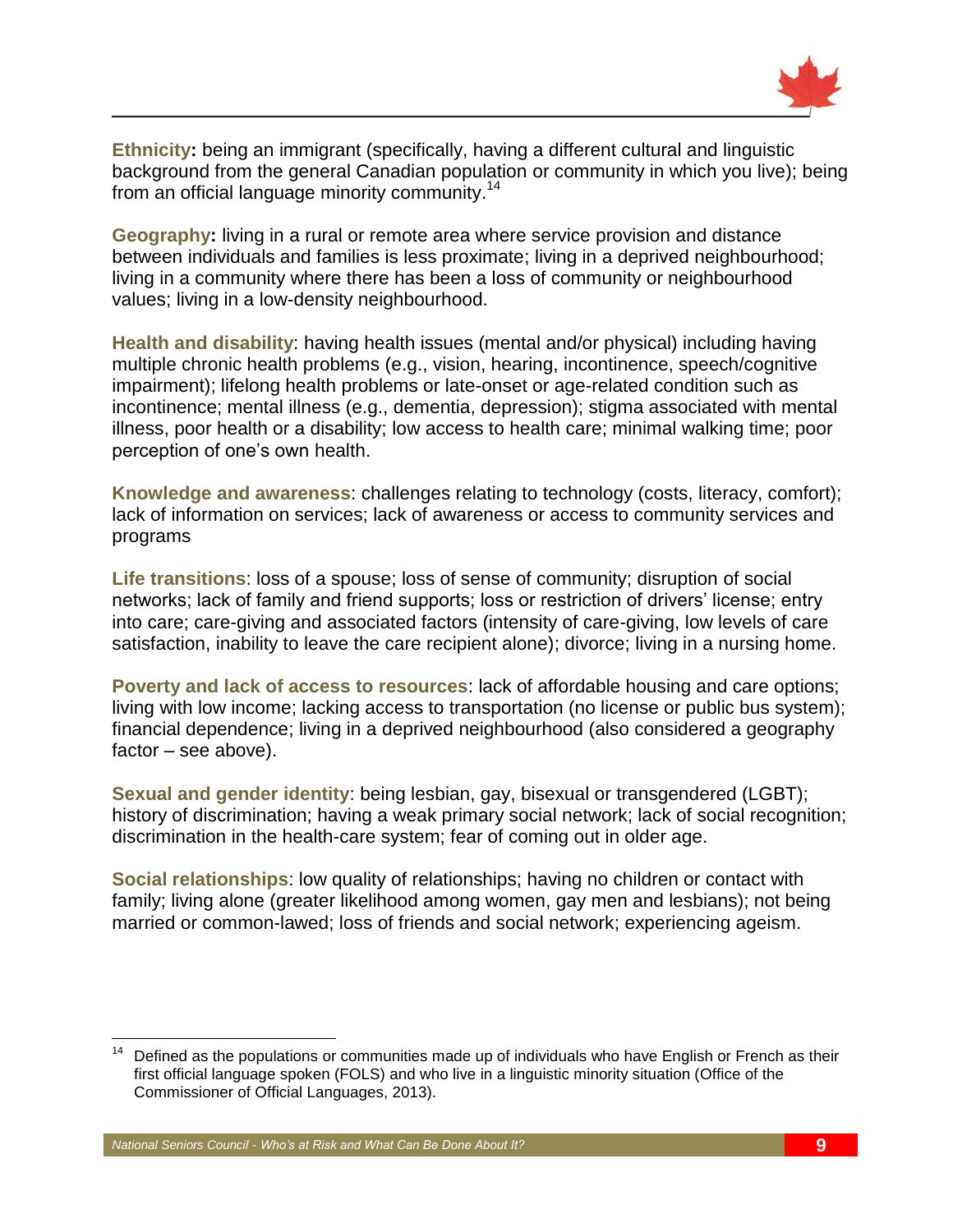



# **Figure 1- General Risk Factors Identified in the Literature**

## <span id="page-13-0"></span>**5. Risk Factors among Different Groups of Seniors**

With these general risk factors in mind, the review of the literature turns to the specific factors associated with different groups of seniors. Nine groups are reviewed:

- Aboriginal seniors;
- . Seniors who are caregivers;
- . Immigrant seniors;
- LGBT seniors;
- . Seniors living alone;
- . Seniors living in rural or remote areas;
- Low-income seniors and those living in poverty;
- Seniors with mental health issues (including Alzheimer's and other dementias); and
- Seniors with health challenges or disabilities.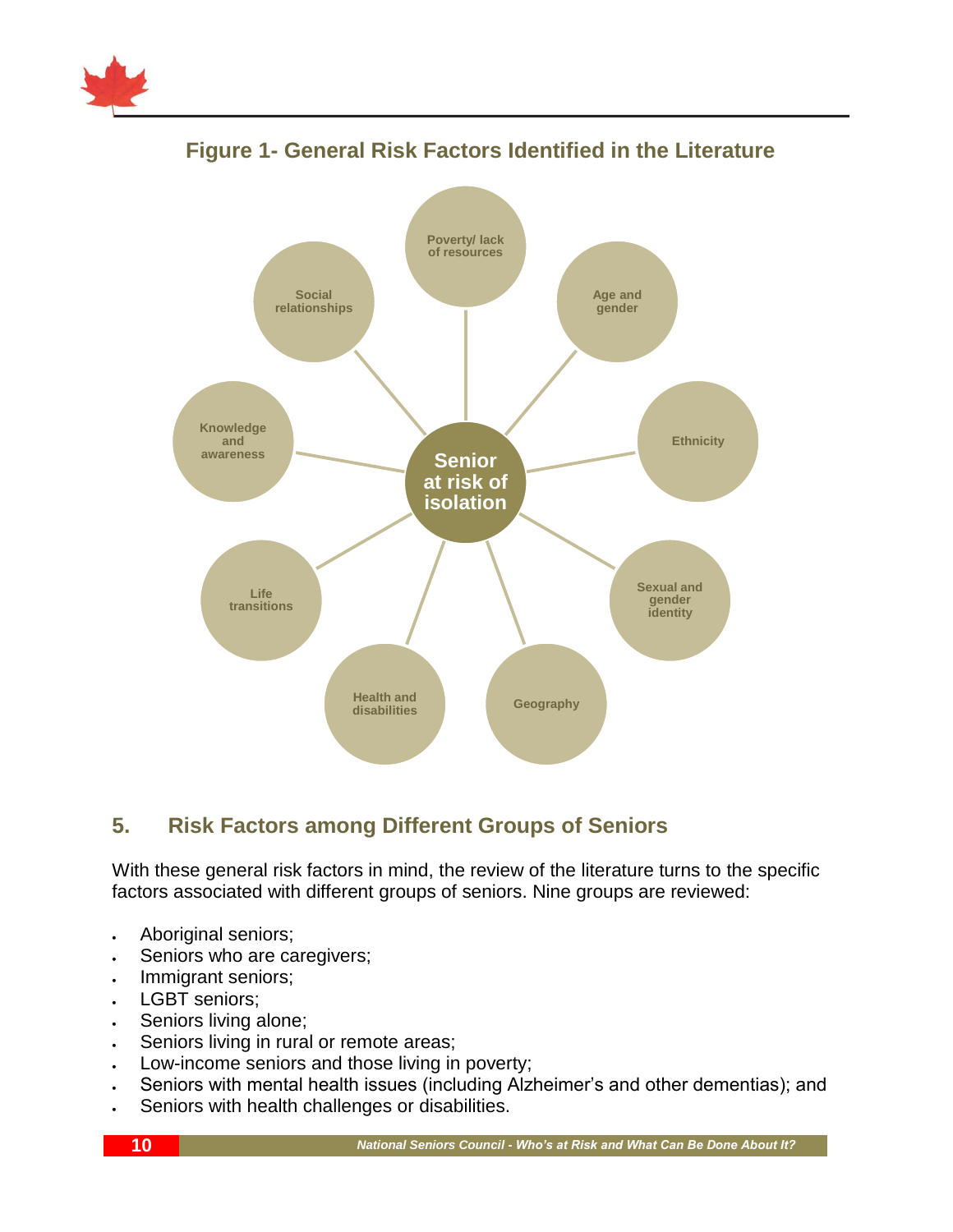

Although an individual senior may belong to more than one group, this review treats each group distinctly for the purpose of analytical clarity. In some cases, there is also overlap between a specific risk *factor* and a particular *group* of seniors (for instance, health challenges are a category of risk factors but seniors with health challenges can also be seen as a specific group of seniors). Elsewhere, certain categories of risk factors may cut across multiple groups (such as lack of access to resources like transportation, or the experience of widowhood). In effect, there are two different, yet overlapping, ways of looking at social isolation: one from the vantage point of risk factors, the other from the perspective of particular groups of seniors. The latter approach is important since it humanizes the experience of social isolation and tells the story from the perspective of real groups of people.

The groups that are examined below were identified as potentially being at high risk during the NSC consultations undertaken in 2013-2014, as well as through the *NSC Scoping Review of the Literature: Social Isolation of Seniors* conducted in the same year. The list of groups is not meant to be exhaustive, however, and others may also be deserving of attention. For example, a report published by the Office of the Commissioner of Official Languages (2013) called attention to observations made by the Special Senate Committee on Aging that seniors from official language minority communities (OLMCs) may be at greater risk of social isolation, especially when moving to an assisted-living or long-term care facility. "Aging in place" for such groups may actually mean being detached from their language and culture when they transition to care facilities. Thus far, the research on social isolation among seniors from OLMCs is virtually non-existent and the topic merits further consideration.

#### <span id="page-14-0"></span>**5.1. Aboriginal Seniors**

Based on the National Household Survey (NHS), the Aboriginal population of Canada was estimated at 1,400,685 people in 2011, representing 4.3% of the total Canadian population (Statistics Canada, 2013a).<sup>15</sup> Although only 6% of the Aboriginal population is aged 65 and over, (compared to 16% in the Canadian population), the proportion of Aboriginal seniors is increasing over time due to declines in mortality (more survivors to older ages) and lower fertility (smaller younger cohorts).<sup>16</sup> Aboriginal seniors are a highly diverse group with about half living in cities, and the other half in rural and remote areas, mostly on reserve (Wister and McPherson, 2014).<sup>17</sup> Recommendations to tackle social isolation need to recognize the unique characteristics of these groups. Aboriginal seniors have faced numerous challenges over the course of their lives that may follow them into older age. These include higher levels of unemployment and

 $15$ In the survey, Aboriginal identity included those individuals who identify as being First Nations, Métis or Inuk (Inuit), and/or those who report being a Treaty Indian or Registered Indian as defined by the Indian Act, and/or are members of a First Nation or Indian Band.

<sup>16</sup> A Health Canada (2009) report suggests that many Aboriginal seniors living in complete isolation. The finding was based on a small-number of key information interviews for an evaluation of the First Nations and Inuit Home and Community Care Program.

<sup>&</sup>lt;sup>17</sup> To be sure, First Nation reserves vary significantly, and not all reserves are in remote or rural areas.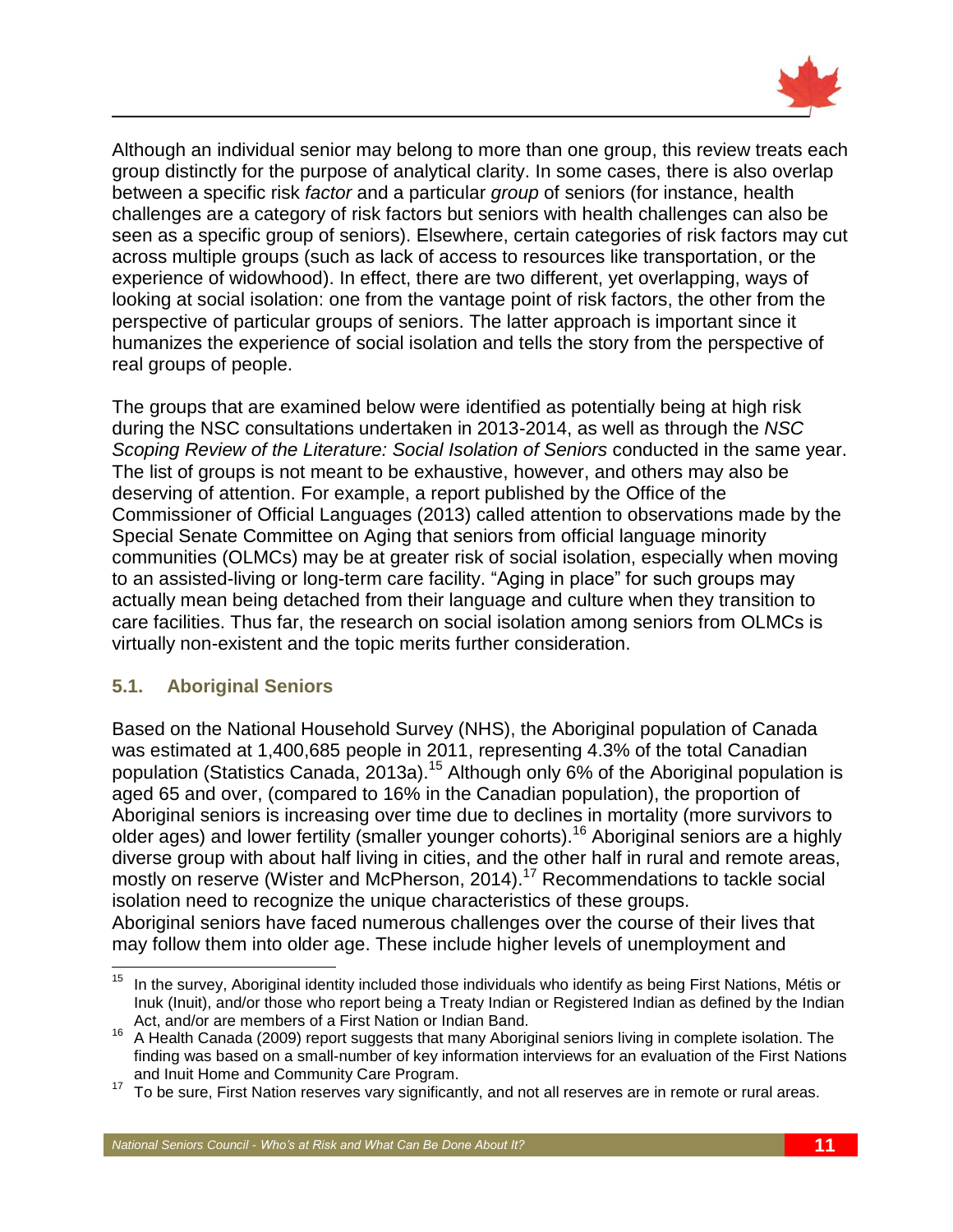

poverty, substandard housing, higher rates of crime and abuse, separation from families during the residential school period, higher mortality and morbidity rates, and fewer health care, residential and community services (Wilson et al., 2011; Wister and McPherson, 2014). In addition, as a result of the colonial experience, they have experienced marginalization, especially those living on reserve in more rural and remote areas (Richmond, 2007). This makes them a highly vulnerable group and one prone to risks associated with social isolation. Yet, research into social isolation among Aboriginal seniors is scarce, with most literature focusing on access to health and community care or social inclusion among Aboriginal people in general (Health Canada, 2009).

Approaches to addressing aging-related needs among Aboriginal communities from the vantage point of social inclusion have identified complex barriers and challenges (Habjan et al., 2012; Haskell and Randall, 2009; Wilson et al., 2011). Haskell and Randall (2009), for instance, note how social connectedness at the interpersonal level has often been fragmented due to traumatic experiences (e.g., family violence, suicide, substance abuse, poverty, dislocation, etc.). Treloar et al. (2014) identify three situational barriers that can undermine the experience of social inclusion of Aboriginal people in cancer treatments: low socio-economic security, lack of trust in health care provision, and lack of knowledge about the system of cancer treatment (health literacy). To overcome these challenges, health-care providers must acknowledge them and create practical and symbolic responses in partnership with Aboriginal people, communities and health organisations.

Similarly, Habjan et al. (2012) identified multiple barriers regarding health and social support, including lack of a family caregiver, limited access to professional and health care services and providers, educational and training needs, barriers linked to community and government relationships, and relevant and safe care. Beatty and Berdahl (2011) have also identified multiple factors that lead to health challenges among Aboriginal seniors, including poverty, lack of housing, lack of nursing homes, and education and literacy barriers, as well as limited policymaker and caregiver knowledge of the needs of Aboriginal seniors. To address these complex barriers, multi-level changes are required.

Numerous studies have shown that Aboriginal communities can harness communitybased resources especially through participatory and action-oriented approaches that empower seniors, their families, and their communities (Wister and McPherson, 2014). At the same time, a paradox exists with respect to social support and health among Aboriginal people – while they experience higher rates of social support within Aboriginal communities, this important social determinant of health has not resulted in better health status for Aboriginal seniors (Richmond, 2009). Fewer personal (especially economic) and interpersonal resources likely contribute to this paradox. Additionally, Richmond (2009) has shown that there can be stress associated with the supportive roles community members are expected to fill. Due to the small size of many Aboriginal communities and their relative isolation, community members who are also nurses or social workers may have difficulties escaping their professional roles. This can have negative consequences for those providing support as well as those receiving it.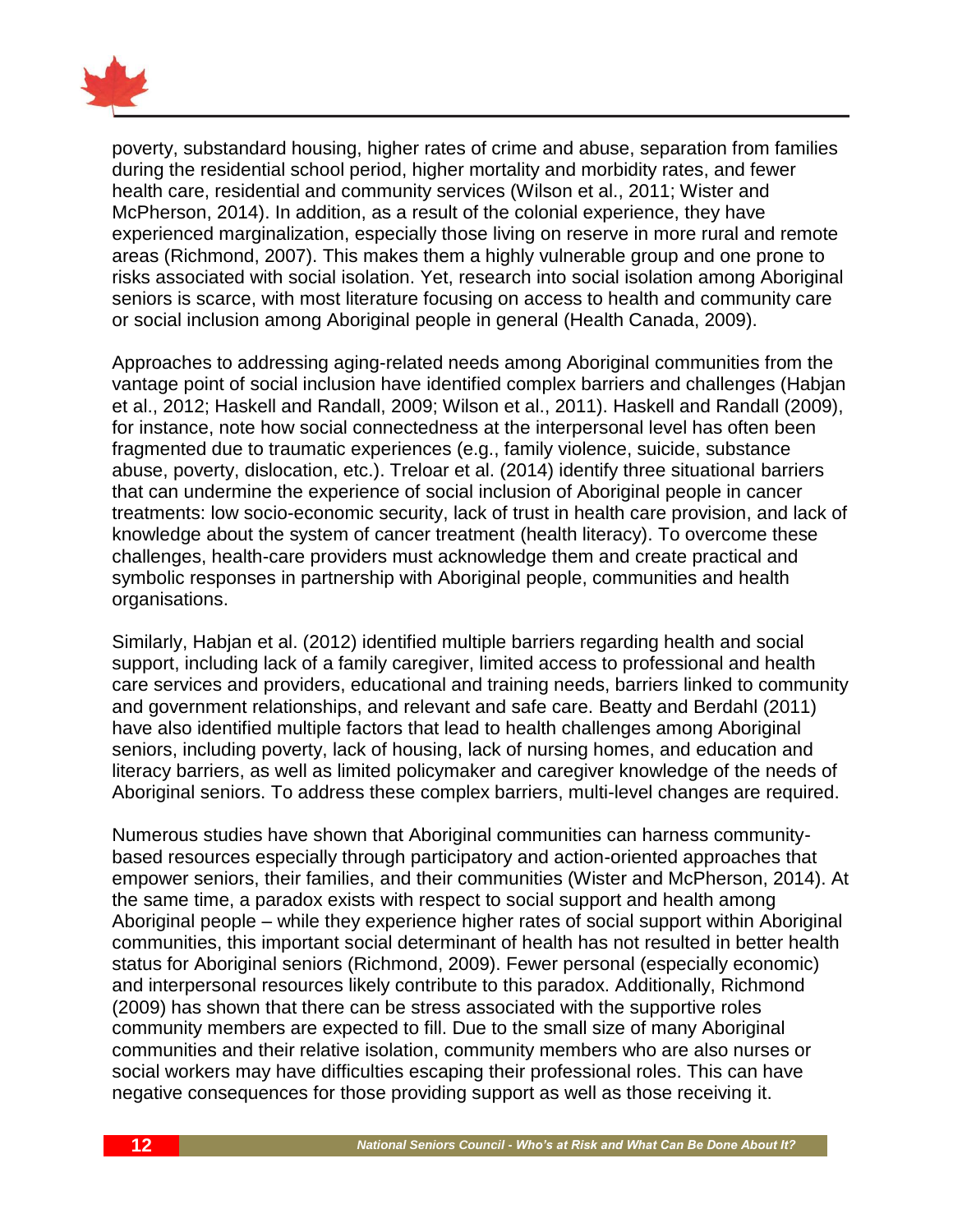

The level of social isolation experienced by older Aboriginal people is not known, and it is likely that there is a tremendous degree of diversity depending on the community, and type of senior (e.g., middle-class urban dweller, senior living in an isolated reserve community, etc.). However, cultural and structural factors, coupled with high rates of significant traumatic events over the life course, and trust and understanding of the health and community care systems, may increase the risk of loneliness and social isolation. Low education and health literacy, low income or poverty, geographic location and isolation, poor health status, cultural separation, a higher likelihood of experiencing traumatic events, and fragmented informal and formal support systems create a cascading of risk for social isolation among Aboriginal seniors. Approaches to reducing the risk of social isolation need to address a number of risk factors that appear to be integrally connected to historic, cultural and social marginalization and rooted in economic disadvantage.

#### <span id="page-16-0"></span>**5.2. Seniors who are Caregivers**

Caregivers are the backbone of the continuing care system in Canada. In 2012, 8 million Canadians, or 28% of the population aged 15 and over, provided care to family members or friends with a long-term health condition, a disability or problems associated with aging (Turcotte, 2013). Among these caregivers, the majority provided care to a senior.

Although literature shows positive effects of caregiving, there is a substantial body of research that has established negative effects on the caregiver, especially when the intensity of care and related stressors increases, such as when the care recipient experiences serious physical and/or cognitive impairment (Pinquart and Sörensen, 2003; Robinson et al., 2009). Negative effects on the caregiver include burden, depression, stress, financial problems, poor health, loneliness and social isolation (Chappell and Funk, 2011).

While there is a vast literature on caregivers, not much of it has explored the issue of social isolation. Those studies that have been conducted suggest that caregiving in general does not lead to feelings of loneliness and social isolation per se. However, caregivers who experience lower levels of caregiving satisfaction experience more loneliness and social isolation. When caregiving is particularly demanding – when it entails heavy or live-in 24-hour care, for instance, or caring for someone with moderate or severe dementia or a serious physical disability, or when the care competence of the caregiver is low or challenged – it can result in feeling alone or being disconnected from the wider community of family, friends and neighbours (Lecovich, 2015; Robinson et al., 2009). Spousal caregivers may also be at greater risk of experiencing decreased social support and loneliness (Centre for Addiction and Mental Health, 2010). A qualitative study on caregiving in Elliot Lake, a retirement community in northern Ontario, found that caregivers' opportunity to participate in social activities is significantly reduced by the inability to leave the care recipient alone, and that caregivers can feel a great sense of isolation in the post-caregiving stage as they need to find new identities, social roles and activities (Sherman and Lacarte, 2012). Caregivers who are looking after spouses with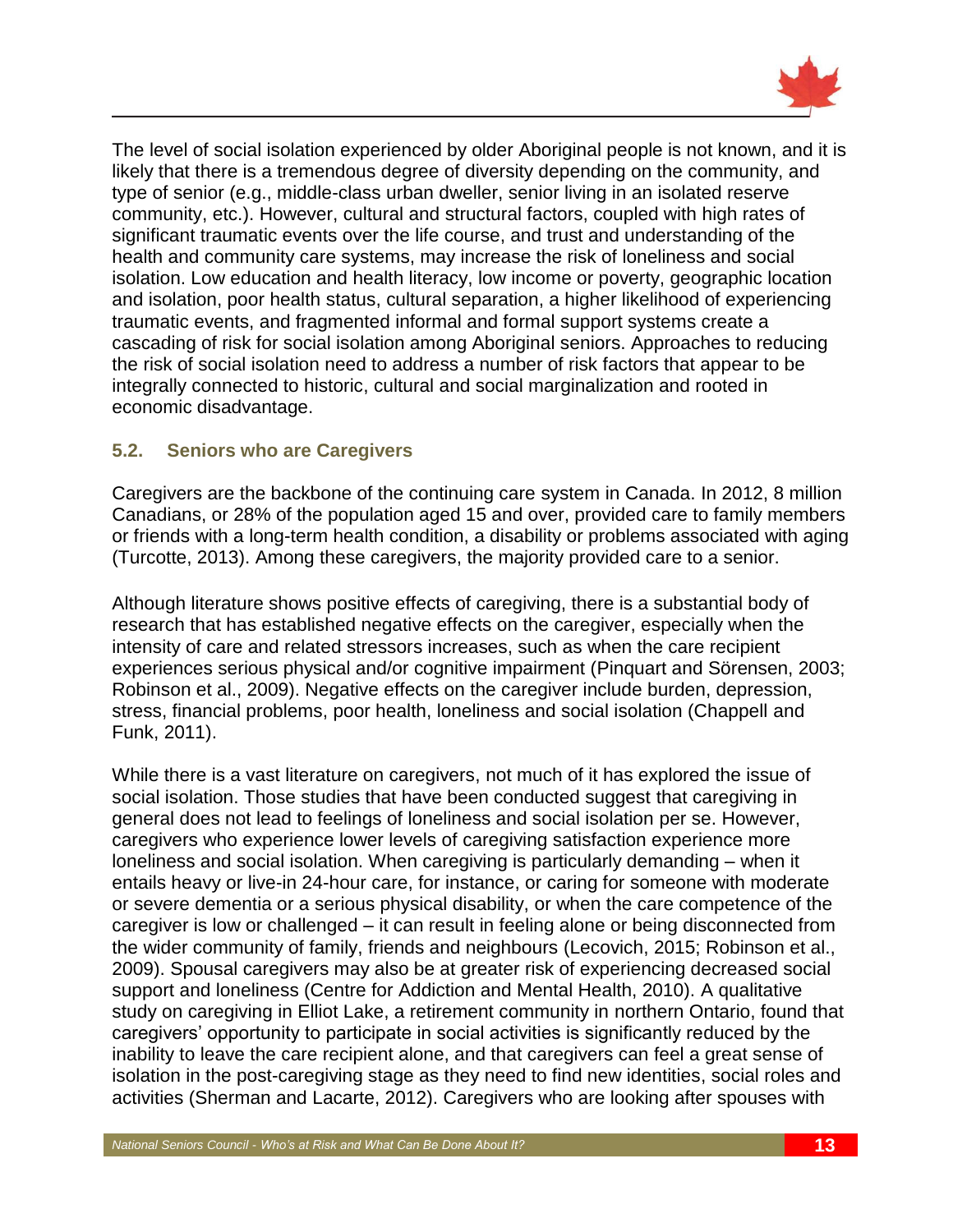

dementia face the additional challenge of, in the words of one expert, "waking up every day with someone who has nothing to say."<sup>18</sup>

Caregivers in remote areas may face particular challenges to isolation and loneliness. Qualitative research undertaken by Chappell et al. (2008) found that caregivers in remote areas faced a number of challenges, such as small isolated populations, severe winters, non-existent community programs, lack of community facilities in which to meet with others, and costly travel for services.

There are also a number of ameliorating factors that can protect against the negative impact of caregiving on health and well-being, including loneliness and social isolation. For instance, Robinson et al. (2009) found that lack of formal care services and financial difficulty were by far the strongest predictors of negative consequences of caregiving. Similarly, accessibility barriers can reduce social participation opportunities for both care recipients and caregivers, and lack of information on available services can increase caregiver burden and affect social participation (Sherman and Lacarte, 2012).

Thus, the provision of helping and financial support through informal assistance, respite services, home care or related services, and income and tax relief programs can have an enormous impact on the reduction of loneliness and social isolation of caregivers in these extreme situations (Sims-Gould and Martin-Matthews, 2007; Sussman and Regehr,  $2009$ ).<sup>19</sup>

#### <span id="page-17-0"></span>**5.3. Immigrant Seniors**

Canada possesses a significant population of immigrants from a diversity of countries and regions. In 2011, approximately 22% of the Canadian population was born outside of Canada, including 4.5 million seniors.<sup>20</sup> Generally, immigrant seniors in Canada have been here for a long time since people tend to migrate when they are relatively young. Indeed, seniors aged 65 and older represented a relatively smaller proportion of new arrivals between 2006 and 2011 (only 3.3%). According to the Canada Mortgage and Housing Corporation (2012), the more recent the period of immigration, the lower the probability that a senior immigrant lives alone. This finding may be partly explained by the fact that many recent immigrant seniors live with members of their family who sponsored them when they came to Canada. Furthermore, among certain immigrant groups, it is traditional for elderly people to live with their children or other relatives.

<sup>18</sup> <sup>18</sup> Government of Canada, Video series: Dementia and Caregiving. Available at: [http://www.seniors.gc.ca/eng/sb/caregivers/federal/dementia\\_videos/index.shtml?\\_ga=1.207283867.96](http://www.seniors.gc.ca/eng/sb/caregivers/federal/dementia_videos/index.shtml?_ga=1.207283867.962700306.1449683112) [2700306.1449683112.](http://www.seniors.gc.ca/eng/sb/caregivers/federal/dementia_videos/index.shtml?_ga=1.207283867.962700306.1449683112)

<sup>19</sup> Caregivers may be eligible for various forms of assistance from the Government of Canada. See the Service Canada website for more details: [www.servicecanada.gc.ca.](http://www.servicecanada.gc.ca/)

<sup>&</sup>lt;sup>20</sup> This figure is based on data from the 2011 National Household Survey. Out of a total population of 32,852,325, 7,217,295 individuals were born outside of Canada. The number of seniors born outside of Canada was 4,551,535, including 81,850 "new arrivals" (those who arrived between 2001 and 2011) (Statistics Canada, 2011).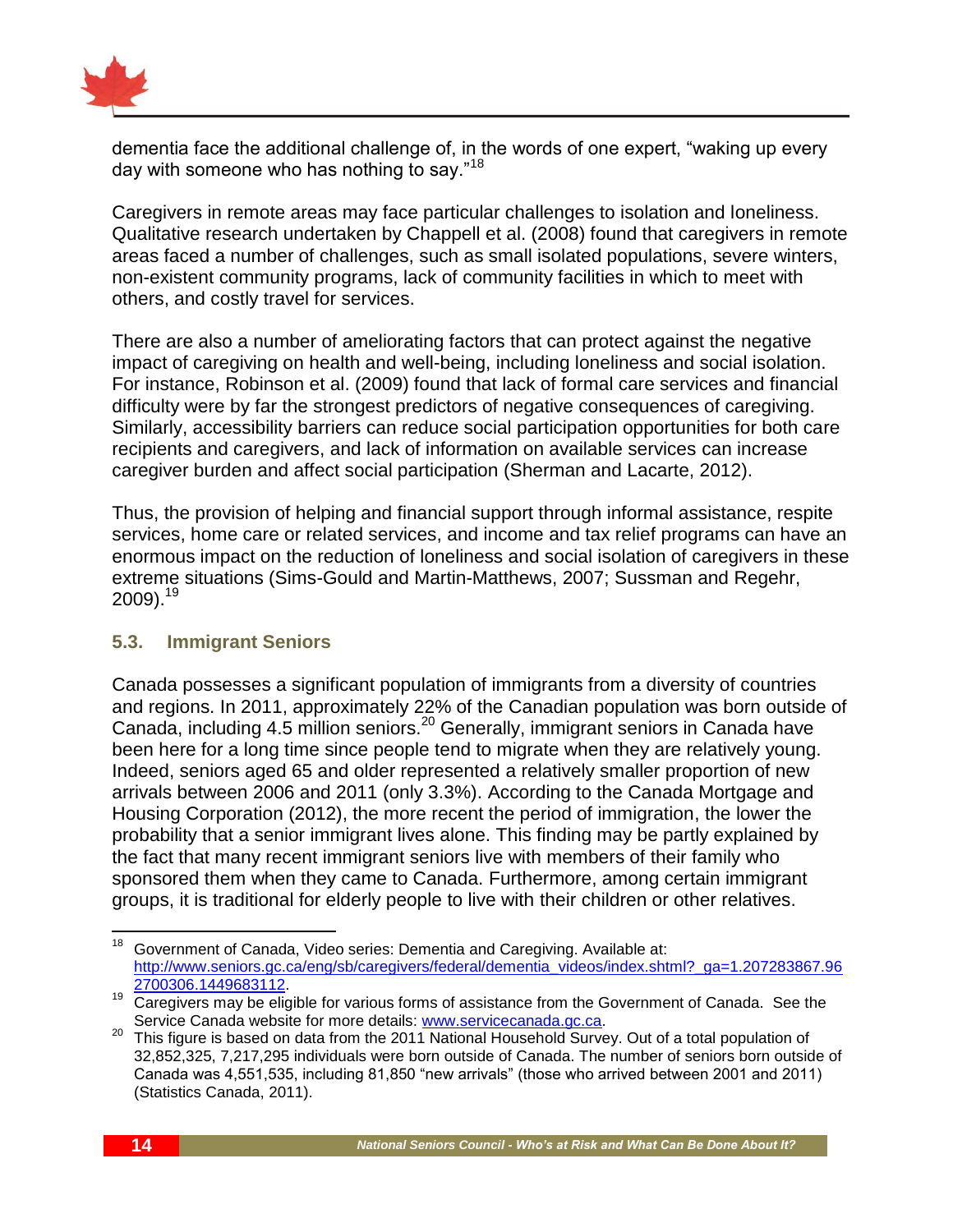

De Jong Gierveld et al.'s (2015b) study found that, on average, older immigrants are significantly lonelier than older adults who are Canadian-born. Among the immigrant population of seniors, however, there is considerable diversity. Those who originate from countries with different languages and cultures than Canada are significantly lonelier than their Canadian-born counterparts while those who share English or French as a first language are not. $^{21}$  Interventions targeting the senior immigrant population must therefore take into account language and ethnicity.

This finding is reinforced by the experience of frontline workers. Among older sociallyisolated immigrants in Vancouver, for instance, program administrators of the SUCCESS Seniors Quality of Life Outreach Project identified lack of proficiency in English as a major risk factor. Consequently, the program organizes activities and events in the languages of its clientele (primarily Cantonese and Mandarin) (Li, 2010).<sup>22</sup>

Other factors were also shown to be significant in de Jong Gierveld et al. (2015a), particularly sense of belonging to the local community and frequency of social contacts (though not frequency of contact with relatives). Perhaps surprisingly, loneliness was also significantly associated with having a network of people who speak one's native language. The authors speculate that this could be because such networks reinforce a feeling of cultural loss, or may be too small (and insular) to help the person connect to a broader network of people across a broader geographic space. In France, immigrant seniors seem to be at greater risk of experiencing several difficulties, including poverty and isolation (Alisaid-Guérain, 2015).

As a segment of the immigrant population, qualitative research undertaken by Vatz Laaroussi (2013) on older refugee women in Montreal suggests that migrational trajectories may have an impact on the experience of social isolation. Vatz Laaroussi found that first-generation exiles who came to Quebec in the 1960s and 70s with higher levels of education and autonomy were unlikely to experience isolation compared to women who migrated from refugee camps in the 1980s and 90s who tended to be more culturally distant from their children and grandchildren.<sup>23</sup>

 $21$ <sup>21</sup> De Jong Gierveld et al. study draws upon data from Statistic Canada's General Social Survey (2013) on social networks, which includes a sub-sample of 3,692 seniors. In their analysis, seniors born outside of Canada were differentiated based on language and cultural background into three subgroups: (1) those of British or French origin (7.3 % of respondents); (2) those of non-British or French European origin who describe their ethnic background as other European (6.2 % of respondents); and (3) those of non-European origin (5.6 % of respondents).

<sup>22</sup> Interestingly, Tam and Neysmith (2006) found disrespect to be the key form that elder abuse takes in Chinese communities. Since disrespect is a culturally specific form of abuse, it tends to be invisible under elder abuse categories derived from Western cultural perspectives. This illustrates the need to reexamine the understanding and definition not only of social isolation, but also of abuse of seniors, particularly when it comes to immigrants and those with cultural differences that could render them particularly vulnerable.

<sup>&</sup>lt;sup>23</sup> Of the 25 women who participated in the study, 8 came from Colombia, 3 from another South American country, 5 came from the Great Lakes region of Africa, 5 from the former Yugoslavia, and the remainder came from Iraq, Afghanistan, and Bhutan.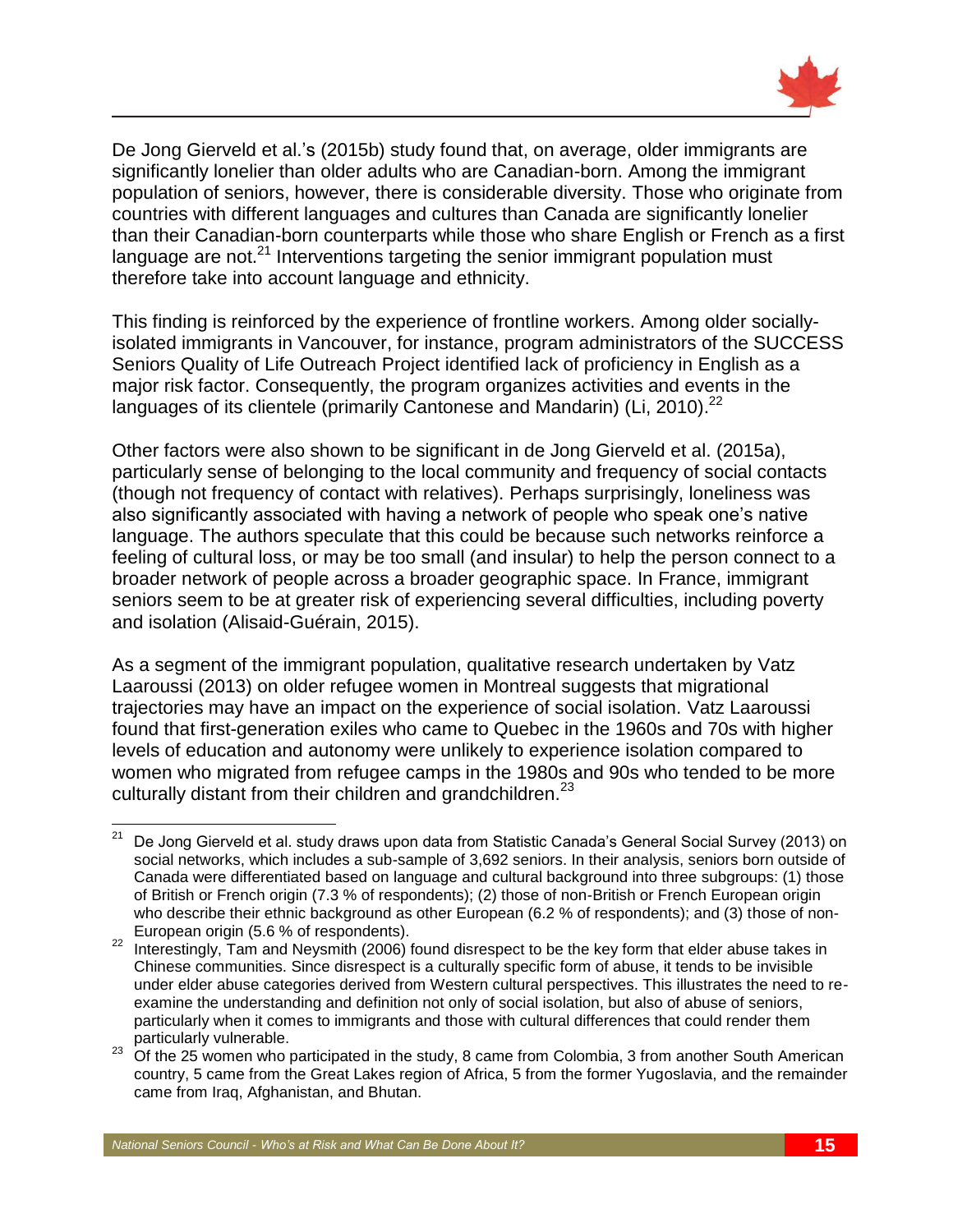

Some immigrant senior groups may also possess traits that provide a measure of protection against social isolation. Ng and Northcott (2015) found that familial living arrangements of South Asian immigrants, who typically live in extended families, were an important factor protecting against isolation in Edmonton. What mattered most, however, was not the living arrangement per se, but the amount of waking time spent alone at home and the quality of family relationships.<sup>24</sup>

Limited research has also been undertaken on factors related to successful aging among immigrant groups with implications for the issue of social isolation. Noubicier and Charpentier (2013), for instance, studied the perceptions of senior immigrant women from Sub-Saharan Africa in Montreal towards aging, and found that social engagement, intergenerational relationships, financial autonomy, and faith were all key elements of successful aging.<sup>25</sup>

In some cases, identifying seniors from immigrant groups who experience social isolation may be challenging. As part of its Age Friendly Initiative, the City of Nanaimo (British Columbia) sought to identify and remove barriers to social isolation for seniors in the community (North Sky Consulting Group Ltd, 2013). While only a small number of socially-isolated senior immigrants were identified, the authors speculate that referral agencies and others may have been hesitant to identify isolated immigrant seniors out of the fear that this could somehow jeopardize their immigration status.

Other factors may also interact with social isolation among senior immigrant groups. In the broader social isolation literature, for instance, there is a convincing body of knowledge suggesting that younger immigrant women are at high risk of social isolation. From the limited published work, however, gender differences among immigrant seniors could not be identified as a compounding factor. $^{26}$  Little is also known about the comparative prevalence of isolation among specific groups of immigrant seniors. Although more research is required on immigrant seniors and social isolation, it is clear that strategies to address this issue should consider culture, language, and the broader familial environment.

#### <span id="page-19-0"></span>**5.4. LGBT Seniors**

The LGBT community is a heterogeneous group comprised of lesbian, gay, bisexual and transgender individuals. According to census estimates, there are approximately 335,000 LGBT seniors in Canada, though this figure is understood to be an underestimate. Self-

 $\overline{a}$  $24$  Quality of relationship was a composite measure combining 9 separate items.

 $25$  The study also identified concerns with the relationship and access of immigrant seniors to health services and suggested further research in this area should be considered.

<sup>26</sup> Interestingly, in France, one effort to address social isolation among older migrants through social cafés was originally much more successful among men. The organizers of the social cafés later adopted a targeted approach to attract older migrant women by being attentive to their specific needs and by creating spaces exclusively for women. The social cafés are an initiative of the organization, *L'association Ayyem Zamen* (see Libres propos, 2011).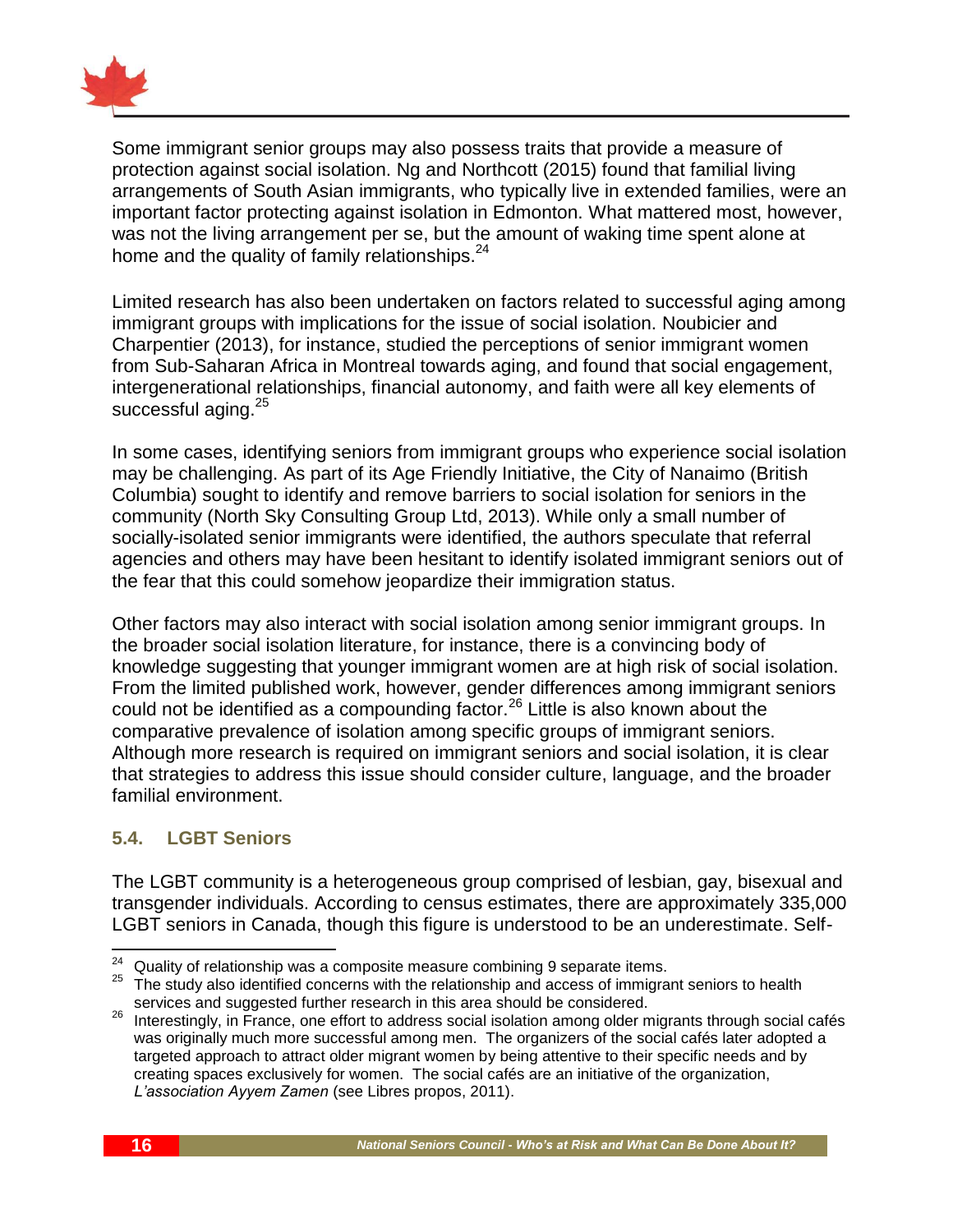

reporting is limited because many LGBT seniors are reluctant to be open about their sexual orientation or gender identity (Tang, 2015).

While many social and legislative changes in Canada have led to a considerable increase in the recognition of the rights of LGBT Canadians (Brotman et al., 2010), the history of the LGBT community is tainted in Canada and around the world by homophobic discrimination, stigmatization and exclusion by society (Brotman et al., 2010; Cassidy, 2007; Groupe SOS, SOS homophobie and AIDES, 2013). Yet LGBT seniors, many of whom were once required to keep their identity or sexual orientation secret, are still afflicted by the consequences of their traumatic experiences; and many forms of discrimination are still ongoing.

Discrimination towards older LGBT adults can be related to numerous factors; for example, as a result of having a sexual orientation that is different from the majority, aging, being a woman, having HIV/AIDS, or identifying with a sub-culture. Such discrimination can have a multiplier rather than a cumulative effect (Hébert et al., 2012; Orel, 2014). For certain LGBT seniors, living with multiple forms of discrimination poses additional challenges when they need support from their friends and families, or when they are looking for a suitable place to live (Orel, 2014). This complicates their access to services, such as health care, and has a direct impact on their overall health (Porter and Krinsky, 2014).

Indeed, there is considerable literature demonstrating that LGBT people experience discrimination in accessing health services. Several studies carried out in the 1990s and early 2000s revealed that older LGBT adults stated that they experienced discrimination in their interactions with health care professionals (Brotman et al., 2010), a situation that appears to be unchanged (Orel, 2014; Stein et al., 2010).

A study in the United States showed that discrimination can prevent LGBT seniors from seeking out resources (Orel, 2014), which may have serious consequences on their wellbeing (Brotman et al., 2010). Trans seniors who have not completed their physical transformation have even been forced to revert to behaviours associated with their original gender (clothing, etc.) (Latham, 2016). These experiences can lead to social isolation.

Additionally, LGBT seniors may have weak primary networks on which they can count on in situations of lost autonomy (Groupe SOS, SOS homophobie and AIDES, 2013; Stein et al., 2010). This may be due to the fact that they did not have children or that their network does not accept their LGBT identity (Orel, 2014). LGBT individuals who reveal their identity once they are older risk living separated from their friends and family (Groupe SOS, SOS homophobie and AIDES, 2013), which leads to a fear of coming out or a tendency to keep a certain distance in order to avoid rejection (Orel, 2014). Moreover, LGBT seniors who are out and maintain good relations with their friends and family indicate that these ties seem to break down as they get older for no apparent reason (Orel, 2014). The social network of LGBT seniors is therefore most often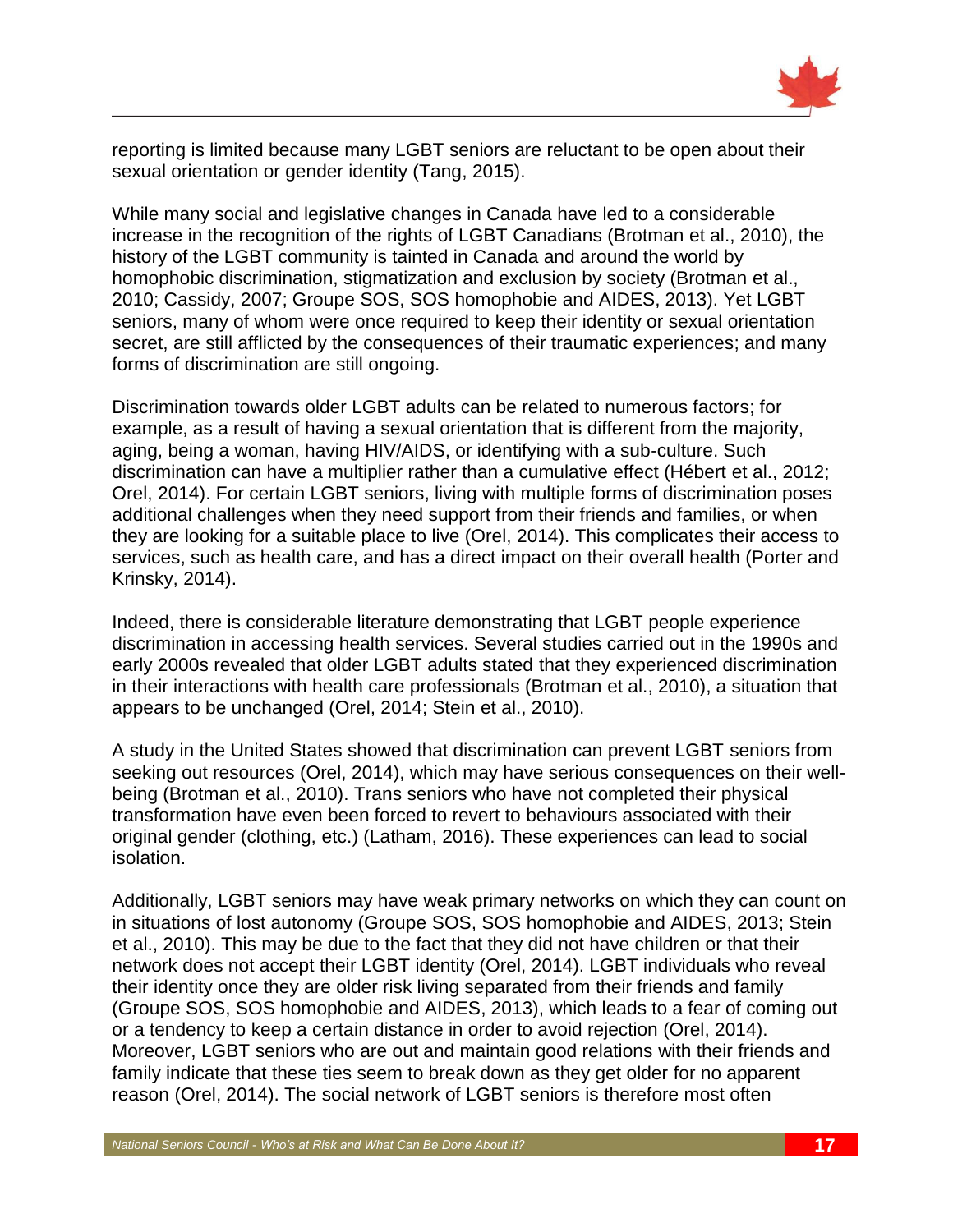

comprised of other LGBT persons (Orel, 2014). For some of them, in particular lesbians, friends come to be considered as family members (Gabrielson et al., 2014).

Furthermore, the spread of HIV in the 1980s directly affected the primary network of several LGBT people as a result of the death of their significant others, which contributed to the breakdown of their social network and their increased isolation (Groupe SOS, SOS homophobie and AIDES, 2013; Larkin, 2008; Orel, 2014). The weak social network, combined with difficult social recognition leads some LGBT people to dread the moment when they will lose their autonomy (Orel, 2014). Some consider suicide in order to avoid finding themselves in this type of situation (Witten, 2014, quoted by Zelle and Arms, 2015).

Other factors are also important. Isolation is apparently easier to overcome in an urban setting, where the LGBT community is larger and more visible (Erdley et al., 2014). This poses major challenges in a country like Canada, where urban settings are limited. Social isolation seems to have a more direct effect on homosexuals and bisexuals who hide their identity or don't fully accept it than on those who assume their identity more openly (Camenzind, 2012). Additionally, the more that LGBT seniors live anonymously, the harder it is for services to reach them (Camenzind, 2012). This difficulty is also experienced by trans seniors depending on when their identity change took place (Hébert et al., 2012). Those who begin it later in life have much more difficulty with psychological and physiological adaptation, as well as with social acceptance (Cook-Daniels, 2001, quoted by Hébert et al., 2012).

As they age, older homosexual adults, and in particular men, also report feeling excluded from their community, which has a strong sub-culture that values youth and sexuality (Cassidy, 2007). Some seniors therefore have their need to socialize met in open religious communities, where they can become involved and have social relationships that are not focused on sexuality (Cassidy, 2007).

The literature therefore suggests that LGBT seniors are particularly vulnerable when it comes to social isolation, though precise numbers are often lacking. Given the multilayered challenges they encounter related to complex and ongoing histories of discrimination, LGBT seniors face many challenges that contribute to isolation and loneliness.

#### <span id="page-21-0"></span>**5.5. Seniors Living Alone**

Among the Canadian population, living alone becomes increasingly more common as people age, especially for older women. According to the 2011 census, 31.5% of women aged 65 and over lived alone compared to 16% of senior men. Among those aged 85 and over, 36.6% of women lived alone compared to 21.7% of men (Statistics Canada, 2012). This is due to the higher life expectancy of women, men marrying younger women, lower rates of remarriage among women, and increasing preferences for independent living over time (Wister and McPherson, 2014). Older women are also more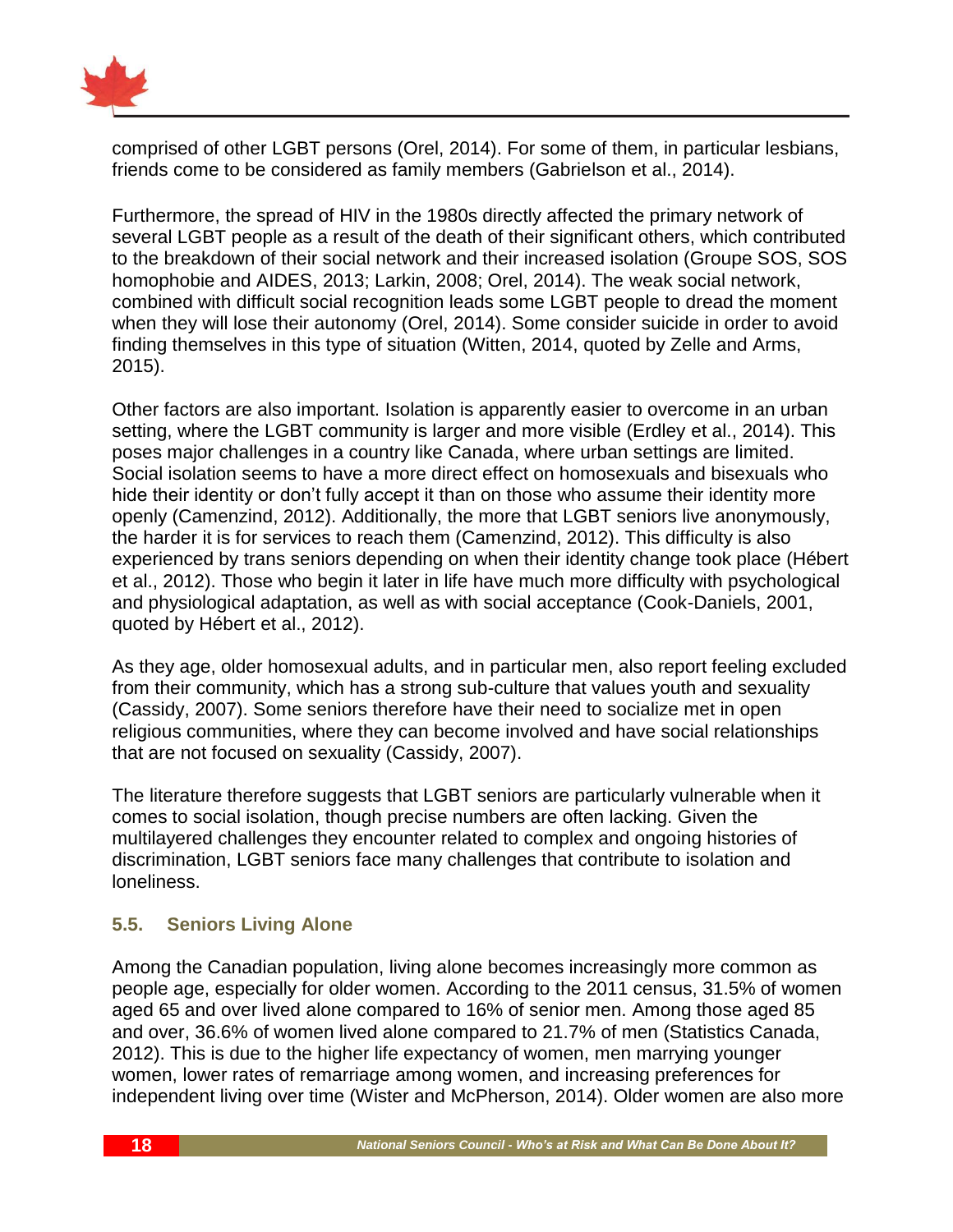

likely to live in institutions: among those aged 85 and over, 35.2% of women compared to 22.6% of men lived in institutions (Statistics Canada, 2012).

The association between living alone, social isolation and loneliness is complex. Living or not living with others does not necessarily result in a lack of social contact (Victor et al., 2000), yet it may be a sufficient cause. Living alone has been associated with fewer social contacts and lower social support, partly because people who live alone are not married or partnered, thereby lowering the amount of proximal support available (Sinha, 2014). Widowed, divorced and never married seniors have been shown to experience higher rates of loneliness and social isolation than married seniors (de Jong Gierveld et al., 2015a; Keefe et al., 2006; National Seniors Council, 2014a and 2014b). Recent findings from the English Longitudinal Study on Aging  $(ESLA)^{27}$  revealed that household size is inversely related with prevalence of loneliness: seniors who live in larger households are less likely to be lonely (Iparraguirre, 2015).

Seniors living alone are also much more likely to be living in low income, which may increase the risk of being isolated (see below). Similarly, while living in a deprived neighbourhood increases the risk of all seniors of living in isolation, the effect is even greater among seniors who live alone. Transportation issues may also arise for single or widowed seniors who have never learned to drive (British Columbia Ministry of Health, 2004).

Data from the Canadian Community Health Survey – Healthy Aging, revealed that people living alone are particularly likely to need help with transportation, and that inadequate access to transportation or difficulty getting around may be a barrier to social participation (Turcotte, 2012).

While living alone and social isolation and loneliness share many of the same correlates (e.g., age, gender, widowhood, childlessness, entry into care, and mortality), they differ in terms of various resource-based risk factors, especially those linked to social class, physical and mental health status (Victor et al., 2000; Holt-Lunstad et al., 2015). Thus, it may not be living alone that contributes to social isolation and loneliness, but rather, other risk factors associated with both (Perissinotto and Covinsky, 2014). For instance, Ng and Northcott (2015) found that, among a sample of South Asian seniors living in Edmonton (who tend to live in extended families – see above), loneliness was associated with the quality of relationships and walking time, rather than living arrangement per se. Also, in a recent systematic review, Holt-Lunstad et al. (2015) found that mortality risk was increased by 29%, 26%, and 32% respectively for persons experiencing social isolation, loneliness and living alone, controlling for other correlates. This underscores

<sup>27</sup> <sup>27</sup> The ELSA is a longitudinal study that collects information on the health, social, wellbeing and economic circumstances of the English population aged 50 and older. The current sample contains data from up to six waves of data collection covering a period of eleven years. More information is available on the ELSA website: [http://www.elsa-project.ac.uk/.](http://www.elsa-project.ac.uk/)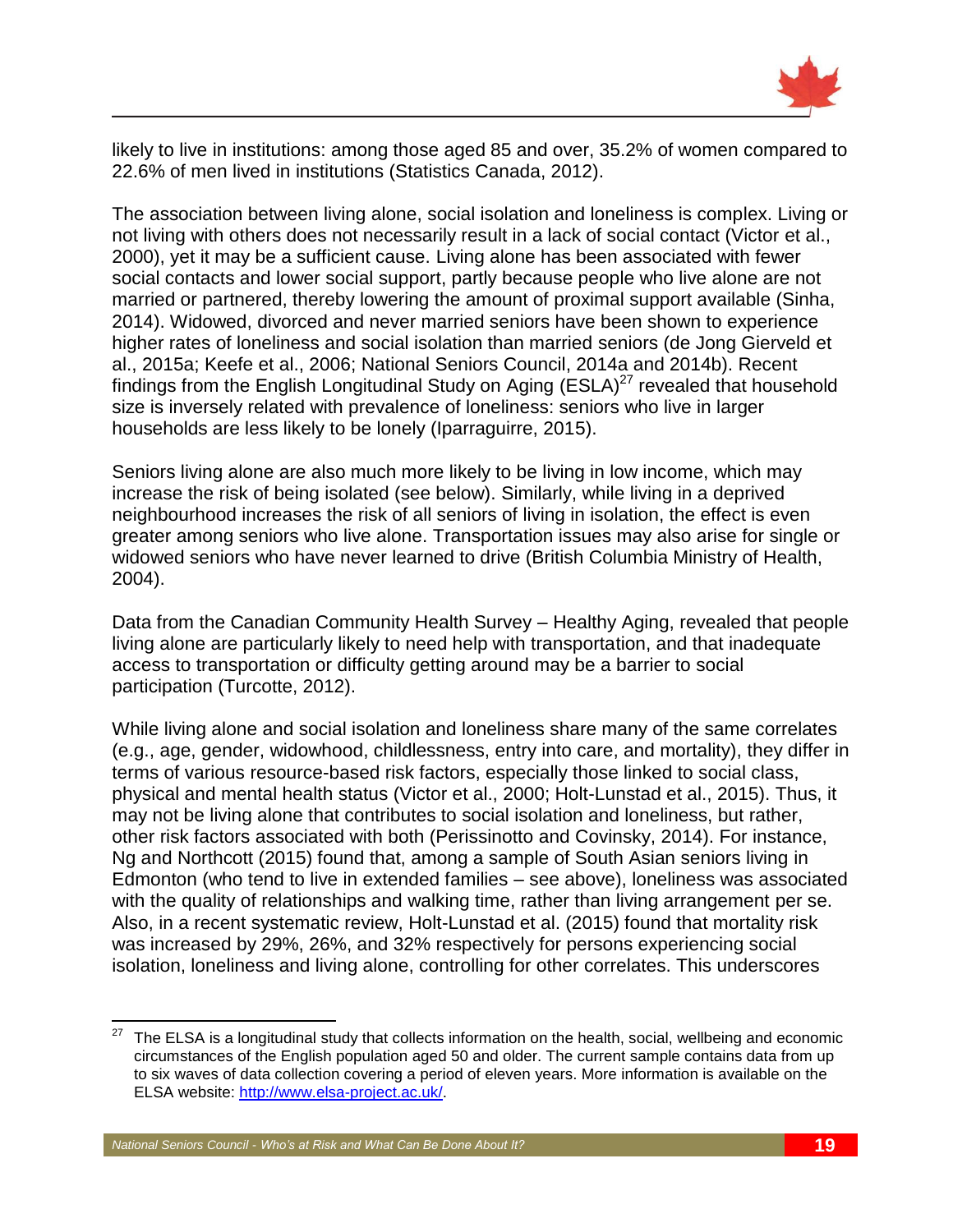

the importance of examining the cumulative effects of risk and protective factors underlying social isolation and loneliness.

There is a need for research that can disentangle the common and distinct causes and consequences of living alone, loneliness and social isolation, before living alone can be used as a proxy or correlate of the latter.

#### <span id="page-23-0"></span>**5.6. Seniors Living in Remote or Rural Areas**

Approximately 23% of all seniors in Canada live in rural areas, a pattern that is similar to the overall population since four out of five Canadians lived in urban areas in 2011 (Canada Mortgage and Housing Corporation, 2012). Large-scale studies on the overall prevalence of social isolation in rural areas in Canada are virtually non-existent, and few studies have compared differences between urban and rural areas. Kobayashi et al. (2009) found that as many as 17% of older adults, living primarily in small-town and small-city environments in British Columbia, were socially isolated.<sup>28</sup> Gender differences were also identified, with rural older men having smaller support networks and lower utilization rates of health and social services compared to rural women, who used more services and received more support from family and friends. The authors conclude that geographic and gender differences require targeted programs to help individuals sustain or enhance social integration.

For seniors living in rural areas with advanced cancer, lack of community support and access to services can lead to isolation and loneliness (Duggleby et al., 2011). Inadequate resources, loss in community and devaluing of rurality have also been linked to loneliness and a negative view of one's self among rural senior women in Ontario. Ethnicity and gender were additional negative factors, with Aboriginal women pointing to a long history of discrimination and exclusion (Panazzola and Leipert 2013). In focus groups conducted by Hall et al. (2003), the inadequacy or non-existence of transportation services in rural areas was brought up as a source of isolation and loneliness. Keating et al. (2013) also found that loneliness among long-time residents in rural areas of newly affluent communities may have been linked to the fact that they were no longer able to take part in activities and organizations due to financial challenges (see also section on seniors with low income). The link between lack of transportation and isolation in rural areas has been noted elsewhere in the literature (Keefe et al., 2006). (See above for findings on isolation and living in remote areas among caregivers).

The way in which social isolation interacts with mental health may also vary by living environment. While seniors in rural, urban, and small-town environments exhibit similar levels of depressive symptoms (about 11.5% of the senior population), the factors associated with depression vary significantly across different environmental settings.

<sup>28</sup> The sample  $(n=1,064)$  was meant to be representative of the provincial population but both urban dwellers and individuals living in remote areas were underrepresented.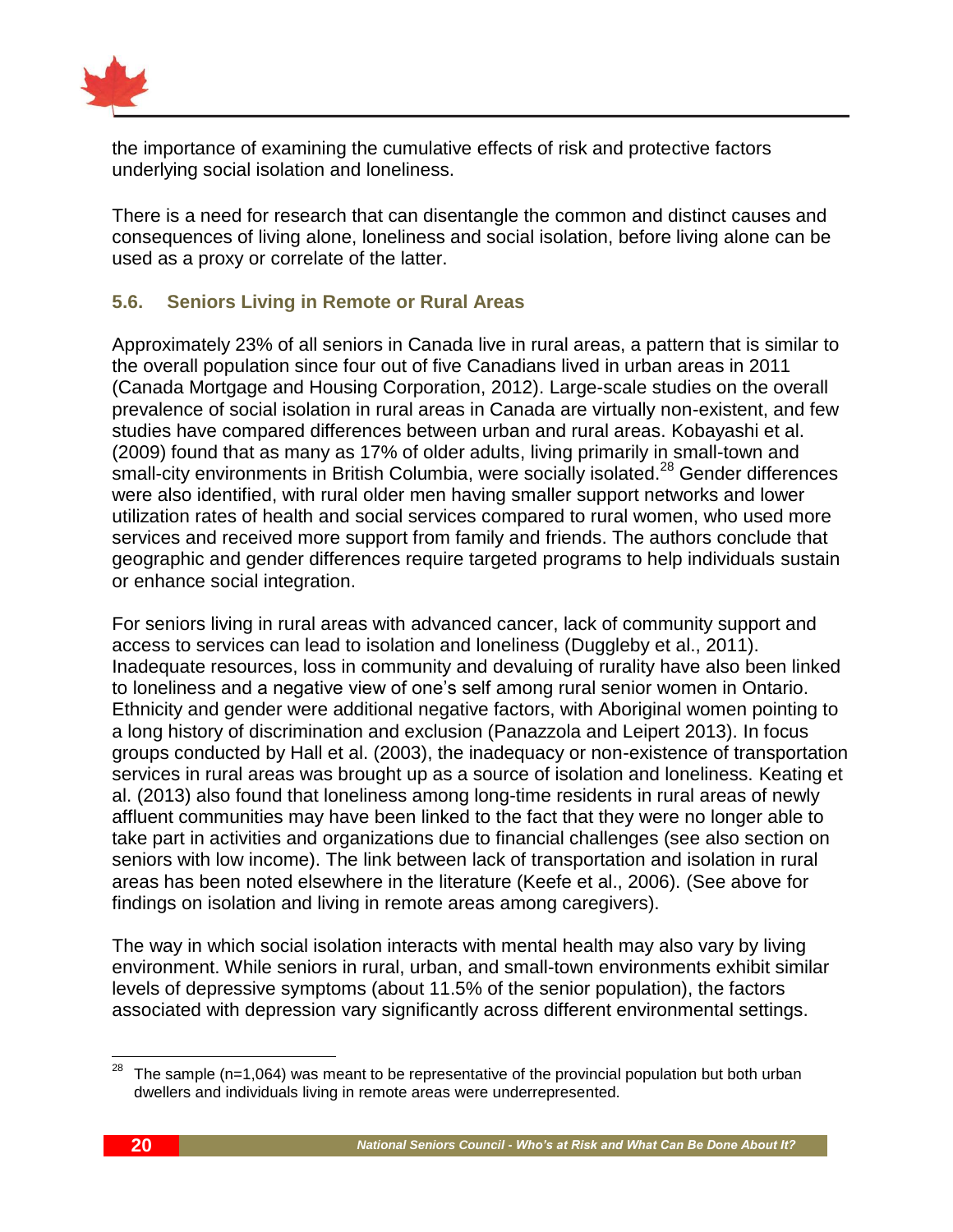

For seniors in rural areas, living alone, perceiving one's income as inadequate, and having a functional impairment were associated with depressive symptoms (St. John et al., 2006) in contrast to a different set of factors for urban and small-town seniors.  $29$ 

Despite the limited research on rurality and social isolation among seniors, the literature suggests that social isolation has an impact on the wellbeing of rural seniors that cannot be assimilated to the more general experience. More comparative research is required in this area.

#### <span id="page-24-0"></span>**5.7. Low-Income Seniors and those Living in Poverty**

Approximately 4.7 million people – or 13.8% of the population – lived with low income in 2012 (Statistics Canada, 2014).<sup>30</sup> After 20 years of reductions, Canada's elderly poverty rate rose between the mid-1990s and late 2000s, particularly among older women (The Conference Board of Canada, 2013). Drawing on data from Statistics Canada, Shillington (2016) reports that, low income among Canadian seniors has been steadily rising, from a low of 4% in 1995 to 11% – or one in nine seniors – in 2013. For seniors living alone, the poverty rate is particularly high.

Over the same period, the rate rose from 9% to 28% —almost one in three persons—for single women seniors, and from 6% to 24% for single male seniors. Many other groups of seniors are also more likely to experience poverty, including seniors with less education, seniors with intermittent work histories and low wages, older immigrants, Aboriginal seniors, seniors with chronic health problems, and seniors with disabilities (National Seniors Council, 2009).

Poverty and low income have been associated with experiences of loneliness and social isolation among the general population (Stewart et al., 2007). However, there have been few studies that focus specifically on older adults. Yet, older adults are more likely to live with low income than most other age groups, and low income has been associated with poorer health outcomes and lower quality of life indicators among seniors (Wister and McPherson, 2014). Thus, seniors living with fewer financial resources are faced with a number of potential negative outcomes which have been linked to loneliness and social isolation (Keefe et al., 2006; National Seniors Council, 2014a and 2014b). After controlling for a large number of other risk factors, de Jong Gierveld et al. (2015a) found that income exhibited a weak but statistically significant inverse association with loneliness among seniors. A review of the literature on the social participation of seniors carried out by Raymond et al. (2008) also revealed that income is negatively associated with isolation, and a representative study in Belgium revealed that social isolation among

 $\overline{a}$ 

 $^{29}$  In urban areas, poorer self-rated health, functional impairment, and fewer persons providing companionship were significantly related to depressive symptoms. The only significant factor in smalltown zones was poorer self-rated health.

<sup>&</sup>lt;sup>30</sup> These figures are based on the after-tax low-income measure (LIM-AT), an internationally used indicator of low income and poverty.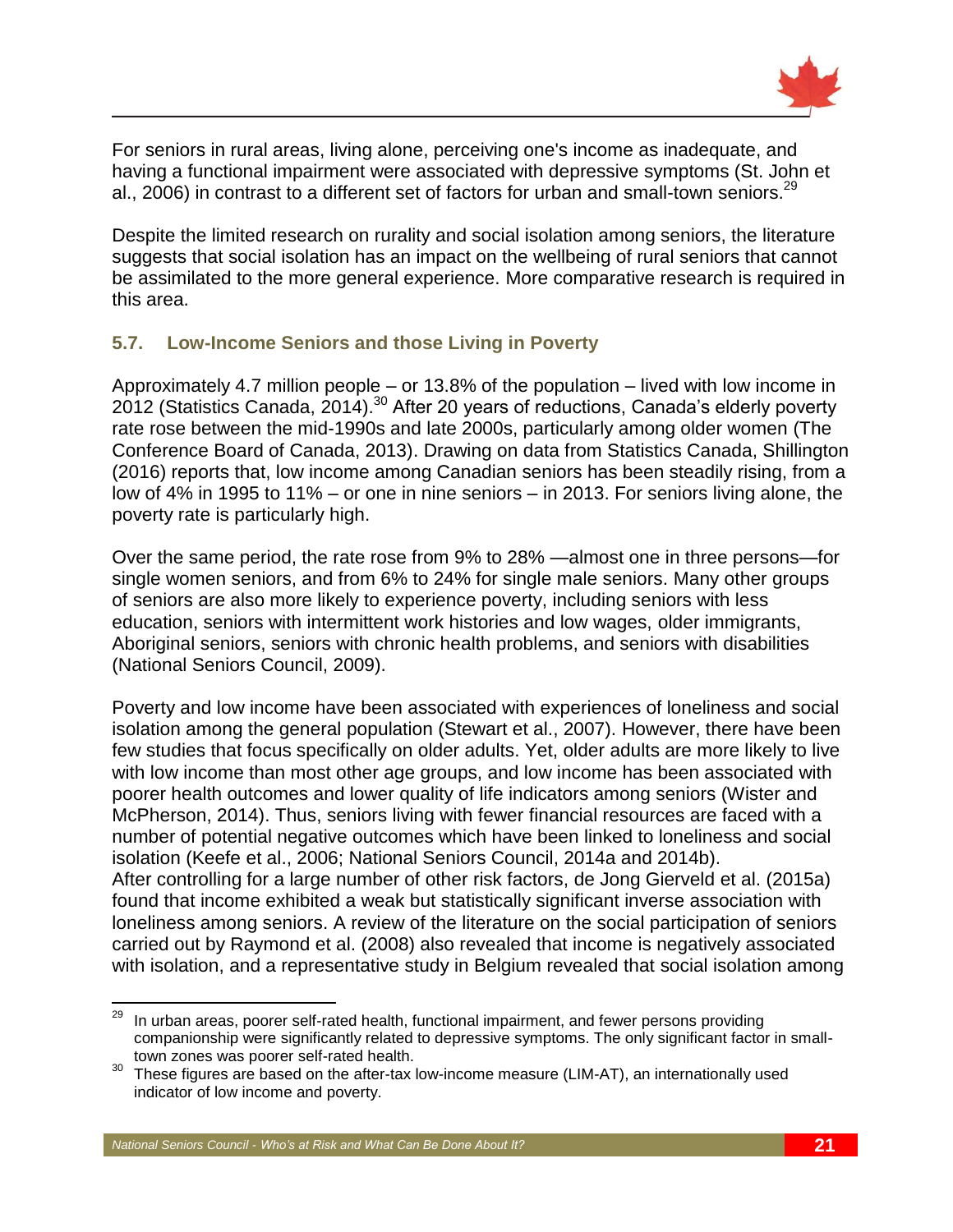

seniors with low income was 29 percentage points higher than those with higher income (Vandenbroucke et al., 2012). Low income or poverty may often work in combination with other related risk factors to place people at 'multiple jeopardy.' One recent study has established a connection between low income, social isolation and nutritional risk among older adults, and these associations were especially strong among senior men who were members of a racial minority group (Locher et al., 2005). Research has also shown that low income is often associated with low self-esteem, which can inhibit the search for new social contacts (Pinquart and Sörensen, 2000).

In addition, MacCourt et al., (2011) found that poverty limits the ability of seniors to have adequate housing, while Gilmour (2012) found that retired seniors living in low income housing were more likely to be lonely. A report on housing for marginalized people in France found that aging and poverty put seniors at risk of isolation. While inadequate housing not adapted to the needs of seniors can be a major contributing factor to social isolation, adequate housing can be a major preventative factor (Haut comité pour le logement des personnes défavorisées, 2012).<sup>31</sup>

One researcher also found that seniors in public long-term care (LTC) facilities were more likely than those in private facilities, where residents have greater economic and familial resources, to experience isolation (Trépied, 2012). Living in a deprived neighbourhood can also promote loneliness, especially among seniors who are living alone (British Columbia Ministry of Health, 2004). Seniors living on a low income in deprived neighbourhoods may have safety concerns related to leaving their dwelling (Abbott and Sapsford, 2005). This can be particularly challenging since many seniors look to their neighbourhoods to meet both practical and emotional needs (Freiler, 2004). Gentrification may also have an impact on increasing loneliness. Research in rural Canada, for example, found evidence of loneliness among long-time residents of newly affluent communities who were no longer able to take part in activities and organizations and for whom financial challenges limited social connections (Keating et al., 2013).<sup>32</sup>

Older people who live alone are more likely to be near or below the poverty line than other older people. These seniors, in turn, face greater barriers to social participation, particularly if they live in rural or small-town environments, where there are often fewer social and leisure activities available (Kobayashi et al., 2009). One study of low-income senior women living alone in British Columbia found that, while their support networks were comparable to other groups, they relied more heavily on family support; greater

 $31$ In France, housing for seniors has become an issue of national importance. The debate often makes reference to the connection between ensuring adequate housing adapted to the needs of seniors to counter isolation (see, for example, Gilles and Loones, 2011; Hallier-Nader, 2011). Front-line organizations such as *le Centre de Recherche et d'Information Nutritionnelles* (2010) warn that seniors living in poverty can suffer from a double isolation since they often have to rely on meagre resources and are assigned to homes that can exacerbate their loneliness.

<sup>&</sup>lt;sup>32</sup> De Jong Gierveld et al. (2015a), who cite this study, worry that, with growing inequality in Canada, such situations may become more commonplace.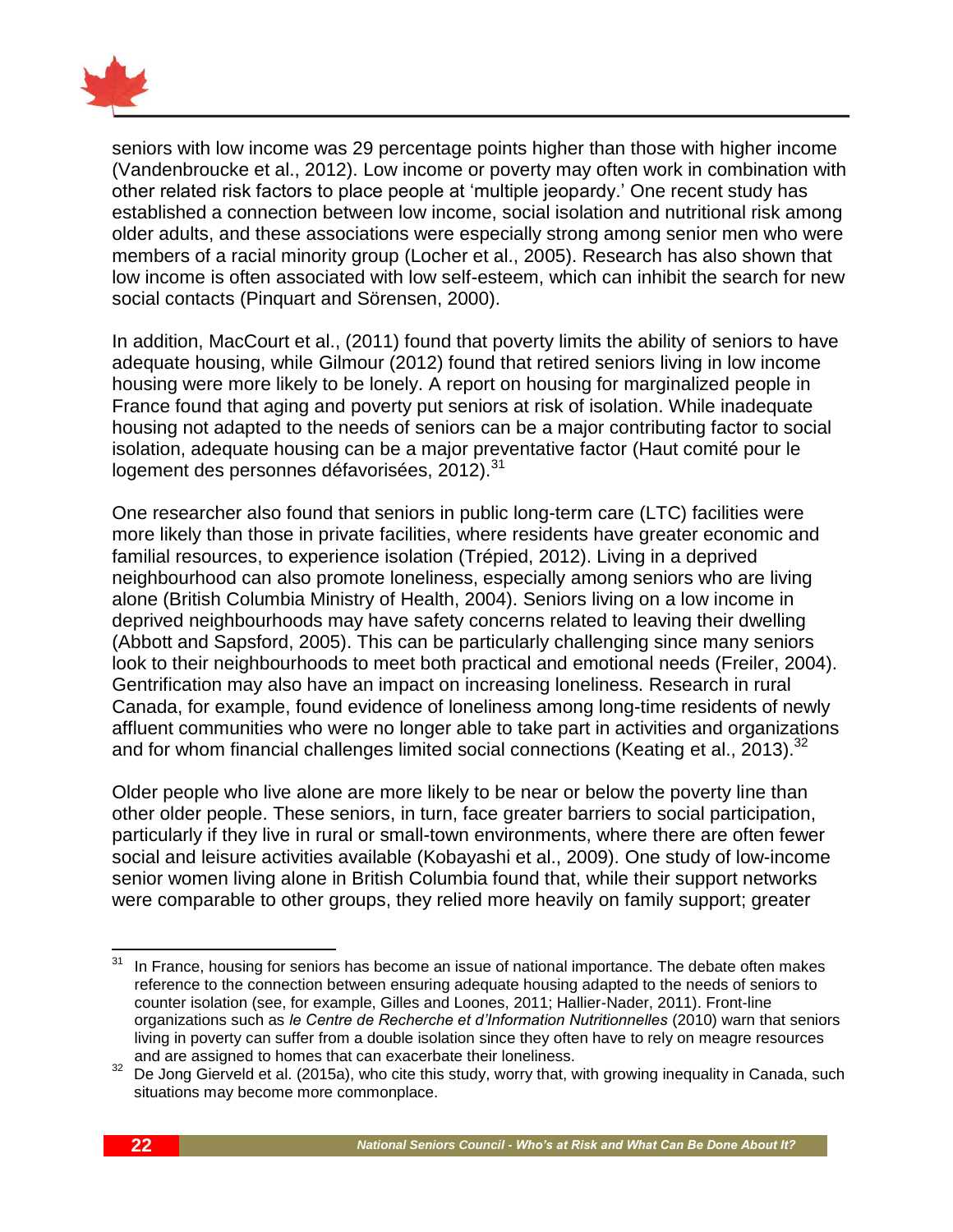

efforts were required to diversify both their informal and formal sources of support since small family networks can be quickly overwhelmed (Ryser and Halseth, 2011).

Conversely, high income has been shown to be associated with less loneliness, possibly because those with higher income have commercial networks that can be used for social opportunities and because they are also in a better position to return support from others (Pinquart and Sörensen, 2000). Early evidence from the English Longitudinal Study on Aging has also shown that isolation decreases as wealth increases (Shankar, 2015). In the General Social Survey, Statistics Canada found that, although household income does not have a large influence on the number of close relatives and friends, Canadians in the highest income bracket (\$150,000 or more) have larger networks of "other" friends (double the size of those with a household income of \$20,000 or less) (Sinha, 2014).

In recognition of the complex interaction between poverty, isolation and other risk factors, some policymakers have adopted a comprehensive approach toward addressing social isolation among seniors with a strong economic dimension. France, for example, recently adopted a law related to societal adaptation to aging that focuses on reducing social inequality and isolation (Assemblée nationale, 2014). The law builds on previous efforts to address social isolation, including the national mobilization against the isolation of seniors,<sup>33</sup> a program which was embedded in the national plan to fight against poverty and for social inclusion (Serres, 2013). (Prior to the adoption of the law, a study on the social benefit for seniors found that the majority of recipients were socially isolated, and that the benefit was not sufficient to lift them out of poverty (Chaput et al., 2007)). In a related vein, Greenfield et al. (2015) argue that age-friendly community initiatives have the potential to address multiple issues related to older adults' health and wellbeing, including economic insecurity and social isolation (the concept of age-friendly communities is discussed in Section 7.1.).

#### <span id="page-26-0"></span>**5.8. Seniors with Mental Health Issues (including Alzheimer's and other dementias)**

Mental health has been defined as the capacity of each of us to feel, think and act in ways that enhance an individual's ability to enjoy life and deal with life challenges. Mental illnesses, in contrast, are seen as alterations in thinking, mood or behaviour associated with some significant distress and impaired functioning (Standing Committee on Social Affairs, Science and Technology, 2004). The literature also includes cognitive and agerelated mental health issues as part of the mental health spectrum. For example, the Mental Health Commission of Canada, as outlined in *Guidelines for Comprehensive Mental Health Services for Older Adults in Canada,* promotes a holistic approach considering mental illnesses as including Alzheimer's disease and age-related dementias, serious and persistent mental illnesses complicated by aging issues, and mental illnesses that occur for the first time in old age.

 $33\,$ <sup>33</sup> *Le Rapport MONALISA : MObilisation NAtionale contre L'ISolement des Âgés* (MONALISA).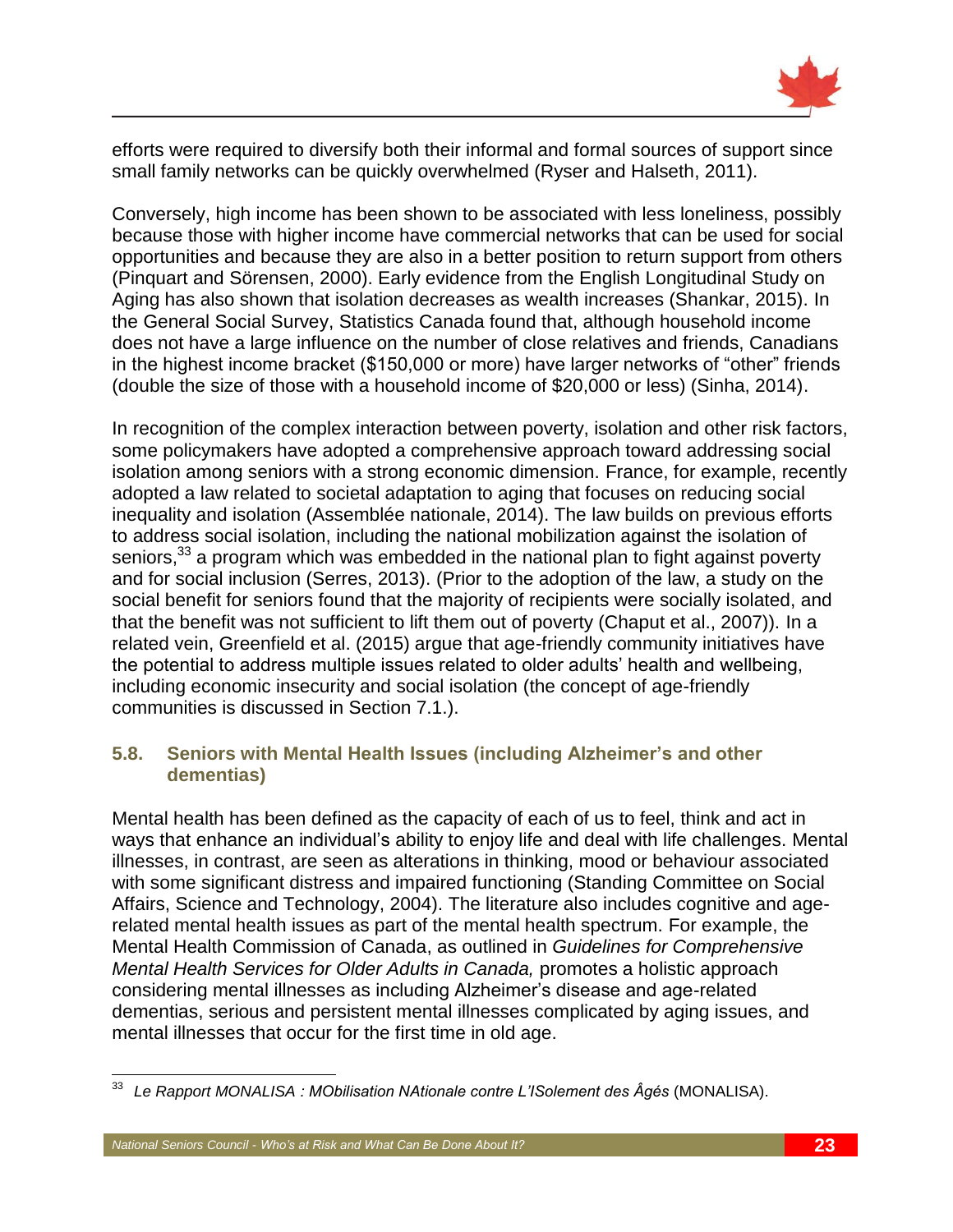

Approximately 20% of seniors living in the community and up to 90% of those living in institutions are estimated to have a mental health problem or illness (Public Health Agency of Canada, 2010). The most common conditions include: depression, dementia, anxiety, delirium, and delusional disorders. Persons diagnosed with mental health issues tend to have fewer social resources, poor social competencies and symptoms that can pose barriers to maintaining connections to family, friends or community (Smith and Hirdes, 2009).

The stigma attached to an individual experiencing a mental illness can be a powerful agent in separating them from social contacts and social support systems (MacCourt et al., 2011; National Seniors Council, 2014a and 2014b). Several studies have shown that there are higher rates of reported loneliness amongst seniors with a mental illness, particularly dementia (e.g., British Columbia Ministry of Health, 2004; Victor et al., 2015). In one recent survey of people with dementia in the  $UK -$  the majority of whom were aged 65 and over – nearly two-thirds of those living alone reported feeling lonely, and a third said they had lost friends (Kane and Cook, 2013).

Mental health and mental illness among seniors can be connected to aspects of the aging process as well as situational factors that are associated with end of life experiences. Often, mental illness can be incurred or magnified due to stressors associated with advanced age, such as declines in resilience, physical health, low perceived control over health, death of a partner, moving to a new environment, financial difficulties, social isolation or loneliness (Newall et al., 2013 and 2014; Wister and McPherson, 2014). In this sense, the relationships between social isolation and mental health problems are often related to other aging-related challenges for many individuals.

At the same time, mental health issues of any kind may follow individuals throughout their life in a continual or episodic manner. An earlier onset of mental illness may lead to greater barriers in developing strong social contacts and maintaining social engagement with time, which can be carried forward into old age (Smith and Hirdes, 2009). The association between social isolation and mental health, therefore, needs to be examined from a life-course perspective as well as a dynamic one.

Seniors who become socially isolated, in turn, are at greater risk of mental illness given that social support is a protective factor for mental health problems (Chappell and Funk, 2011). For instance, Iliffe et al. (2007) found that social isolation was a predictor of depressed mood and perceived health among seniors who were not living in institutional settings. Similarly, in a review of the literature on suicide prevention among seniors, Saïas et al. (2013) found that isolation is a major risk factor associated with suicide among seniors. Social contact also attenuates two factors that are closely associated with suicide – depression and sleep disorders (and thus acts as a protective factor). There is also a connection between social isolation and addiction. Graziani (2010), for example, has shown that alcohol abuse among seniors can be a response to solitude, isolation or the loss of social support. The association between social isolation and mental health is therefore complex and bidirectional.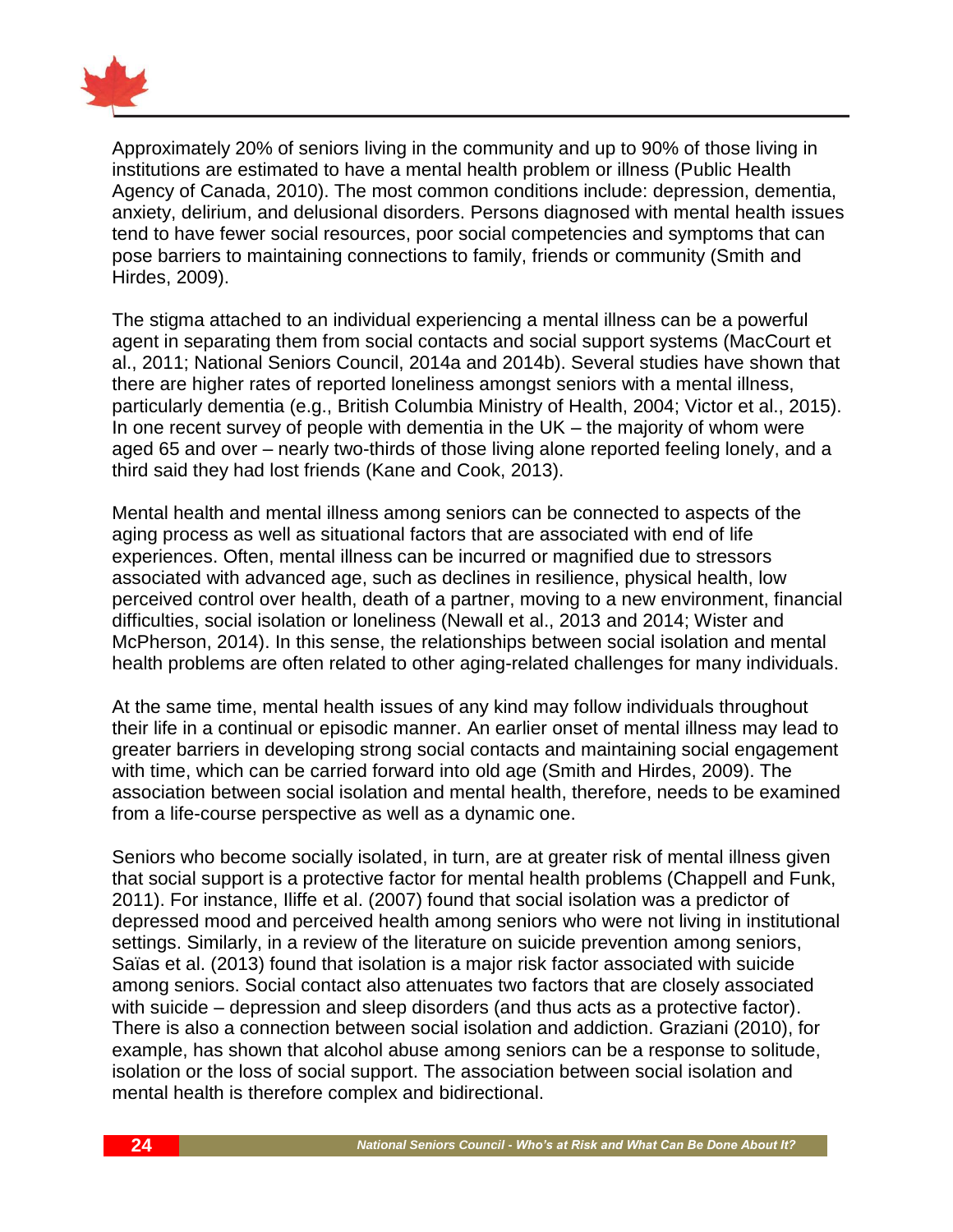

While mental health outcomes appear to be more associated with feelings of loneliness than social isolation per se (Coyle and Dugan, 2012), there is need for more research into the potentially cumulative and reciprocal effects of social isolation and mental health over the later life courses of individuals. Kobayashi et al. (2009) have found, for instance, that socially isolated adults are significantly different from their non-socially isolated counterparts in terms of several factors related to psychological well-being, including having higher levels of distress, lower coping abilities, and more negative feelings.

#### <span id="page-28-0"></span>**5.9. Seniors with Health Challenges or Disabilities**

As people age, they may experience physical symptoms associated with illness, frailty or the aging process. For others, disabilities may be a life-long or long-term experience. Although physical health issues and disabilities are distinct factors, both may be associated with physical vulnerability to social isolation. In Canada, most persons aged 65 and over have at least one chronic illness, and a majority have more than one chronic illness (Public Health Agency of Canada, 2010). Additionally, approximately 45% of seniors report a mild, moderate or severe disability, with this rising to 75% among those aged 85 and over (Statistics Canada, 2007).

While a majority of older adults rate their perceived health, well-being and daily functional ability as high even in the face of chronic illness or aging-related disability, many seniors nonetheless face challenges to daily functioning and maintaining connections with their family, friends and community. These impairments include pain, limited mobility due to sight, strength, and balance problems, loss of breath, general weakness, or fatigue, and other indicators of frailty and mobility impairment (Wister and McPherson, 2014). In the Canadian Community Health Survey – Healthy Aging (CCHS), health reasons were the most common reason given by seniors 75 years and over who were unable to participate in activities as much as they would have liked (Turcotte, 2012).

In a study on social isolation among seniors in British Columbia, Kobayashi et al. (2009) found that individuals who report being in fair or poor health have considerably higher odds of being socially isolated than those who report being in excellent, very good, or good health. Data from the CCHS revealed that the odds of being lonely were significantly higher for seniors who reported urinary incontinence than for those who did not, even when age, sex, education and living arrangements were taken into account (Ramage-Morin and Gilmour, 2013).<sup>34</sup> Keefe et al. (2006) also found that higher number of chronic illness was associated with higher levels of vulnerability to isolation even when controlling for other factors. Earlier research from the 1990s showed that chronic illness was one of the main factors linked to social isolation (see Hall et al., 2003).

Although physical health has been associated with social isolation and loneliness, the directionality of the relationship remains ambiguous. Most research have examined the

<sup>34</sup> The study included a total sample of 16,369 people aged 65 or older.

*National Seniors Council - Who's at Risk and What Can Be Done About It?* **25**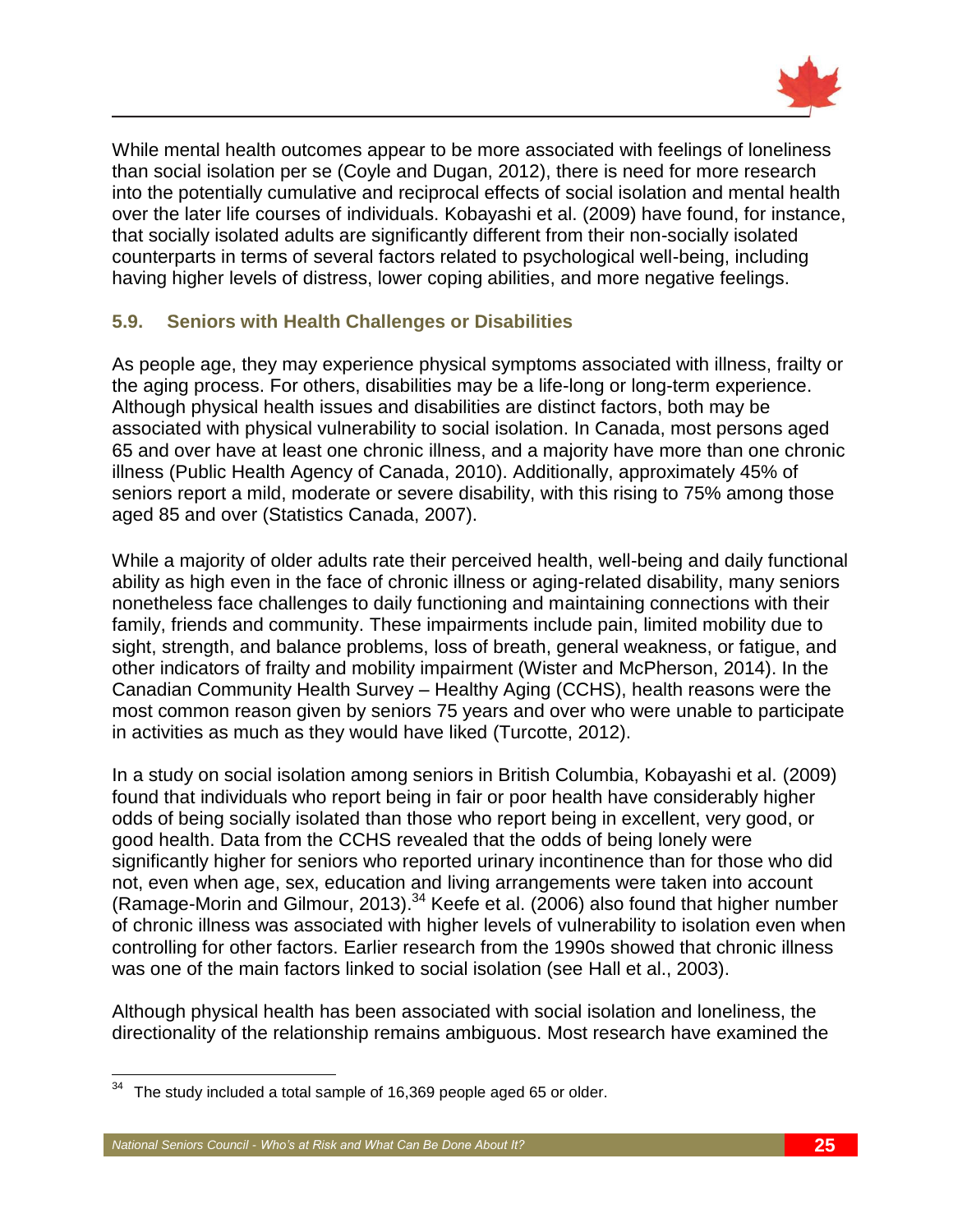

effects of social isolation on a variety of health outcomes, including perceived health, functional health (disability), chronic illness, and accessing health care (Cornwell and Waite, 2009; de Jong Gierveld et al., 2015a; Kobayashi et al., 2009; Newall et al.,  $2015$ ).<sup>35</sup>

By definition, social isolation can restrict connectedness with social networks, which can result in fewer resources, lower social support, poorer health behaviours and lower access to health and community care system, all of which result in poorer health outcomes and lower levels of healthy aging (Keefe et al., 2006; National Seniors Council, 2014a and 2014b). Social isolation can also act as an aggravating factor in the diagnosis of disabilities among seniors – with fewer family members and friends, socially isolated individuals who develop sensorial problems as they age are likely to go untreated (Covelet, 2007).

Physical vulnerabilities can also limit mobility, which can compound transportation difficulties, particularly in areas where there is inadequate transportation provision. In the CCHS, when controlling for all other factors, seniors who travelled mostly by driving their car were more likely to participate than those who used any other form of transportation. Seniors who were mainly passengers and did not have a licence and those who used accessible transit or taxis had the lowest participation rates (Turcotte, 2012). In qualitative research undertaken by Hall et al. (2003), seniors indicated that the cessation of driving due to health problems was a problem of particular significance, especially in rural areas (see also North Sky Consulting Group Ltd, 2013). Some also mentioned the stigma of being dependent upon others as a barrier to asking for assistance. According to the World Health Organization, transportation is in turn a determinant of health because of the role it plays in seniors' independence and ability to access resources (Keefe et al., 2006).

# **Figure 2 - Identified Risk Factors in Vulnerable Groups of Seniors**\*

**\*** The extent to which each factor has been linked to social isolation among particular groups is discussed in the previous sections. As noted throughout, some factors are more generalizable depending upon the methodologies of specific studies.

| <b>Senior</b><br>population         | <b>Identified risk factors</b>                                                                                                | State of the research                                                                                                                                                                                                         |
|-------------------------------------|-------------------------------------------------------------------------------------------------------------------------------|-------------------------------------------------------------------------------------------------------------------------------------------------------------------------------------------------------------------------------|
| <b>Aboriginal</b><br><b>seniors</b> | Poverty; lack of resources; traumatic<br>experiences; low access to health<br>services; geographic location and<br>isolation. | Little research (mostly focused on<br>health). Need to validate risk factors<br>and relative weight of each through<br>quantitative research. Qualitative<br>research on the experience of social<br>isolation also required. |

<sup>35</sup> <sup>35</sup> See above section on *Prevalence and Impact* for a brief discussion on how social isolation can affect health outcomes.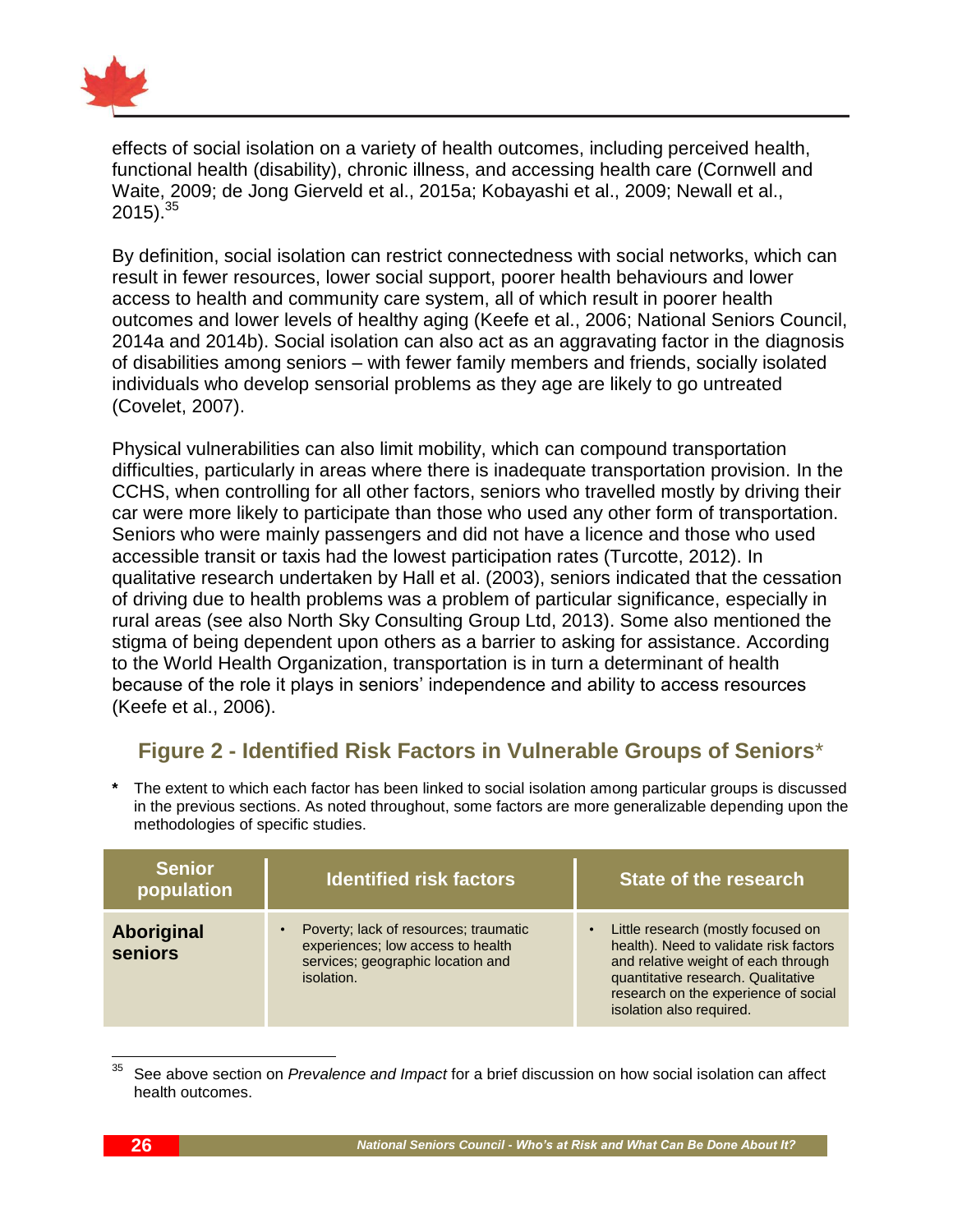

| <b>Senior</b><br>population                             | <b>Identified risk factors</b>                                                                                                                                                                                                                                                                         | <b>State of the research</b>                                                                                                                                                                                                                                                                                                                 |  |
|---------------------------------------------------------|--------------------------------------------------------------------------------------------------------------------------------------------------------------------------------------------------------------------------------------------------------------------------------------------------------|----------------------------------------------------------------------------------------------------------------------------------------------------------------------------------------------------------------------------------------------------------------------------------------------------------------------------------------------|--|
| <b>Seniors who are</b><br>caregivers                    | Low levels of caregiving satisfaction;<br>caregiving that is particularly demanding;<br>caring for a spouse; inability to leave care<br>recipient alone; accessibility barriers; lack<br>of caregiving services (or information on<br>services); financial difficulties; transition<br>from post-care. | Some research, both quantitative<br>and qualitative. Further studies could<br>shed additional light.                                                                                                                                                                                                                                         |  |
| <b>Immigrant</b><br>seniors                             | First language other than English or<br>French; culture that is significantly<br>different than Canada's; low sense of<br>belonging to local community; low<br>frequency of social contacts; network of<br>people who speak one's native language;<br>migration patterns of groups.                    | Some research, both quantitative<br>and qualitative. Need for quantitative<br>research on relationship between<br>isolation and migration patterns<br>(timing, reasons for migration,<br>refugee status, etc.), gender, and<br>incidence among specific groups,<br>and qualitative research looking at<br>the experience of specific groups. |  |
| <b>LGBT seniors</b>                                     | Sexual orientation and gender identity;<br>weak primary networks; rural setting;<br>hiding one's identity; identity change that<br>occurred later in life (for trans seniors);<br>exclusion from community of sub-culture<br>(for gay older men).                                                      | Some research, mostly qualitative<br>and focused on the US experience.<br>More quantitative research required<br>to validate factors linked to isolation<br>(particularly in Canada), and<br>qualitative research to explore how<br>isolation is experienced in different<br>settings (e.g., rural-urban).                                   |  |
| <b>Seniors living</b><br>alone                          | Lower levels of proximal support; low<br>income; living in a deteriorated<br>neighbourhood; not having learned to<br>drive.                                                                                                                                                                            | Little research, mostly quantitative.<br>More qualitative research required<br>on the experience of isolation, as<br>well as additional quantitative<br>research on underlying causes.                                                                                                                                                       |  |
| <b>Seniors living in</b><br>remote and<br>rural areas   | Gender (older men more at risk); lack of<br>community support and services; loss of<br>community; devaluing of rurality; ethnicity;<br>lack of transportation.                                                                                                                                         | Little research. Need for quantitative<br>research to validate risk factors and<br>to explore the relationship between<br>rurality, ethnicity, Aboriginal status<br>and isolation, and qualitative<br>research on how isolation is<br>experienced in different rural<br>settings.                                                            |  |
| Low-income<br>seniors and<br>those living in<br>poverty | Factors linked to poverty also linked to<br>isolation (unattached older women; low<br>education; intermittent work history;<br>immigrants; Aboriginal people; chronic<br>health conditions; low physical activity);<br>low-income housing; living alone; rurality;<br>low wealth.                      | Some research, mostly quantitative.<br>$\bullet$<br>Need for more quantitative research<br>on how poverty and other risk<br>factors interact to increase the risk of<br>isolation, and qualitative research on<br>poverty and the experience of<br>isolation.                                                                                |  |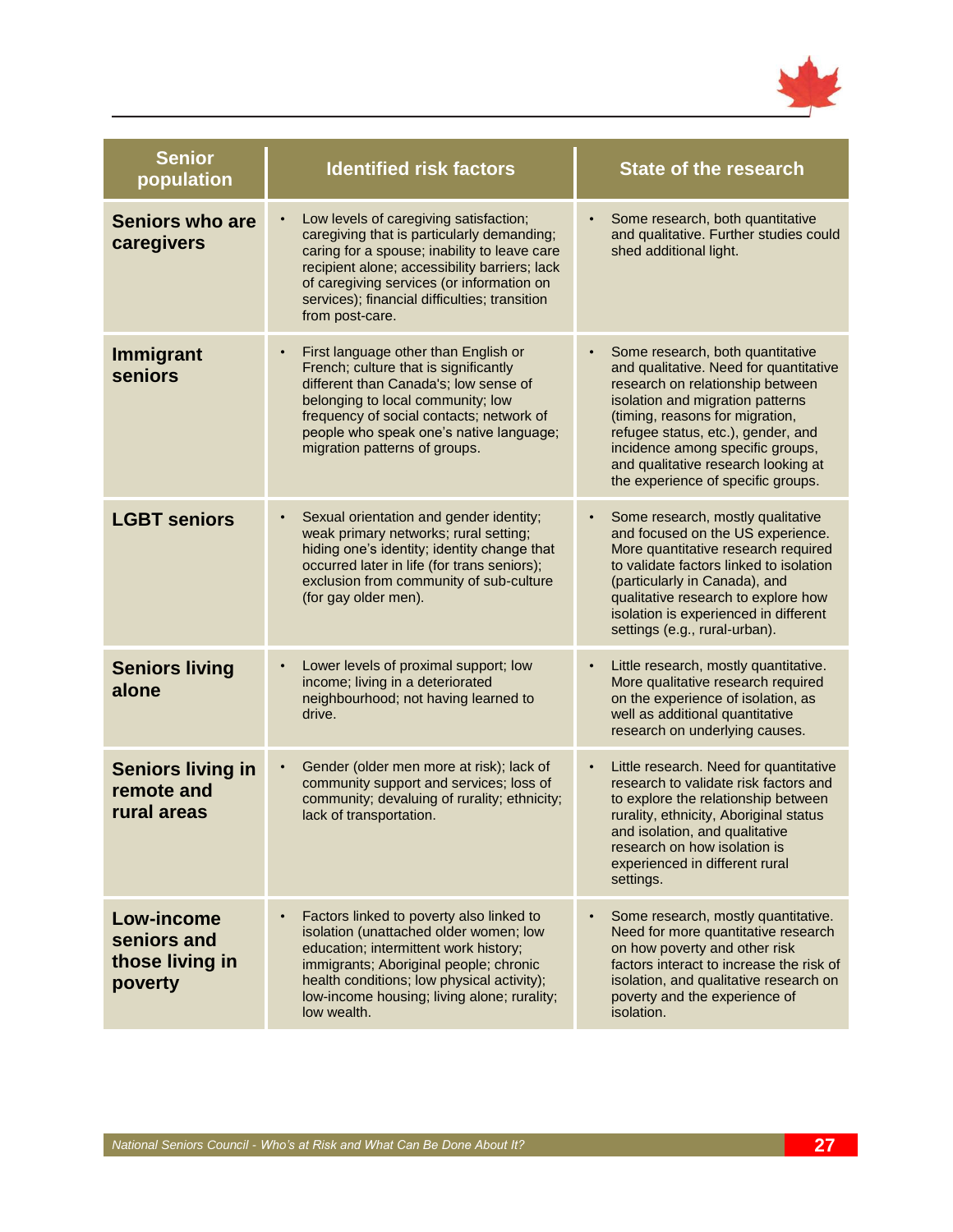

| <b>Senior</b><br>population                                    | <b>Identified risk factors</b>                                                                                                                                                                                                                                                   | <b>State of the research</b>                                                                                                                                                                                                                                                |
|----------------------------------------------------------------|----------------------------------------------------------------------------------------------------------------------------------------------------------------------------------------------------------------------------------------------------------------------------------|-----------------------------------------------------------------------------------------------------------------------------------------------------------------------------------------------------------------------------------------------------------------------------|
| <b>Seniors with</b><br>mental health<br><b>issues</b>          | Low social resources; low social<br>competence; early onset of illness; stigma;<br>general risk factors related to health;<br>higher levels of distress; low coping<br>abilities; negative feelings.                                                                             | Some research, mostly quantitative.<br>More quantitative research required<br>on the cumulative and reciprocal<br>effects of social isolation and mental<br>health, and qualitative research on<br>how seniors with different mental<br>health issues experience isolation. |
| <b>Seniors with</b><br>health<br>challenges or<br>disabilities | Poor health; chronic illness; restricted<br>social networks; low resources; low social<br>support; low access to health and<br>community care system; low physical<br>activity; loss of driver's license; lack of<br>transportation; accessibility barriers;<br>mobility issues. | Some research, mostly quantitative.<br>More quantitative research required<br>on the relationship between physical<br>dimensions of health and isolation,<br>and qualitative research on how<br>seniors with different health issues<br>experience isolation.               |

### <span id="page-31-0"></span>**6. Research Gaps**

Overall, the review finds that the different groups of seniors that are examined are at risk of social isolation. At the same time, the literature on each group is uneven, both in terms of the quantity and quality of studies devoted to each one. Moreover, given the diversity of methods used in studies on social isolation and different groups of seniors, it is not possible to rank or order these different groups according to risk level (even if this was desirable). Social isolation is a complex phenomenon that seems to affect different groups of seniors distinctively even as there are general risk factors that cut across groups without discrimination.

Despite the growing body of literature on seniors and social isolation, there are many areas that require additional research and investigation. While the central task of this review was not to explore the literature as a whole, it ends with both some general comments on gaps in the state of knowledge on social isolation among seniors, particularly the groups examined above, before raising some considerations for policymakers.

From a general perspective, the research on social isolation would benefit from greater reliance on mixed or multi-method approaches. While quantitative approaches help to isolate primary risk factors, they reveal less about the actual experience of social isolation. Likewise, qualitative approaches tell us more about how seniors make sense of their own experiences with isolation and the meaning they attach to it than they do about which factors tend to be most important across population groups. A combination of both approaches promises to yield more conceptually rich discussions and a wider set of considerations to inform policy development.

There is also, at times, a need for greater conceptual clarity. While several studies use similar definitions and measures of social isolation, comparing findings can be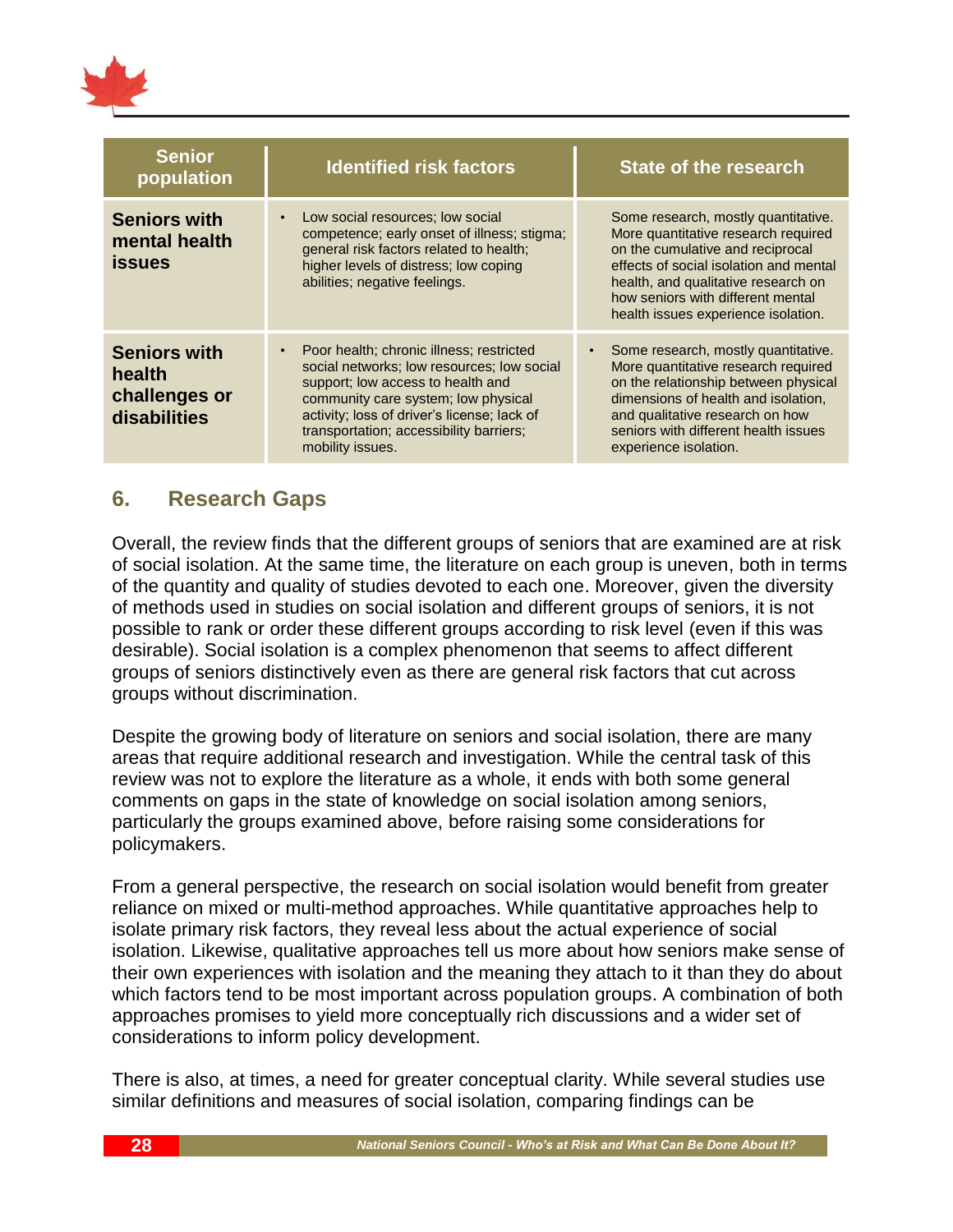

challenging given the inconsistency of approaches and the overlap of concepts such as social isolation, loneliness, social inclusion, social participation, social engagement, and social capital (to name only a few). Since all of these concepts merit exploration in their own right, there is little to be done except to encourage, where possible, researchers to use consistent definitions and measures of social isolation to ensure comparability across the findings of studies and to avoid conceptual confusion. That being said, this is not always possible and specific conceptual definitions may be contentious.

Another missing element in the general research on social isolation is the lack of exploration on the changing nature of social isolation over the life-course. Some seniors may begin by experiencing episodic isolation before moving onto more long-term and chronic forms. What are the distinct pathways and bi-directional patterns associated with each form? How does episodic isolation become more chronic and acute? What are the early-warning signs and risk factors and how do these become compounded with time? It should be noted that the Canadian Longitudinal Study on Aging offers an unprecedented opportunity for researchers to develop a research agenda on social isolation based on a long-range, time horizon that may help answer some of these questions.

Looking at specific groups of the seniors, none of the groups reviewed here have been comprehensively examined, though there is enough evidence to suggest that each of them is at risk of social isolation. Greater segmentation as well as analysis of how different social identities overlap and intersect with social isolation would add considerably to the literature. Figure 2 summarizes the state of the literature on each group and suggests key areas that require further investigation. Again, a combination of qualitative and quantitative methods are required to explore the interaction of factors across groups in more depth, and to better understand the actual experience of isolation in specific groups (some of the studies on immigrant seniors can serve as a model in this regard). In examining the literature on specific groups, a dearth of studies on the specific protective factors within vulnerable groups are noted; however there is a need to know what protects individuals as much as what places them at risk. Indeed, the literature on the effectiveness of different strategies to reduce or eliminate social isolation among seniors is still at an early stage (as discussed below), and will require much further development.

# <span id="page-32-0"></span>**7. Policy Considerations**

In reviewing the literature on specific groups of seniors and social isolation, it is apparent that there are many universal factors that cut across groups. At the same time, certain groups experience their own unique set of circumstances that render them particularly vulnerable. This suggests the need for a two-pronged approach to addressing social isolation. Since many risk factors are general in nature, coordinated policy interventions that can facilitate social inclusion across the population of seniors, such as improved housing and access to transportation, are required. For those factors that are more specific to a particular group, targeted interventions, such as providing support to senior caregivers to prevent isolation, and those attempting to reduce ageism and discrimination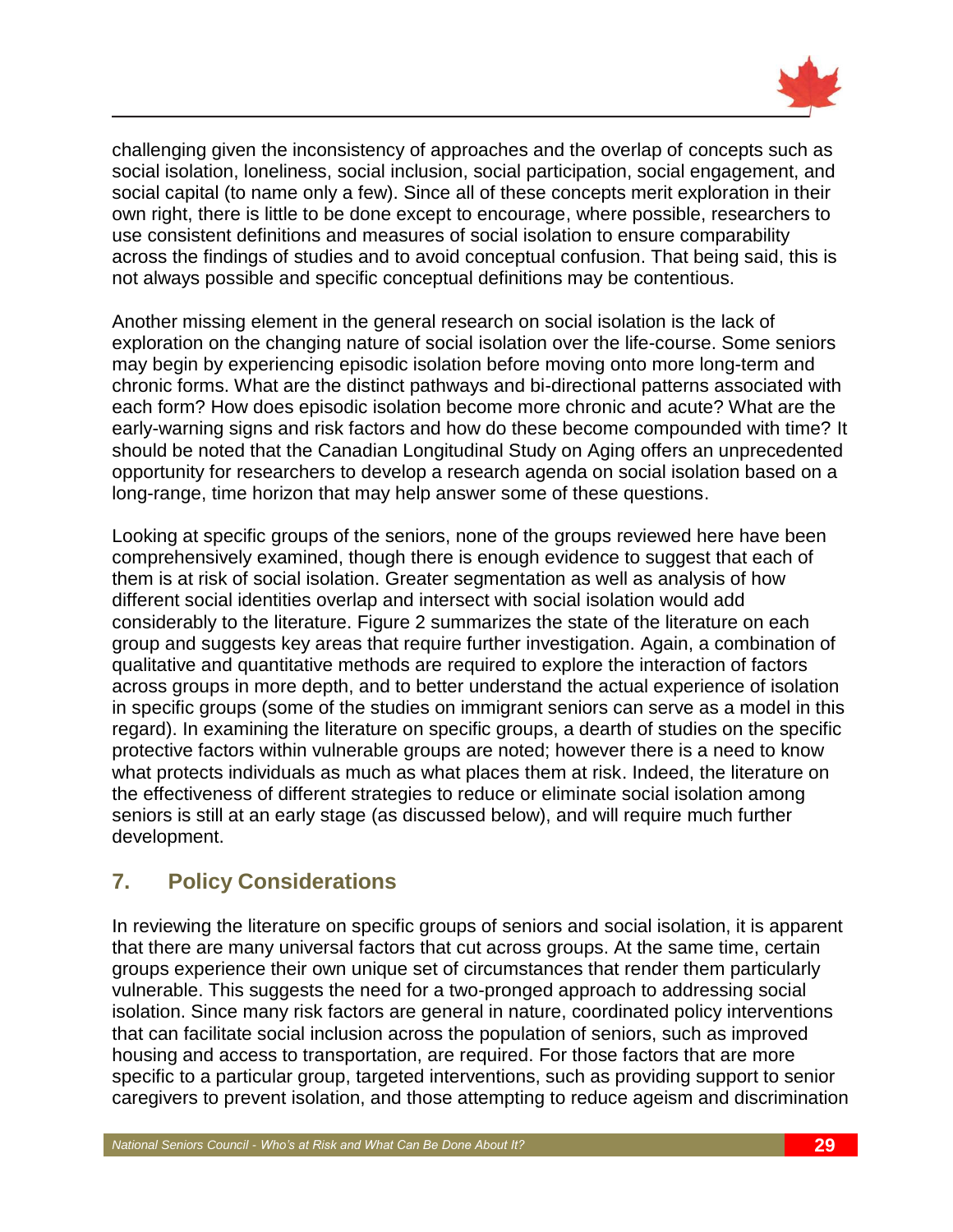

of specific vulnerable groups, are also recommended. This means that social isolation should become a key consideration for a range of policy areas linked to seniors in addition to being a policy focus in its own right. It also underscores the importance of multi-sectoral approaches bringing together multiple actors, as emphasized by Hanlon and Halseth (2005).

This collaborative approach of bringing together multiple actors to address seniors' social isolation is currently being implemented by the Government of Canada, through the New Horizons for Seniors Program (NHSP). <sup>36</sup> Applicants of the NHSP's 2015-2016 pan-Canadian call for proposals were required to submit collective impact plans coordinating the work of a variety of community partners to measurably reduce the rate of social isolation among seniors in a target population. This resulted in funding being made available for over 40 projects targeting groups of seniors, including caregivers, new immigrants, and persons with disabilities, in nine regions across Canada.

#### <span id="page-33-0"></span>**7.1. Age-Friendly Communities**

In the Council's previous report on social isolation (National Seniors Council, 2014a), the notion of age-friendly communities was raised as providing an important conceptual and practical approach to tackling many seniors' issues, including social isolation. This approach is again noted here as it has the potential to mitigate many of the general risk factors that seniors from different walks of life experience. Developed by the World Health Organization (WHO), the concept of age-friendly communities (AFCs) addresses eight key domains of community living that enable seniors with varying needs and capacities to live in security, good health and to participate fully in society.  $37$ These include:

- Transportation;
- Housing;
- Social participation;
- Respect and social inclusion;
- Civic participation and employment;
- Communication and information;
- Community support and health services; and
- Outdoor spaces and buildings.

<sup>36</sup> <sup>36</sup> The New Horizons for Seniors Program (NHSP) is a Government of Canada grants and contributions program that supports projects led or inspired by seniors who make a difference in the lives of others and their communities. NHSP funding supports larger pan-Canadian projects that address a specific seniors' issue, such as social isolation, and smaller community-based grants focused on social participation, mentoring, volunteering and elder abuse awareness, all of which help to support seniors' involvement in their communities and in doing so mitigate the risk of social isolation.

<sup>37</sup> The WHO has developed a database, the Global Database of Age-friendly Practices, which provides a platform for practitioners to find out what communities around the world are doing to adapt their structures and services to the needs of their ageing populations. The database is available at: [http://www.who.int/ageing/age-friendly-world/en/.](http://www.who.int/ageing/age-friendly-world/en/)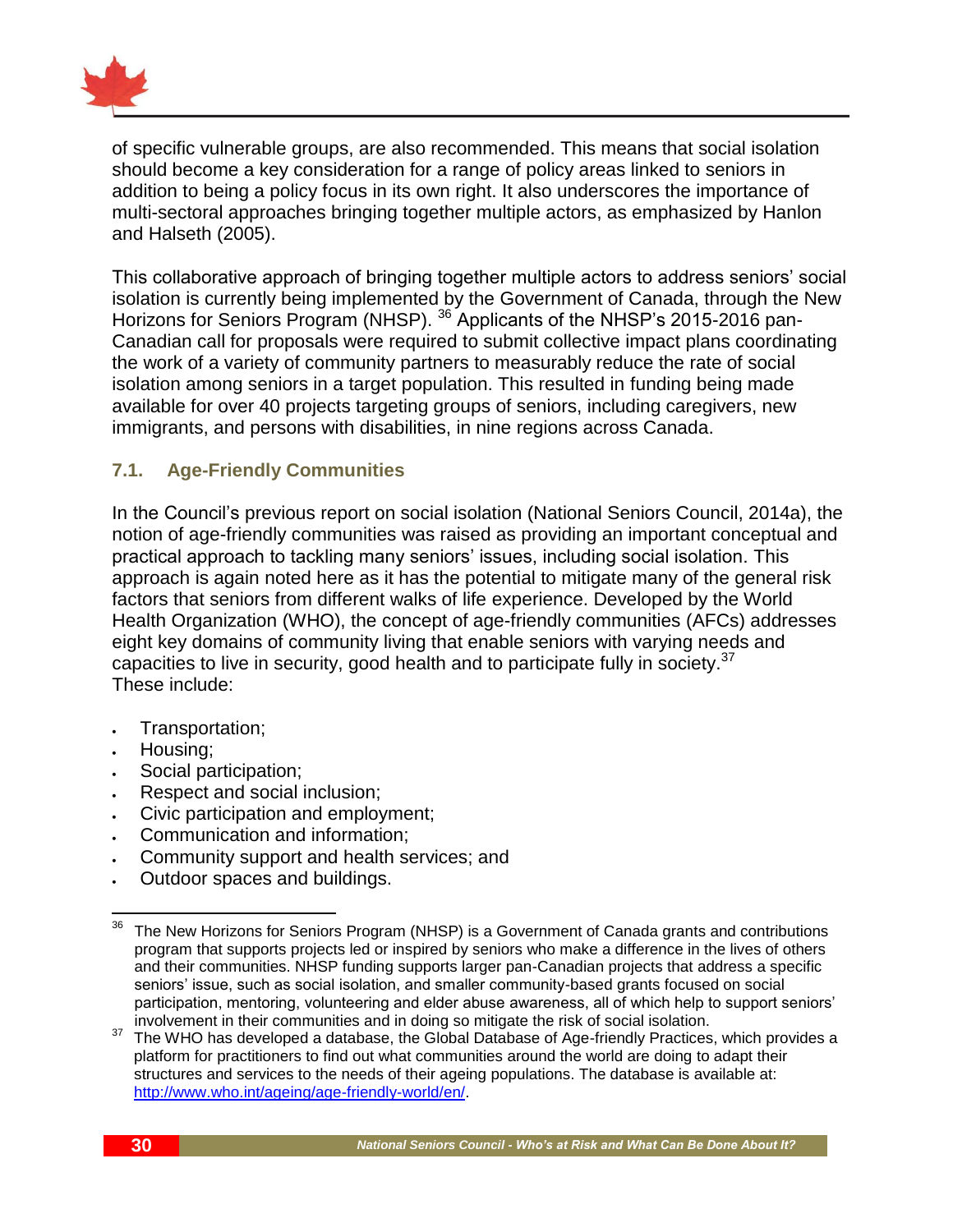

AFCs provide opportunities to improve the quality of life not just for seniors, but for the whole community. As the Chief Public Health Officer of Canada (CPHO) (Public Health Agency of Canada, 2010) has noted, however, AFCs require not just increased service delivery, but also community awareness of services for seniors. "Developing outreach strategies for programs and services for seniors," the CPHO notes, "will require identifying which populations are underutilizing services and targeting attention to those seniors (and their networks) in program marketing plans." Changing the lived environment so that there are more meeting spaces for seniors and places to rest (including outdoor benches) are modest albeit important steps (Caradec, 2006). Underlying the success of AFCs is their ability to secure funding and resources over time (Greenfield et al., 2015). While age-friendly policies have the potential to combat ageism, a barrier to their implementation can also be discriminatory attitudes towards older people (Edwards, 2015).<sup>38</sup>

Many provinces in Canada have undertaken age-friendly community initiatives. Garon et al. (2014) examined two case studies in Quebec and identified several factors that can determine success or failure. Among other things, they found that a pluralistic, participatory, and collaborative approach among stakeholders was essential (as opposed to a traditional top-down approach). Key to the success, according to one of the cases they looked at, was the identification of common goals and the development of a simple model on which there was consensus among stakeholders.

The *Age-Friendly Communities in Canada: Community Implementation Guide – Toolbox* (Nova Scotia Centre on Aging, 2012) presents useful and practical tips on how such communities can become a reality. The Public Health Agency of Canada (PHAC) promotes the uptake of AFC in Canada and provides a variety of tools and resources related to age-friendly communities. In 2015, PHAC has also prepared the *Age-Friendly Communities Evaluation Guide* to provide communities with practical information on how to use indicators to measure progress and evaluate their age-friendly initiatives.

#### <span id="page-34-0"></span>**7.2. Promising Interventions for Seniors in General**

With these high-level policy considerations in mind, the review ends with a brief overview of some of the promising interventions that have been identified in the literature that was consulted to tackle social isolation and reconnect seniors to their communities. While most of this literature focuses on seniors in general, findings on specific groups of seniors are referenced, where such findings are available. For information on various federal and provincial programs that address social isolation, the NSC's *Report on the*  Social Isolation of Seniors (2014) cites several relevant examples.<sup>39</sup>

 $\overline{a}$  $38$  Among other things, Edwards (2015) notes that age-friendly policies help refute ageism and age discrimination, protect older adults who are vulnerable, foster intergenerational solidarity, and promote the inclusion of older adults in all areas of life.

<sup>&</sup>lt;sup>39</sup> The federal website, [www.canada.ca/seniors,](http://www.canada.ca/seniors) also provides a central resource for seniors, their families, caregivers and supporting service organizations. The site provides information for seniors on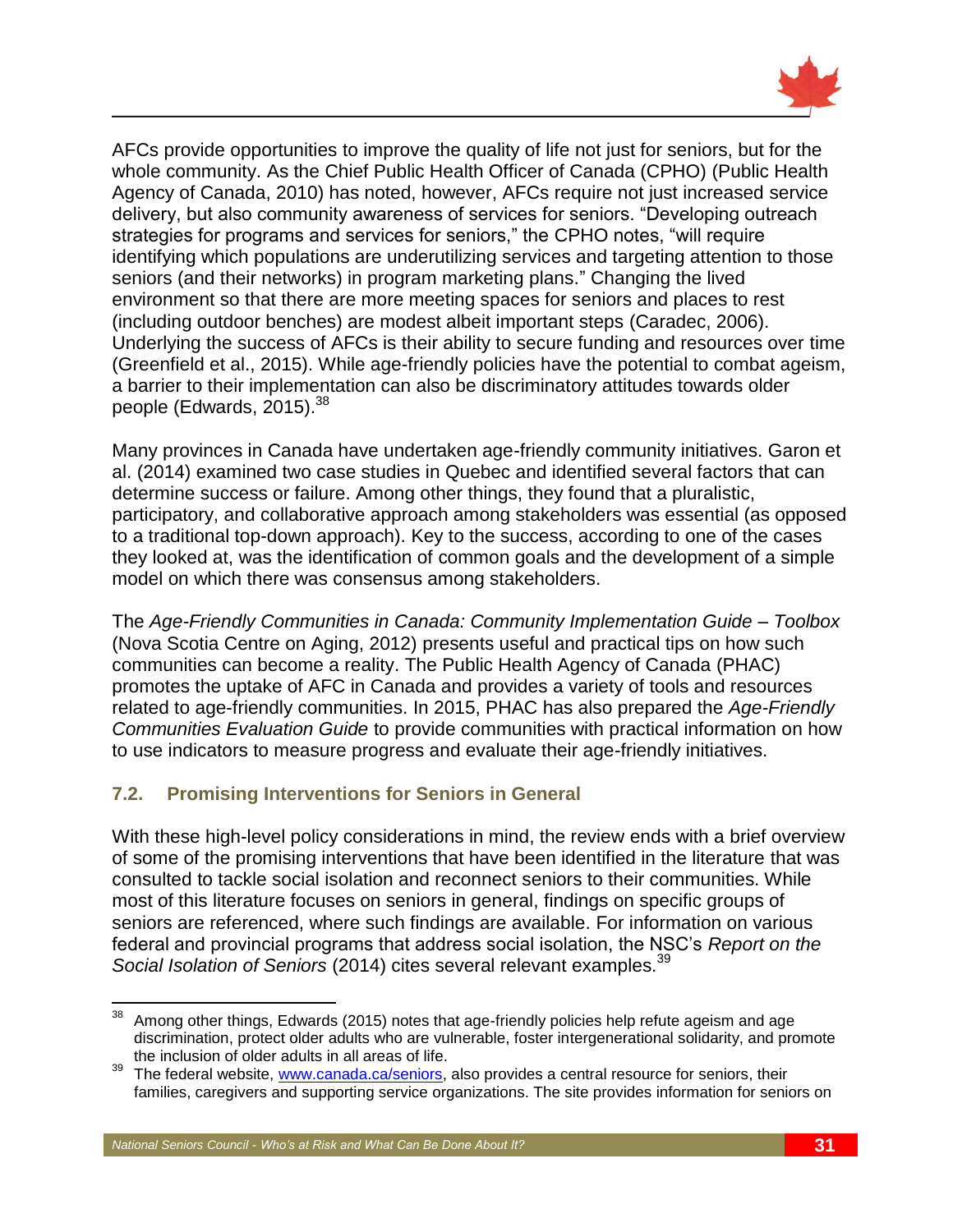

A brief note on the limitations of this literature is in order. Although interventions targeting social isolation have increased in number over the last decade, the number of high quality evaluation studies of programs remains relatively low, limiting the evidence to fully assess their impact. Writing in 2003, Findlay noted that "research evidence to support the belief that intervention can counteract social isolation and its adverse effects on older people is almost non-existent." Responding to the dearth in evidence, Sabir et al. (2009) offered practice-based suggestions for a social isolation research agenda, including efficacy studies of multicomponent interventions.<sup>40</sup> While the state of knowledge has gradually increased, there are still important limitations to be noted. As Jopling (2015) has recently suggested, evidence on the impact of interventions to address social isolation exists in a spectrum, though "even where the evidence is of a lower quality it can be an important step in the development of a firmer understanding of what works." International networks of researchers and practitioners have also begun to coalesce around the topic of social isolation, including the UK Campaign to End Loneliness.<sup>41</sup> The Campaign has launched a Research Hub to increase and develop the evidence base on the issue of loneliness in older age.

Available evaluation studies indicate that there is a high degree of diversity in terms of the types of interventions that are assessed, the methodology used, and the quality of the evaluation (Dickens et al., 2011). Research designs range from randomized control and quasi-experimental studies to a variety of qualitative-evaluation approaches.<sup>42</sup>

Further compounding the challenges, socially isolated individuals can be hard to reach to take part in evaluations (with the most isolated being the most invisible), diversity across seniors means that program impacts can be variable and funds for large-scale evaluations are often lacking. The result is that evaluations often have small and sometimes biased samples. Finally, researchers use different conceptual frameworks for classifying different types of interventions, which makes the task of comparing programs

 $\overline{\phantom{a}}$ 

federal, provincial, territorial and some municipal government benefits and services, including information on finances, housing, health, and how to be active and engaged.

<sup>&</sup>lt;sup>40</sup> The authors suggest five priorities for the research agenda, including: 1) the need to understand and increase service utilization by older adults who do not currently accept services even when they are free; 2) development of a social isolation measure with specific emphasis on identifying isolated older adults during a crisis; 2) evaluate one-to-one direct contact or indirect contact interventions; 4) efficacy studies of multicomponent interventions; and 5) research that reflects respect for continuing selfdetermination in older adults (Sabir et al., 2009).

<sup>41</sup> The UK Campaign to End Loneliness is a network of national, regional and local organisations and people working to ensure that loneliness is acted upon as a public health priority at national and local levels. For research, tools, and academic contacts, visit the Campaign website at: [http://www.campaigntoendloneliness.org/.](http://www.campaigntoendloneliness.org/)

<sup>42</sup> A random control trial (RCT) is an experimental study in which participants are allocated at random to receive one of several clinical interventions. A quasi-experimental study is similar to an RCT but participants are not randomly assigned to one of different groups. In both cases, RCTs and quasiexperimental designs to test the effectiveness of interventions targeting social isolation face the challenge of having to match treatment groups with control groups (i.e., groups that have received a program intervention with socially isolated seniors who were not involved in the program being evaluated).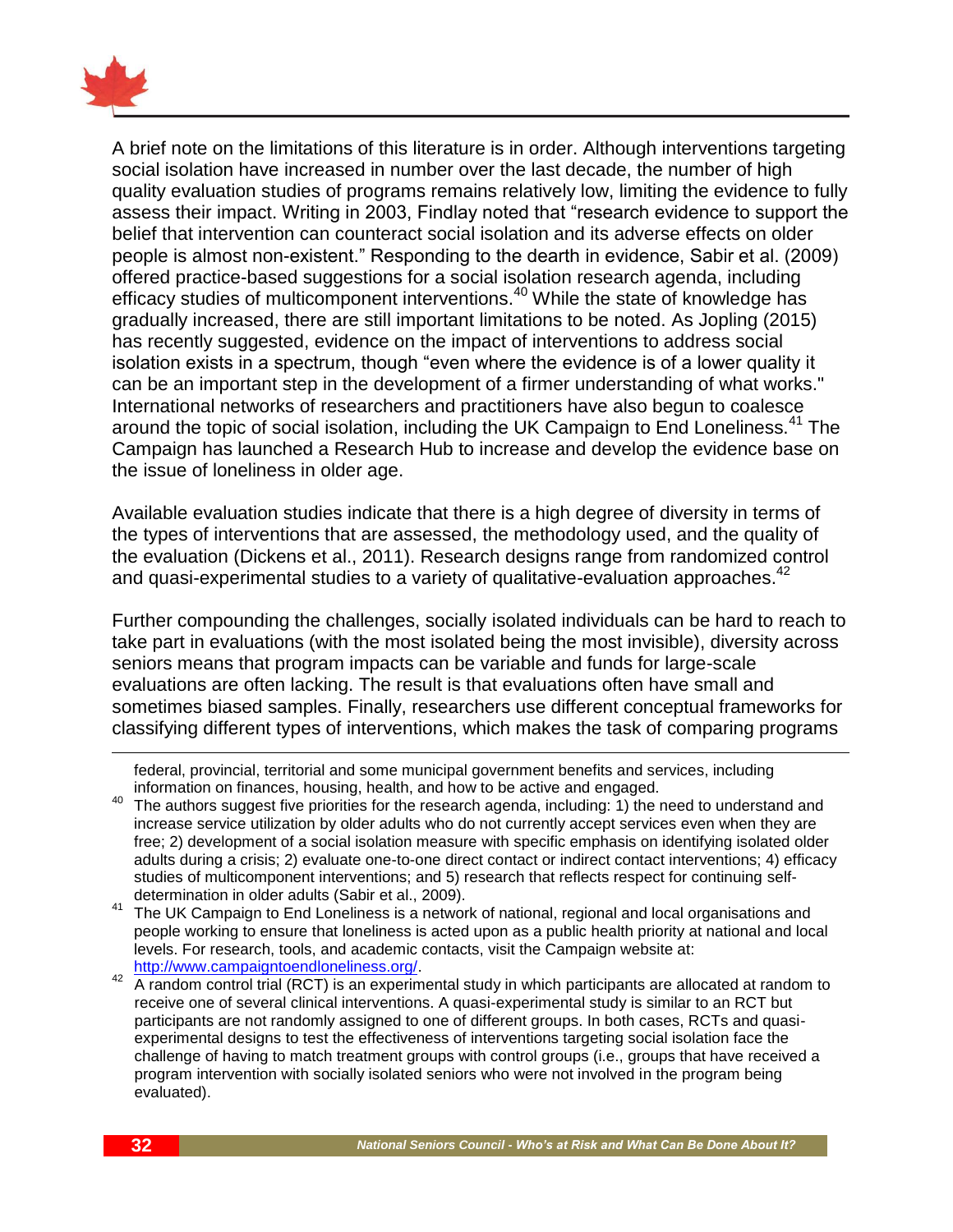

more difficult. Qualitative research has helped fill the void, but many studies are smallscale and it is not always clear whether findings can be generalized. Lurking in the background of many of these studies is the question as to whether or not program success is scalable – that is, can positive results be replicated at a larger level.

Still, important lessons can be gleaned from the literature. Systematic reviews of randomized control and quasi-experimental studies suggest that there is moderate evidence demonstrating the success of programs targeting social isolation in seniors.<sup>43</sup> Common *characteristics* of successful programs and *types* of programs are listed in the table below.

| <b>Characteristics of Programs</b>                                                                                                                                                                                                                                                                                                                                                                                                                                                                             |                                                                                                                                | <b>Types of programs</b>                                                                                                                                                                                                                                                                               | <b>Outcome</b>              |
|----------------------------------------------------------------------------------------------------------------------------------------------------------------------------------------------------------------------------------------------------------------------------------------------------------------------------------------------------------------------------------------------------------------------------------------------------------------------------------------------------------------|--------------------------------------------------------------------------------------------------------------------------------|--------------------------------------------------------------------------------------------------------------------------------------------------------------------------------------------------------------------------------------------------------------------------------------------------------|-----------------------------|
| Based on coherent theory<br>$\bullet$<br>Involve seniors in all steps<br>$\bullet$<br>Use participatory approaches<br>$\bullet$<br>Target groups of individuals who share<br>$\bullet$<br>common characteristics<br>Target loneliness and social isolation<br>$\bullet$<br>directly<br>Use multiple interventions<br>$\bullet$<br>Train and support co-ordinators and<br>$\bullet$<br>frontline providers<br>Mobilize community resources<br>$\bullet$<br>Involve nurses and health professionals<br>$\bullet$ | $\bullet$<br>$\bullet$<br>$\bullet$<br>$\bullet$<br>$\bullet$<br>$\bullet$<br>$\bullet$<br>$\bullet$<br>$\bullet$<br>$\bullet$ | Group activities<br>One-on-one interventions<br>Support-provision<br>Arts and culture based activities<br>Leisure activities<br>Inter-generational activities<br><b>Educational activities</b><br>Friendship programs<br>Telephone support<br>Gatekeeper programs<br>Internet groups<br>Support groups | Reduced social<br>isolation |

Religious activities

# **Figure 3 - Successful Ways of Combatting Social Isolation**

In terms of *characteristics*, programs that are based on a coherent theoretical basis of how to address social isolation have a greater chance of being successful, as are those that involve seniors in all programming steps, from planning to implementation, and evaluation. Participatory approaches that involve seniors in decision making and group activities are also important. Programs that target groups of individuals who share common characteristics – such as the various groups of seniors discussed in this review – can be fruitful, as well as those that target loneliness and social isolation directly (as opposed to targeting these indirectly while focusing on another issue). Programs that offer more than one method of intervention – such as group activities or individual support – have greater potential. Providing co-ordinators and frontline providers with good training and support is also important, as are mobilizing community assets to promote innovative approaches that pool resources, and involving nurses or allied health professionals as gatekeepers and advocates.

as gatekeepers and advocates

 $\overline{a}$ 

See especially Cattan et al. (2005), Dickens et al. (2011), Findlay (2003), Raymond et al. (2013), Bartsch et al. (2013), Wilson et al. (2010), and MacVinnie and Talbot (2011).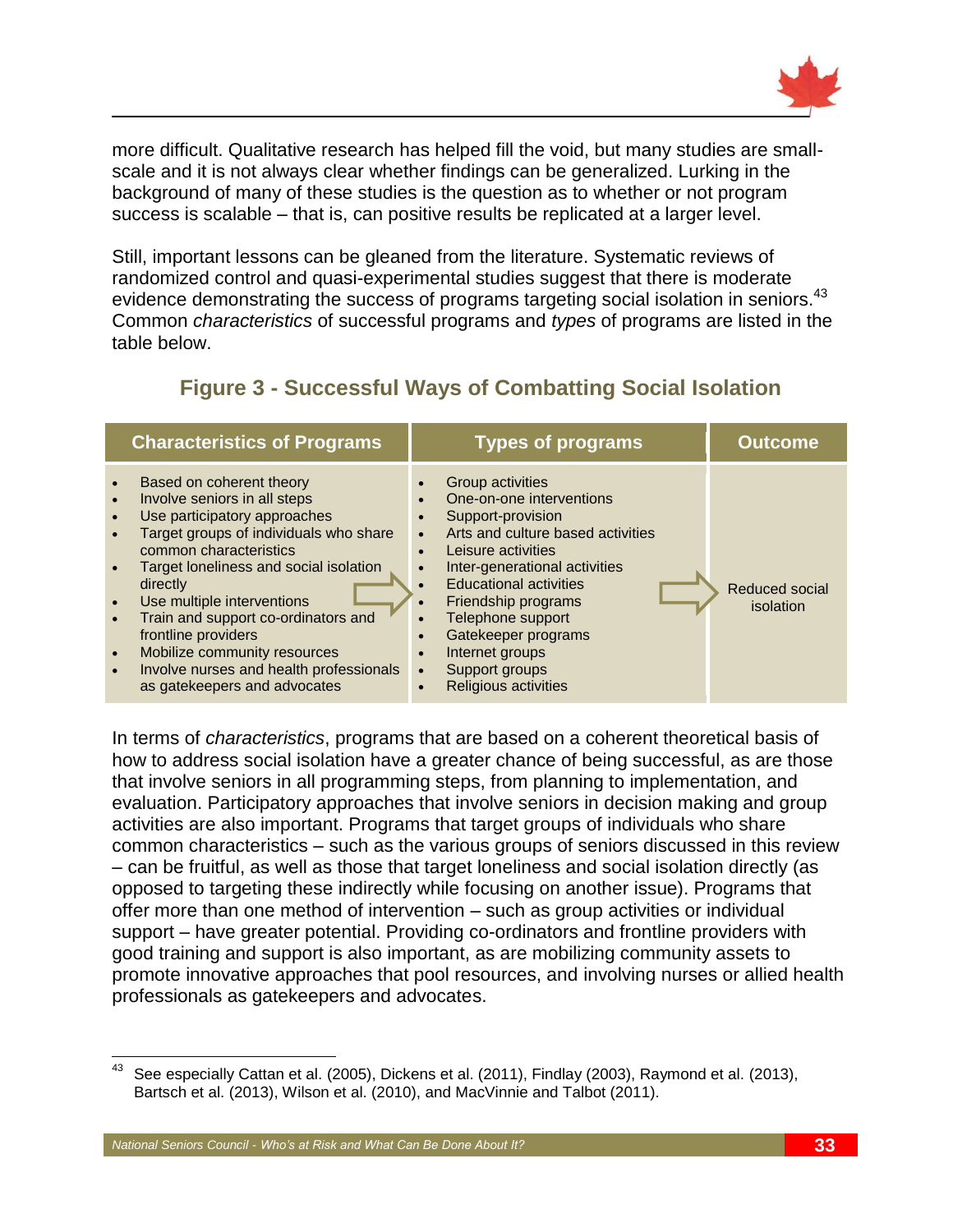

Jopling's (2015) study on social isolation programs in the United Kingdom, conducted under the auspices of the UK Campaign to End Loneliness, further identifies the "structural enablers" that help facilitate success. These include designing programs at the neighbourhood level, using asset-based community development approaches – which focuses on identifying and mobilizing individual and community assets – creating opportunities for seniors to volunteer, and promoting age-positive approaches among key organizations and institutions within a local area. Joplin provides several useful descriptions of programs that have adopted these approaches.

In terms of the *types* of programs that are successful, the literature suggests that many different kinds of interventions can have a positive impact, including group activities, one-on-one interventions and support provision (though group activities may have a greater impact according to the World Health Organization, 2015), arts and culture based activities, leisure activities, inter-generational activities, educational activities, friendship programs, telephone support, gatekeeper programs, internet groups, support groups, and religious activities. Thus, a range of different kinds of interventions can yield success – including those that use technology to create new communities – though in-person group activities are frequently mentioned as being particularly impactful.

In one systematic review, the Ministry of Health and Long-Term Care Ontario (2008) examined two different kinds of interventions – in-person group support activities and technology assisted interventions – and found that both showed positive results. Similarly, McDaid et al. (2015) looked at empirical studies testing the effectiveness of multiple programs and found that there was a small evidence base demonstrating that all of them had positive effects. These included arts and culture-based activities, friendship programs, intergenerational activities, and what they referred to as "Third Age" education. Toepoel (2013) examined data from a representative survey in the Netherlands and found that, among adults 65 years of age and older, cultural activities, reading books, and hobbies contribute to decreasing loneliness.

Individual program evaluations demonstrate positive results though they are usually based on small samples. An evaluation of Contact the Elderly (2008), for instance, indicated that a majority of participants felt less lonely as a result of the program. The program, which boasts 320 groups across the United Kingdom, organizes monthly Sunday afternoon teas between volunteers and seniors. Likewise, an evaluation of the Seniors Centre without Walls program, which provides free social and educational programming for older adults via telephone in Manitoba, revealed that the vast majority of participants felt more connected and less isolated (Newall and Menec, 2015). TeleVisit, a California-based non-profit, adopts a similar approach by facilitating group activities among seniors via teleconference and easy to use tablets.

In addition to these studies and evaluations, there is an emerging descriptive literature providing information on programs that tackle social isolation. For example, the World Health Organization (2015) describes several programs in Europe that have adopted innovative approaches, such as the Telephone Rings at 5 in Portugal, Multigenerational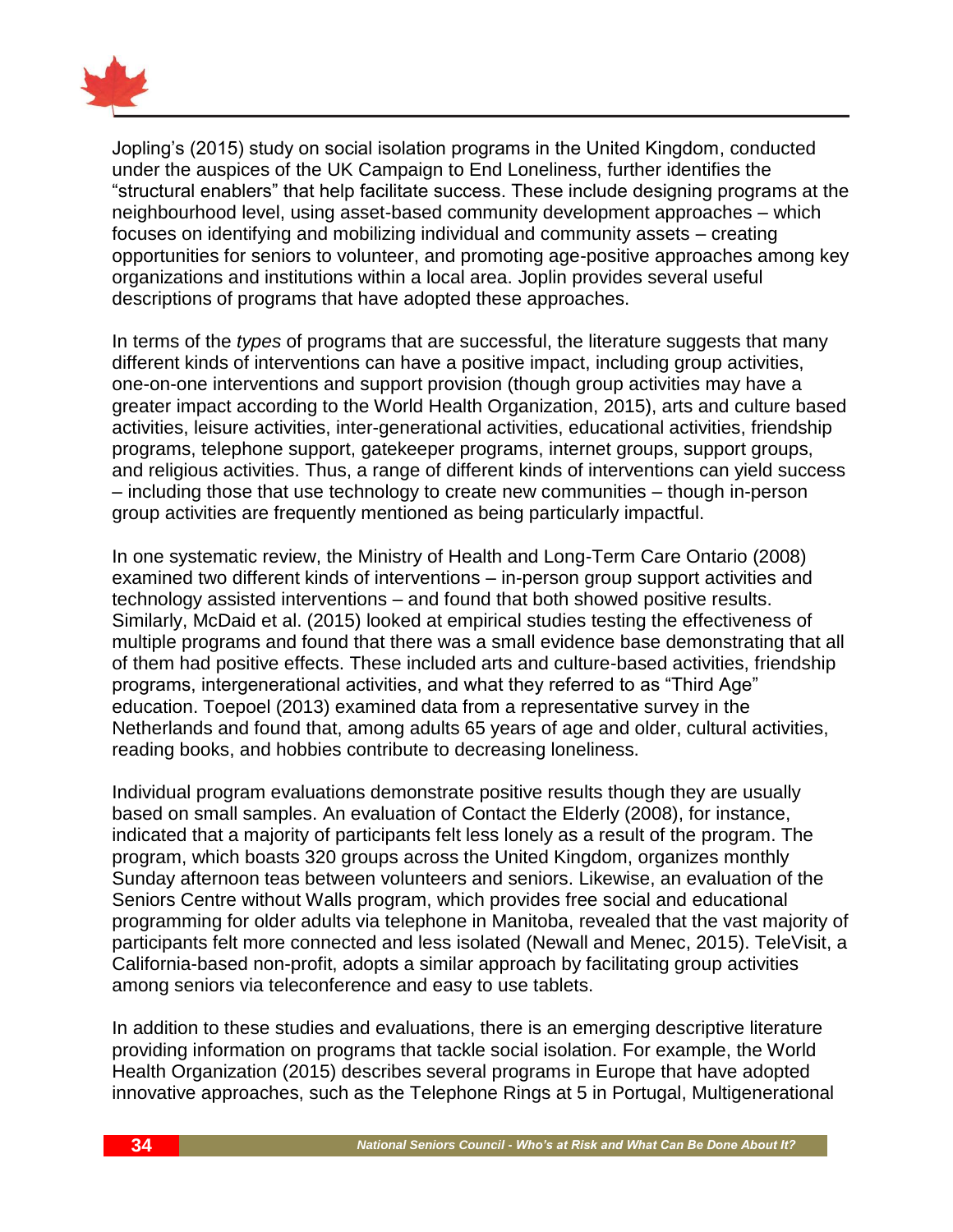

Centres in Germany, *Cité Seniors* in Switzerland, and Men's Sheds in Australia and Ireland. Beach and Bamford (2015) also provide a useful summary of multiple projects in England including Walking Football, the Culture Club, and the Seafarers Project. The Belgium-based, *Fondation Roi Baudouin*, which provides funding to community initiatives to address social isolation, describes 20 separate projects that have been undertaken, their successes and challenges. Projects range from collective suppers, groups for cultural outings, and cross-cultural discussion groups to collective pampering sessions, inter-generational groups to promote knowledge exchange, and pen-pal groups between seniors and children (Teller and Dorsselaer, 2007). In France, social cafés have been established in several places where seniors can get together, converse, and participate in different activities, including intergenerational ones (Saci, 2012).

The organization, *Pour Que l'Esprit Vive*, hosts monthly musical concerts for seniors in care facilities in rural France as a way to encourage socialization and combat isolation. Both contemporary and older forms of music are played (Desjobert, 2012). Social actions centres (*clubs du Centre d'Action Sociale*), where physical activities are organized for seniors, and open houses (*Maison Ouverte*), where seniors can drop in to participate in activities, also exist in France (Hallier-Nader, 2011).

The annual reports of organizations tackling social isolation can also be extremely instructive. *Les Petits Frères* (2016), an organization that is active in 15 regions of Quebec, provides annual updates on its many activities, including inter-generational pairing of older people with young volunteers for social activities (*jumelage*), holiday celebrations, regional trips, and other ongoing outings and activities.

Finally, there are multiple toolkits that provide useful suggestions on how to start programs to address social isolation, including the Nelson Allan Project Toolkit, which provides practical information for grassroots groups and community organizations (Nelson Allan Project, 2015). Innoweave (2015) also provides practical information on how projects addressing social isolation among seniors can be scaled up and make use of social innovation techniques. Within the context of the UK Campaign to End Loneliness, the Hidden Citizens project provides practical steps to service providers on identifying those who experience loneliness (Goodman et al., 2015). The Campaign has also developed a guide to assist practitioners with evaluation.

#### <span id="page-38-0"></span>**7.3. Promising Interventions for Specific Groups of Seniors**

In terms of the evaluation literature on programs addressing social isolation among specific groups of seniors, the literature is mostly suggestive. The following illustrates some potential promising interventions, however as previously stated, the evidence-base for some of these is still very much in its early stages, and this is not meant to be an exhaustive list:

 For Aboriginal seniors, activities that incorporate traditional activities and foods, including going out on the land, may be an effective way of addressing isolation and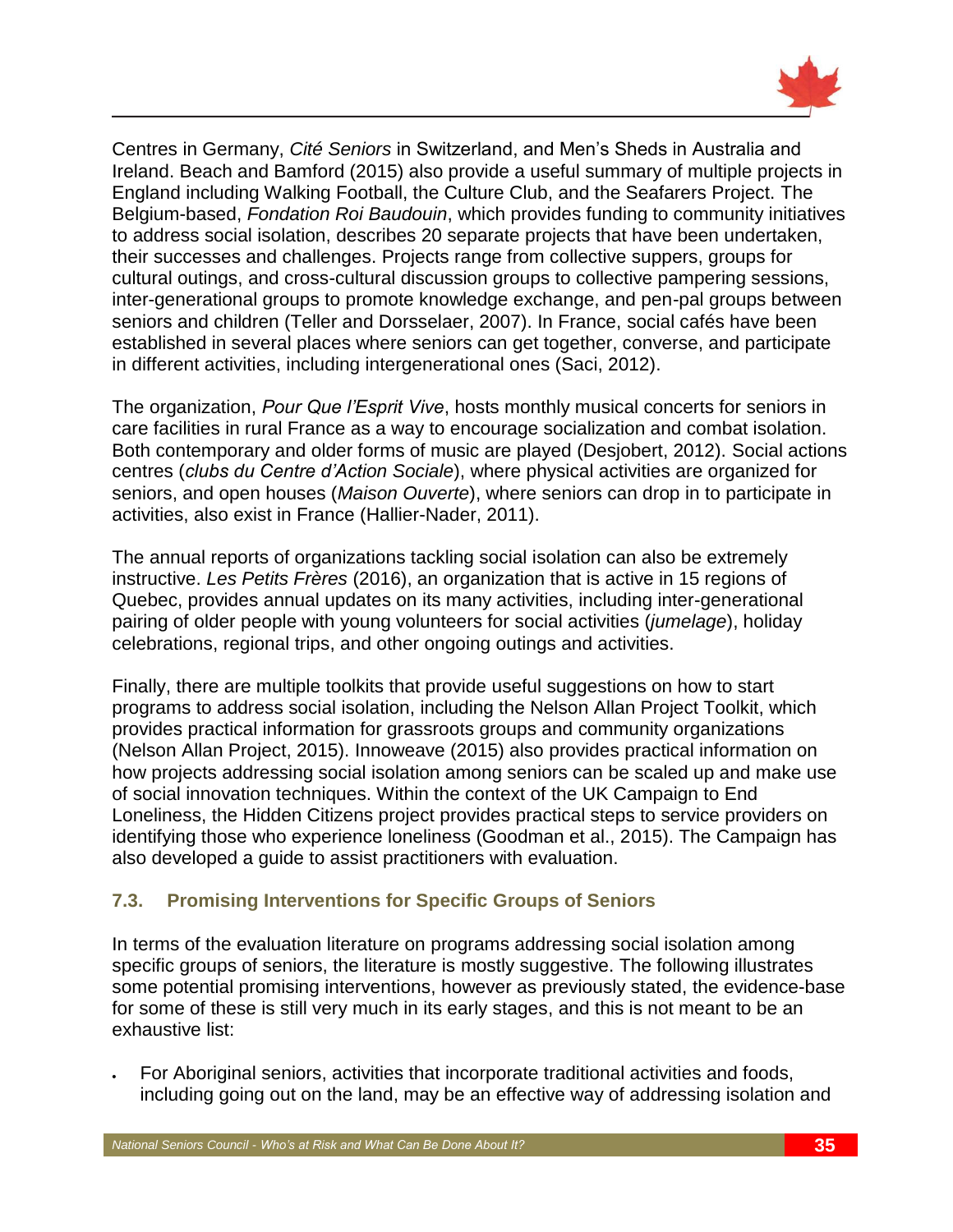

improving health outcomes. Some organizations that provide services to Aboriginal seniors, including Saanich First Nations Adult Care Society and Peter Ballantyne Cree Nation, connect seniors with youth, emphasizing the important role of First Nations Elders and storytelling (Health Council of Canada, 2013).

- For seniors who are caregivers, telephone-support groups may be an effective way of reducing social isolation (Stewart et al. 2006). $44$  A study on caregiving in Elliot Lake recommended that, to enhance social participation among caregivers, the needs of care recipients must be met. Other recommendations included organizing social activities with both the caregiver and recipient involved, as well as activities that involve only the caregiver.
- For spousal caregivers caring for partners with dementia, adult day programs are an effective way of providing respite (Sussman and Regehr, 2009).
- For immigrant seniors, group activities provided in their main language can help break down linguistic barriers. As previously noted, the SUCCESS Seniors Quality of Life Outreach Project in Vancouver offers both recreational and educational activities in Mandarin and Cantonese to socially isolated seniors. In Belgium, immigrant and nonimmigrant seniors are grouped together through the *Mémoire Vivante* program for cross-cultural learning as a way to overcome isolation (Teller and Dorsselaer, 2007). Similarly, in France, cafés for seniors adopt a mixed cultural and social approach to promote activities between ethnic groups and across generations and social classes (Saci, 2012).
- For older women living alone, educational activities via telephone have demonstrated some success based on participant self-reporting in the context of the Seniors Centre without Walls program in Manitoba (Newall and Menec, 2015). Widowhood bereavement support groups are also effective (Stewart et al., 2001).
- For seniors with dementia and their caregivers, memory cafés that provide naturally forming support groups can be effective (McFadden and Koll, 2014). Intergenerational programs such as the intergenerational choir for college students and persons with dementia and their family caregiver also show signs of success (Harris and Caporella, 2014).
- For LGBT seniors, countering discrimination is imperative. Training of health care staff involving LGBT cultural competency has demonstrated good results and has improved reception of and openness towards older LGBT adults, as well as consideration for their reality and specific needs (Porter and Krinsky, 2014). Training centres that address the experiences of LGBT individuals and their needs should be encouraged (Porter and Krinsky, 2014), including for social workers, who are particularly well placed to provide services to LGBT seniors and advocate on their behalf (Erdley et al., 2014).
- Inter-generational programs for LGBT seniors can also help build solidary and counter isolation. To counter ageism and social isolation in the LGBT community, a New York organization, Services and Advocacy for Gay, Lesbian, Bisexual and

 $\overline{\phantom{a}}$ 

<sup>44</sup> Diamond Geriatrics – a professional service for Seniors, family members and caregivers – provides 12 very practical tips on how to "undue the aloneness" of caregivers on its website: <http://www.diamondgeriatrics.com/featured/undoing-aloneness-caring-for-caregivers/>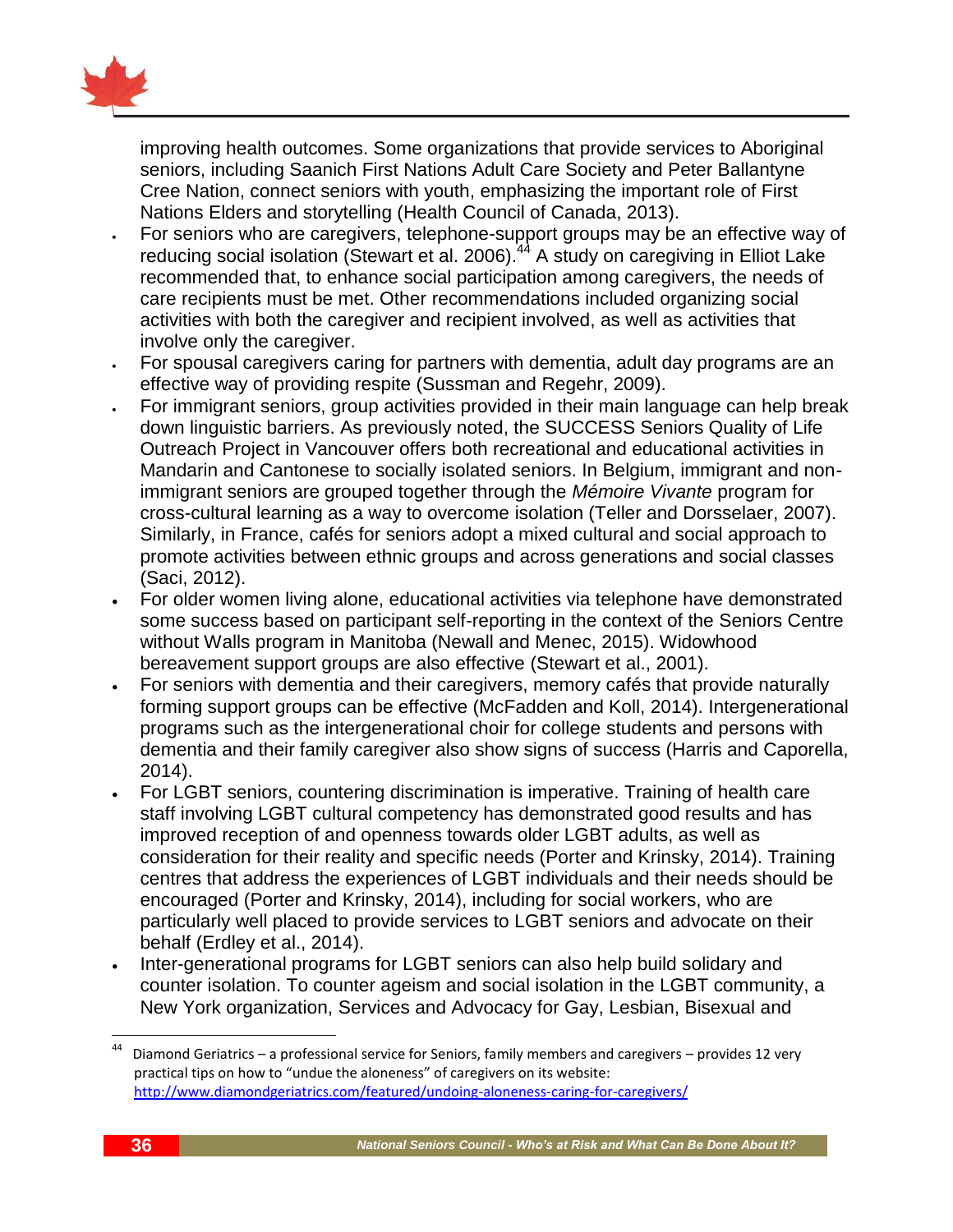

Transgender Seniors (SAGE), pairs LGBT seniors with LGBT volunteers with similar life experiences (age, orientation / sexual identity) (Larkin, 2008.)

Although programs and initiatives addressing social isolation seem to be multiplying with the growing awareness of this important issue, programs targeting specific groups of seniors, with some exceptions, are rare. While general programs are necessary, targeted ones could provide further impetus to efforts by stakeholders to combat social isolation. In both cases, evaluation efforts are essential to further develop the collective knowledge of the effectiveness of different types of interventions.

## <span id="page-40-0"></span>**8. Conclusion**

As the Canadian population continues to age, social isolation is a key challenge that affects the wellbeing of many seniors and increases their exposure to multiple health risks. This document built on the previous work of the NSC on social isolation, and aimed to contribute to knowledge-mobilization efforts in support of a multi-stakeholder approach to address this important issue. The NSC Report on the Social Isolation of Seniors (2014) proposed suggested measures for federal action. Specifically, the NSC recommended that efforts be made to 1) raise public awareness of the social isolation of seniors; 2) promote improved access to information, services and programs for seniors; 3) build the collective capacity of organizations to address isolation of seniors through social innovation; and 4) support research to better understand the issue of social isolation. Practitioners were also reminded of the funding that is available for projects addressing social isolation through the New Horizons for Seniors Program.

In conclusion, based on this review, the following general summary of findings is intended to inform the actions of the federal government, as well as other stakeholders such as researchers and frontline service providers. First, the review generally finds that the different groups of seniors that were examined are at risk of social isolation. At the same time, the literature on each group is uneven, both in terms of the quantity and quality of studies devoted to each one. This suggests that greater efforts are required to further develop the research on the barriers that specific groups of seniors encounter, and to tailor initiatives that address social isolation to their needs.

Second, given that social isolation is related to both general factors that cut across different groups of seniors and specific factors that are linked to issues faced by particular groups, a two-pronged approach to addressing social isolation seems warranted. On the one hand, coordinated policy interventions that can facilitate social inclusion across the population of seniors, such as improved housing and access to transportation, are required; on the other hand, targeted interventions, such as providing support to senior caregivers to prevent isolation, are also recommended. The concept of age-friendly communities has the potential to underpin a range of interventions that fall within the scope of both approaches.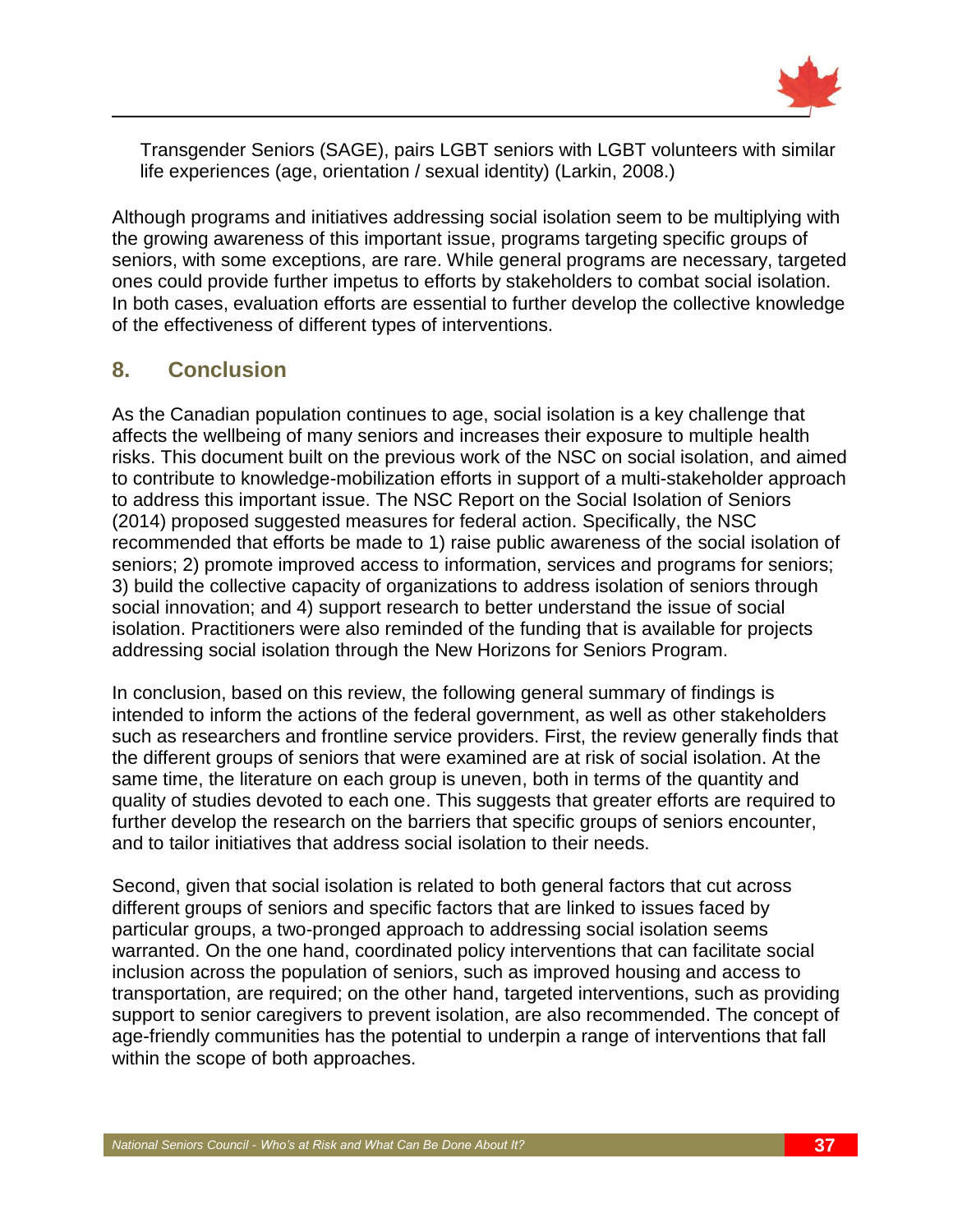

Third, research on social isolation would benefit from greater segmentation, analysis of how different social identities overlap and intersect with social isolation, increased reliance on mixed methods (qualitative and quantitative), conceptual clarity and consistency, and exploration of social isolation across the life course. Additional research on protective factors would also be useful. Research on social isolation is growing, but there is still a limited amount of studies on how social isolation is experienced by specific groups of seniors.

Finally, the literature on effective interventions indicates that there is a high degree of diversity in terms of the types of interventions that are assessed, the methodology used, and the quality of the evaluation. There is a need for more high quality program evaluation studies of different programs and approaches, and programmers should be encouraged to build an evaluation component into all of their programs (recognizing that funding limitations can often make this difficult). In general, there is sufficient evidence to identify several common characteristics of successful interventions – such as involving seniors in the planning, implementation and evaluation stages – as well as different types of interventions, from group activities to educational phone chats. Training programs for frontline workers delivering programs is essential, as well as adequate resources. More generally, socially-isolated seniors could benefit from increased efforts to raise awareness of the underlying causes of isolation and to fight ageism. These are not easy issues to resolve, and addressing social isolation will require not only the coordinated and concerted action of multiple stakeholders, but also increased understanding of the importance of this issue among the Canadian public. This report provides a stepping stone to meet these goals so that social isolation among seniors can be prevented and/or reduced in the face of a rapidly aging Canadian population.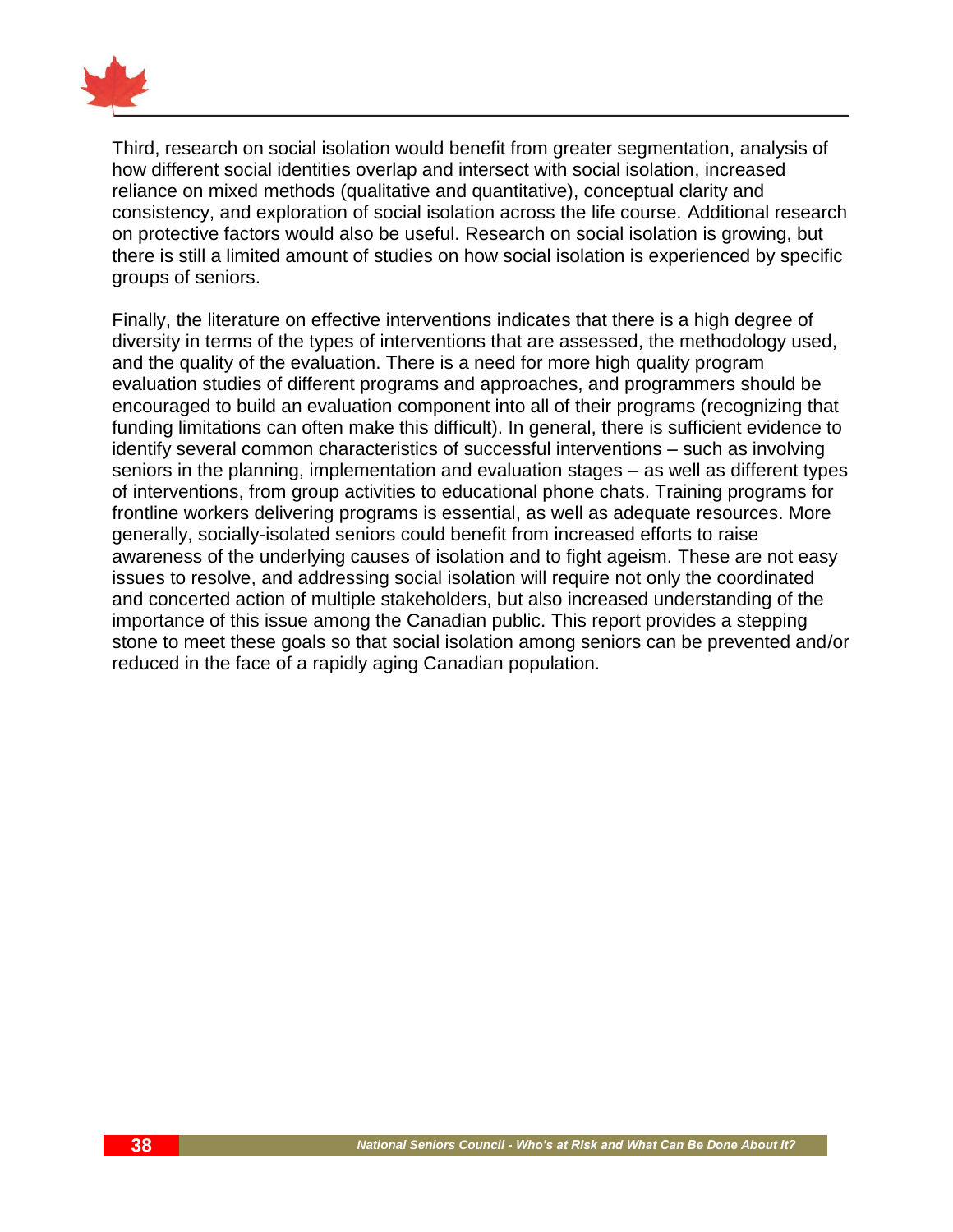

# **Reference List**

- <span id="page-42-0"></span>Abbott, P. and R. Sapsford. (2005). "Living on the Margins: Older People, Place and Social Exclusion*." Policy Studies* 26.1: 29-46.
- Alisaid-Guérain, C. (2015). "Les populations immigrées face à la perte d'autonomie." *La Gazette Santé-Social* 116: 36.

Assemblée nationale. (2014). *"Projet de loi, adopté par l'Assemblée Nationale, relatif à l'adaptation de la société au vieillissement."* Session extraordinaire de 2013-2014. No. 804.

- Bartsch, D. et al. (2013). "Outcomes of Seniors Reach Gatekeeper Referrals: Comparison of Spokane Gatekeeper Program, Colorado Senior Reach, and Mid-Kansas Senior Outreach." *Case Management Journals* 14.1: 11-20.
- Beach, B. and S.-M. Bamford. (2015). "*Isolation: The Emerging Crisis for Older Men – A Report Exploring Experiences of Social Isolation and Loneliness Among Older Men in England."* Independent Age.
- Beatty, B. and L. Berdahl. (2011). "Health Care and Aboriginal Seniors in Urban Canada: Helping a Neglected Class." *The International Indigenous Policy Journal* 2.1.

Bohic, N. (2012). "Prévention des accidents cérébraux et vieillissement. Impact des inégalités sociales et territoriales de santé." *Gérontologie et société* 5.1: 217-227.

Bolton, M. (2012). *"Loneliness – The State We're In."* A Report of Evidence Compiled for the Campaign to End Loneliness. Age UK Oxfordshire.

- British Columbia Ministry of Health. (2004). *"Social Isolation Among Seniors: An Emerging Issue."* An Investigation by the Children's, Women's and Seniors Health Branch, British Columbia Ministry of Health.
- Brotman, S. et al. (2010). "Comprendre et soutenir les aînés gais et lesbiennes." *Vieillir au pluriel. Perspectives sociales*. Presses de l'Université du Québec. 93-107

Camenzind, M. (2012). "Les personnes âgées homosexuelles : J'ai besoin d'un toit pour mon âme." *Soins infirmiers* 105.4: 42-45.

Canada Mortgage and Housing Corporation. (2012). *"Housing for Olders Canadians – The Definitive Guide to the Over 55 Market."* Volume 1. Understanding the Market.

Canadian Institute for Health Information. (2010). "Depression Among Seniors in Residential Care: Analysis in Brief." *Analysis in Brief*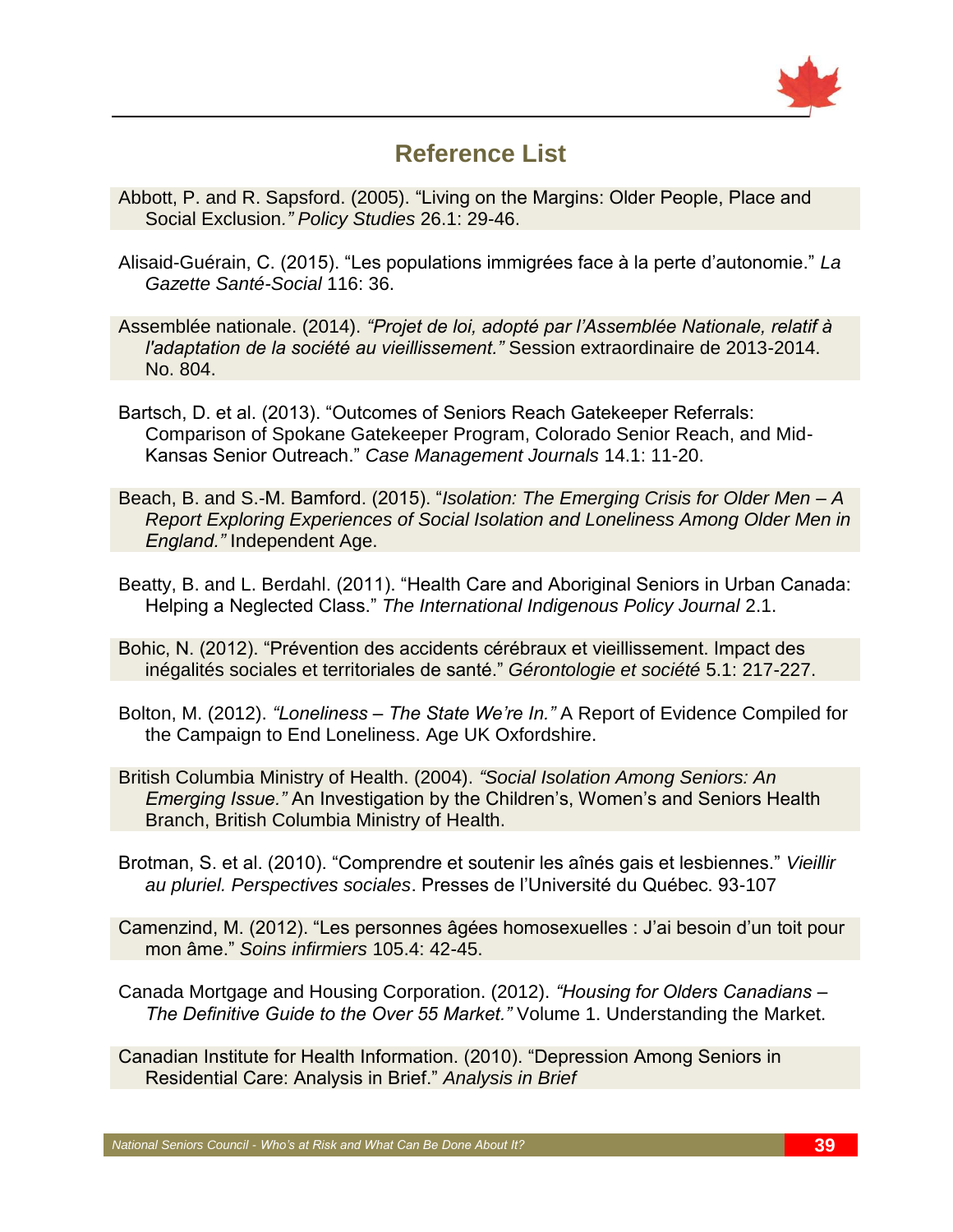

- Caradec, V. (2006). "Contribution: Isolement et vie relationnelle des personnes âgées." *Gérontologie* 140: 30-31.
- Cassidy, D.F. (2007). "L'intimité chez les hommes et les femmes homosexuels âgés." *Gérontologie et société* 122: 233-245.
- Cattan, M. et al. (2005). "Preventing Social Isolation and Loneliness Among Older People: A Systematic Review of Health Promotion Interventions." *Ageing and Society* 25: 41-67.
- Centre de Recherche et d'Information Nutritionnelles. (2010). "Personnes âgées à l'épreuve: vieillir sans trop s'appauvrir." *Alimentation, Santé et Petit budget* 51: 2-4.
- Centre for Addiction and Mental Health. (2010). "*Best Practice Guidelines for Mental Health Promotion Programs: Older Adults 55+*.*"* Centre for Addiction and Mental Health, Dalla Lana School of Public Health (University of Toronto) and Toronto Public Health.

Chappell, N.L. et al. (2008). "Respite for Rural and Remote Caregivers." *Rural Ageing.*

- Chappell, N.L. and L.M. Funk. (2011). "Social Support, Caregiving and Aging." *Canadian Journal on Aging* 30.3: 355-370.
- Chaput, H. et al. (2007). "L'aide à la vieillesse pauvre: la construction du minimum vieillesse." *Revue française des affaires sociales* 1.1: 57-83.
- Contact the Elderly. (2008). *"Reaching Isolated Older People: Results of a Project to Evaluate Alternative Methods of Service Delivery and Support to Isolated and Lonely Older People."*
- Cornwell, E.Y. and L.J. Waite. (2009). "Social Disconnectedness, Perceived Isolation, and Health Among Older Adults." *Journal of Health and Social Behaviour* 50: 31-48.
- Courtin, E. and M. Knapp. (2014). *"Health and Wellbeing Consequences of Social Isolation in Old Age."* National Institute for Health Research*.*
- Covelet, R. (2007). "Prendre enfin conscience des enjeux des déficits sensoriels des personnes âgées." *Gérontologie et société*123.
- Coyle, C.E. and E. Dugan. (2012). "Social Isolation, Loneliness and Health Among Older Adults." *Journal of Aging and Health* 24.8: 1346-1363.
- De Jong, J. et al. (2006). "Loneliness and Social Isolation." In D. Perlman and A. Vangelisti (eds.), *The Cambridge Handbook of Personal Relationships*. Cambridge: Cambridge University Press.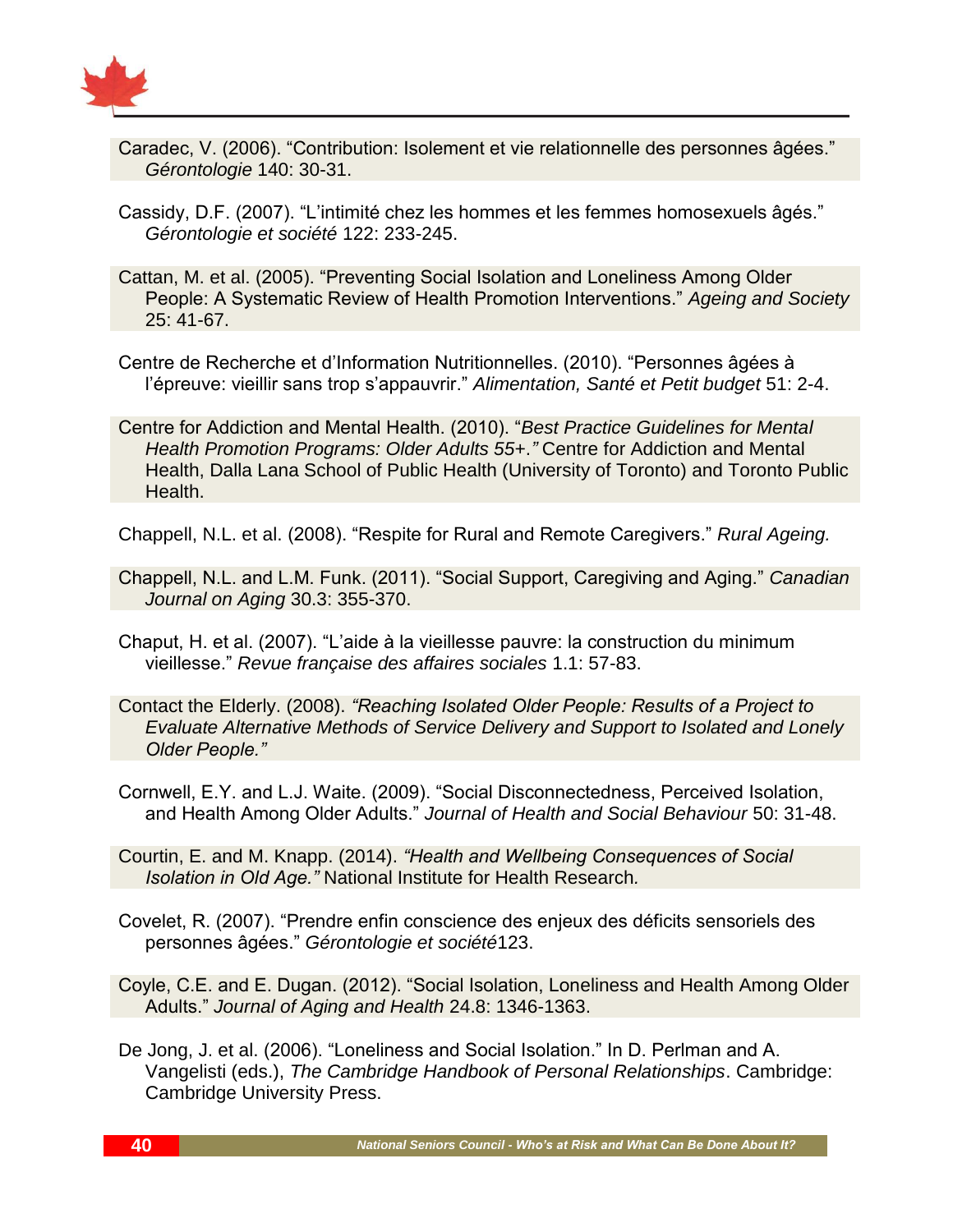

- De Jong Gierveld, J. et al. (2015a). "Determinants of Loneliness Among Older Adults in Canada." *Canadian Journal on Aging* 34.2: 125-136.
- De Jong Gierveld et al. (2015b). "Loneliness of Older Immigrant Groups in Canada: Effects of Ethnic-Cultural Background." *Journal of Cross-Cultural Gerontology* 30.3: 251–268.
- Desjobert, A. (2012). "Lutter contre l'isolement par l'art et la culture." *Gérontologie sans frontières* 163: 43-50.
- Dickens, A. et al. (2011). "Interventions Targeting Social Isolation in Older People: A Systematic Review." *BMC Public Health* 11: 647.
- Do, M.T. et al. (2015). "Fall-related Injuries Among Canadian Seniors, 2005–2013: An Analysis of the Canadian Community Health Survey." *Health Promotion and Chronic Disease Prevention in Canada: Research, Policy and Practice* 35.7.
- Duggleby, W.D. et al. (2011). "'I Am Part of the Community but...' The Changing Context of Rural Living for Persons with Advanced Cancer and their Families." *Rural and Remote Health* 11.3: 1733.
- Edwards, P. (2015). *« Moving from Ageist to Age-Friendly Policies and Practices in Manitoba. »* Centre on Aging, Winnipeg, Manitoba.
- Erdley, S.D. et al. (2014). "Breaking Barriers and Building Bridges: Understanding the Pervasive Needs of Older LGBT Adults and the Value of Social Work in Health Care." *Journal of Gerontological Social Work* 57.2-4: 362–385.
- Findlay, R. (2003). "Interventions to Reduce Social Isolation Among the Elderly: Where is the Evidence?" *Ageing and Society* 23.5: 647-658.
- Freiler, C. (2004). *"Why Strong Neighbourhoods Matter: Implications for Policy and Practice*.*"* Prepared for the Strong Neighbourhoods Task Force Toronto.
- Gabrielson, M.L. et al. (2014). "Are they Family or Friends? Social Support Instrument Reliability in Studying Older Lesbians." *Journal of Homosexuality* 61.11: 1589-1604.
- Garon, S. et al. (2014). "Collaborative Partnership in Age-Friendly Cities: Two Case Studies from Quebec, Canada." *Journal of Aging & Social Policy* 26.1-2: 73-87.
- Gilles, L. and A. Loones. (2011). "Précarité, isolement et conditions de logement: La profonde fragilité des personnes âgées." *CRÉDOC, Consommation et modes de vie* 245: 1-4.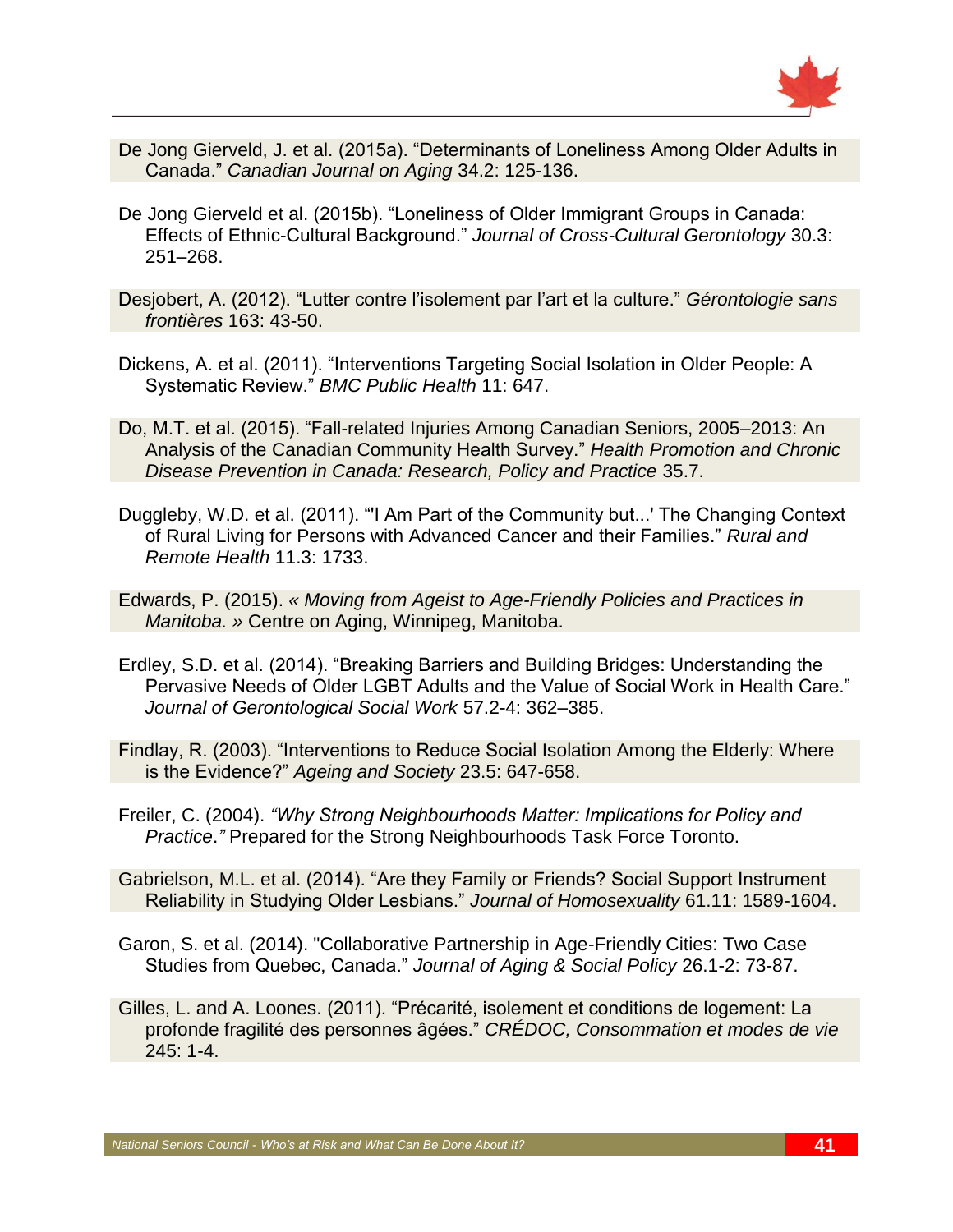

Gilmour, H. (2012). "Social Participation and the Health and Well-Being of Canadian Seniors." *Health Reports: Statistics Canada* 23.4, Cat. no. 82-003-X.

Goodman A. et al. (2015). *"Hidden Citizens – How Can we Identify the Most Lonely Older Adults?"* Campaign to End Loneliness.

Graziani, P. (2010). "La consommation excessive d'alcool chez la personne âgée." *Drogues, santé et société* 9.2: 49-74.

Greenfield, E.A. et al. (2015). "Age-Friendly Community Initiatives: Conceptual Issues and Key Questions." *The Gerontologist* 55.2: 191-198.

- Groupe SOS, SOS homophobie and AIDES. (2013) *"Rapport sur le vieillissement des personnes lesbiennes, gays, bisexuelles et transsexuelles (LGBT) et des personnes vivant avec le VIH (PVVIH)."*
- Habjan, S. et al. (2012). "Caregiving for Elders in First Nations Communities: Social System Perspective on Barriers and Challenges." *Canadian Journal on Aging* 31.2: 209-222.
- Hall, M. et al. (2003). "*The Experience of Social Isolation and Loneliness Among Older Men in Manitoba*.*"* Report Prepared for Veterans Affairs Canada. Aging in Manitoba.

Hallier-Nader, B. (2011). *"Les territoires de vie des 75 ans et plus à Paris: quel environnement urbain pour une qualité de vie durable?"* Université Paris-Est.

- Hanlon, N. and G. Halseth. (2005). "The Greying of Resource Communities in Northern British Columbia: Implications for Health Care Delivery in Already-underserviced Communities." *The Canadian Geographer* 49.1: 1-24.
- Harris, P. and C. Caporella. (2014). "An Intergenerational Choir Formed to Lessen Alzheimer's Disease Stigma in College Students and Decrease the Social Isolation of People with Alzheimer's Disease and their Family Members: A Pilot Study." *American Journal of Alzheimer's Disease & Other Dementias* 29.3: 270-281.
- Haskell, L. and M. Randall. (2009). "Disrupted Attachments: A Social Context Complex Trauma Framework and the Lives of Aboriginal Peoples in Canada." *Journal of Aboriginal Health* 5.3: 48-99.

Haut comité pour le logement des personnes défavorisées. (2012). *"Habitat et*  vieillissement: Vivre chez soi, mais vivre parmi les autres!" 17<sup>e</sup> rapport du Haut comité pour le logement des personnes défavorisées.

Hawton, A. et al. (2011). "The Impact of Social Isolation on the Health Status and Health-Related Quality of Life of Older People. *Quality of Life Research* 20.1: 57-67.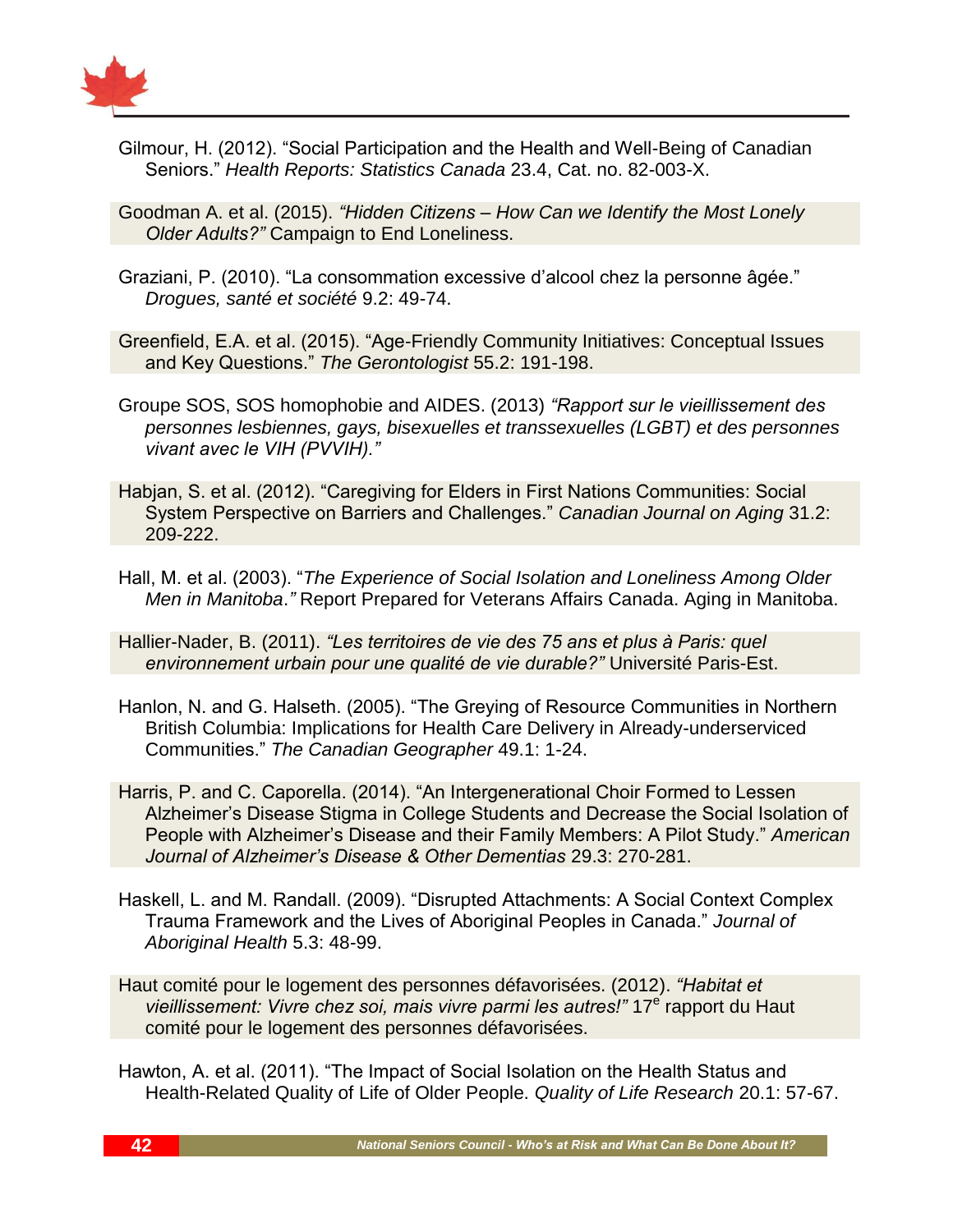

- Health Canada. (2009). *"Summative Evaluation of the First Nations and Inuit Home and Community Care*.*"* First Nations and Inuit Health, Health Canada.
- Health Council of Canada. (2013). *Canada's Most Vulnerable: Improving Health Care for First Nations, Inuit, and Métis Seniors*.
- Hébert, B. et al. (2012). "Les aîné-es trans : une population émergente ayant des besoins spécifiques en soins de santé, en services sociaux et en soins liés au vieillissement." *Frontières* 25.1: 57-81
- Holt-Lunstad, J. et al. (2015). "Loneliness and Social Isolation as Risk Factors for Mortality: A Meta-analytic Review." *Perspectives on Psychological Science* 10.2: 227–237.
- Iliffe, S. et al. (2007). "Health Risk Appraisal in Older People 2: The Implications for Clinicians and Commissioners of Social Isolation Risk in Older People." *British Journal of General Practice* 57: 277-282.
- Innoweave. (2015). "*Seniors SI. Reducing Social Isolation for Seniors*." National Webinar.
- Iparraguirre, J. (2015). "Socioeconomic Determinants of Risk of Harmful Alcohol Drinking Among People Aged 50 or Over in England." *BMJ Open* 5.7.
- Jopling, K. (2015). *"Promising Approaches to Reducing Loneliness and Isolation in Later Life."* AgeUK – Campaign to End Loneliness.
- Kane, M. and L. Cook. (2013). *"Dementia 2013: The Hidden Voice of Loneliness."* Alzheimer Society.
- Keating, N. et al. (2013). "Age-Friendly Rural Communities: Conceptualizing 'Best-Fit'." *Canadian Journal on Aging* 32.4: 319-332.
- Keefe, J. et al. (2006). *"A Profile of Social Isolation in Canada."* Submitted to the Chair of the F/P/T Working Group on Social Isolation. Province of British Columbia and Mount Saint Vincent University.
- Kirkland, S.A. et al. (2015). "Mining a Unique Canadian Resource: The Canadian Longitudinal Study on Aging." *Canadian Journal on Aging* 34.3: 366-377.
- Kobayashi, K.M. et al. (2009). "Making Meaningful Connections: A Profile of Social Isolation and Health Among Older Adults in Small Town and Small City, British Columbia." *Journal of Aging and Health* 21.2: 374-397.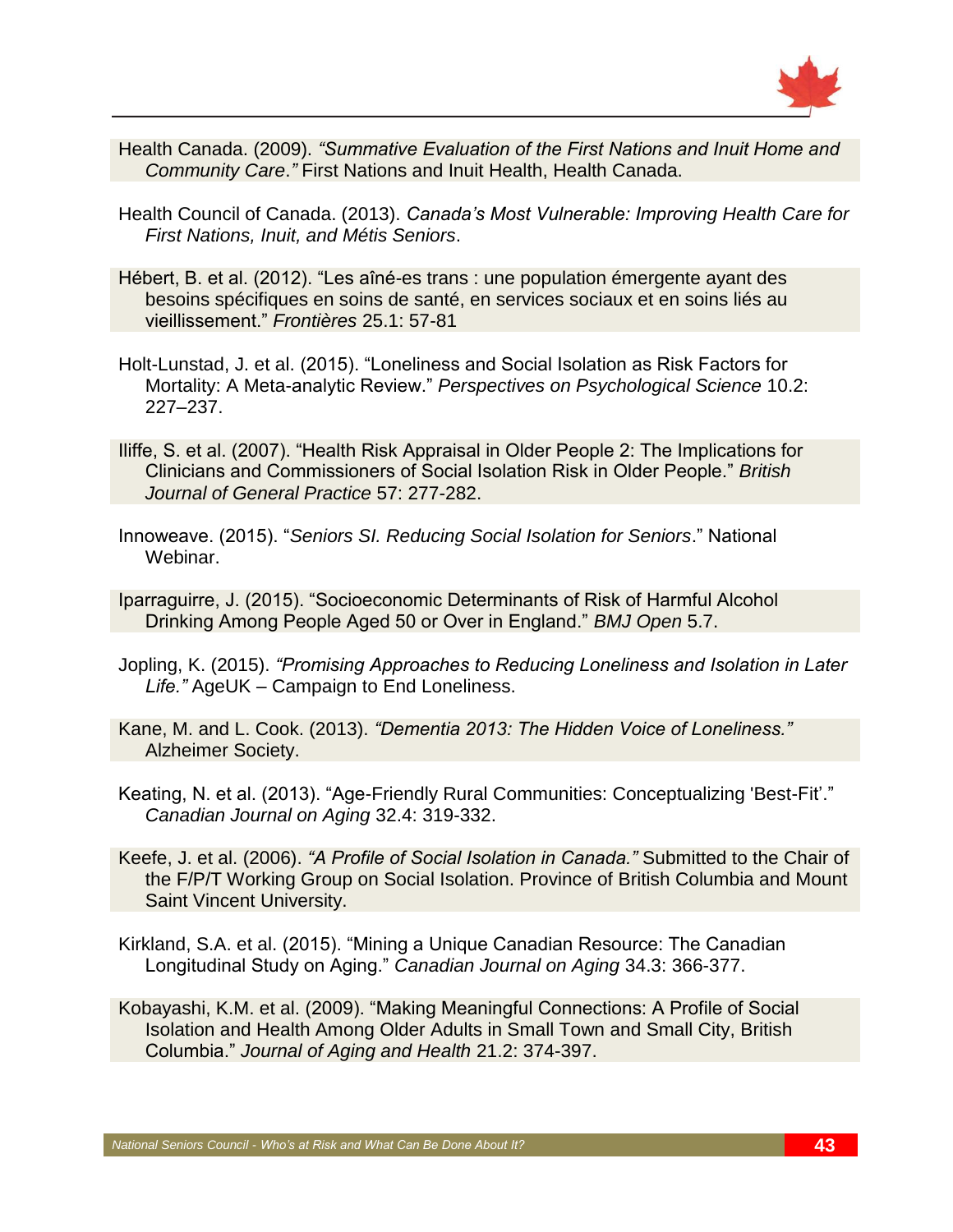

Larkin, M. (2008). "Social Networks Promote Engagement, Reduce Isolation, Boost Health." *The Journal on Active Aging* 7.5: 32-40.

Latham, J.R. (2016). *"Transgender People's Experiences of Elder Abuse in Australia."* Presentation at the 4<sup>th</sup> National Elder Abuse Conference, Australia.

- Lecovich, E. (2015). "Do Caregiving Burden and Satisfaction Predict Loneliness in Older Care Recipients?" *Aging and Mental Health* 20.4: 441-449.
- Li, D. (2010). "SUCCESS Provides an Antidote to Social Isolation of Immigrant Seniors." *Immigrants and Refugees Issue of Visions Journal* 6.3: 22.
- Libres propos. (2011). "Prendre soin et accompagner les femmes migrantes âgées." Le café social Ayyem Zamen. Entretien avec Moncef Labidi. *Gérontologie et société* 4.139: 87-97.
- Locher, J.L. et al. (2005). "Social Isolation, Support, and Capital and Nutritional Risk in an Older Sample: Ethnic and Gender Differences." *Social Science & Medicine* 60.4: 747–761.
- McFadden, S. and A. Koll. (2014). "Popular Memory Cafes in Wisconsin's Fox Valley Battle Social Isolation." *Generations* 38.1: 68-72.
- MacCourt, P. et al. (2011). *"Guidelines for Comprehensive Mental Health Services for Older Adults in Canada."* Mental Health Commission of Canada.
- MacVinnie, M. and C. Talbot. (2011). *"A Research Review of Seniors, Isolation, and Best Practises in Service Provision."* The Nelson Allan Project Toolkit.
- McDaid, D. et al. (2015). *"Promoting Mental Wellbeing, Tackling Loneliness: A Review of the Effectiveness of Actions Delivered Outside of the Health Sector."* Presentation. The Finnish Association for Mental Health, National Institute for Health and Welfare and LSE-PSSRU.
- Ministry of Health and Long-Term Care Ontario. (2008). "Aging in the Community." *Ontario Health Technology Assessment Series* 8.1-6.
- National Seniors Council. (2009). *"Report of the National Seniors Council on Low Income Among Seniors."*

National Seniors Council. (2014a). *"Report on the Social Isolation of Seniors."*

National Seniors Council. (2014b). *"Scoping Review of the Literature: Social Isolation of Seniors."*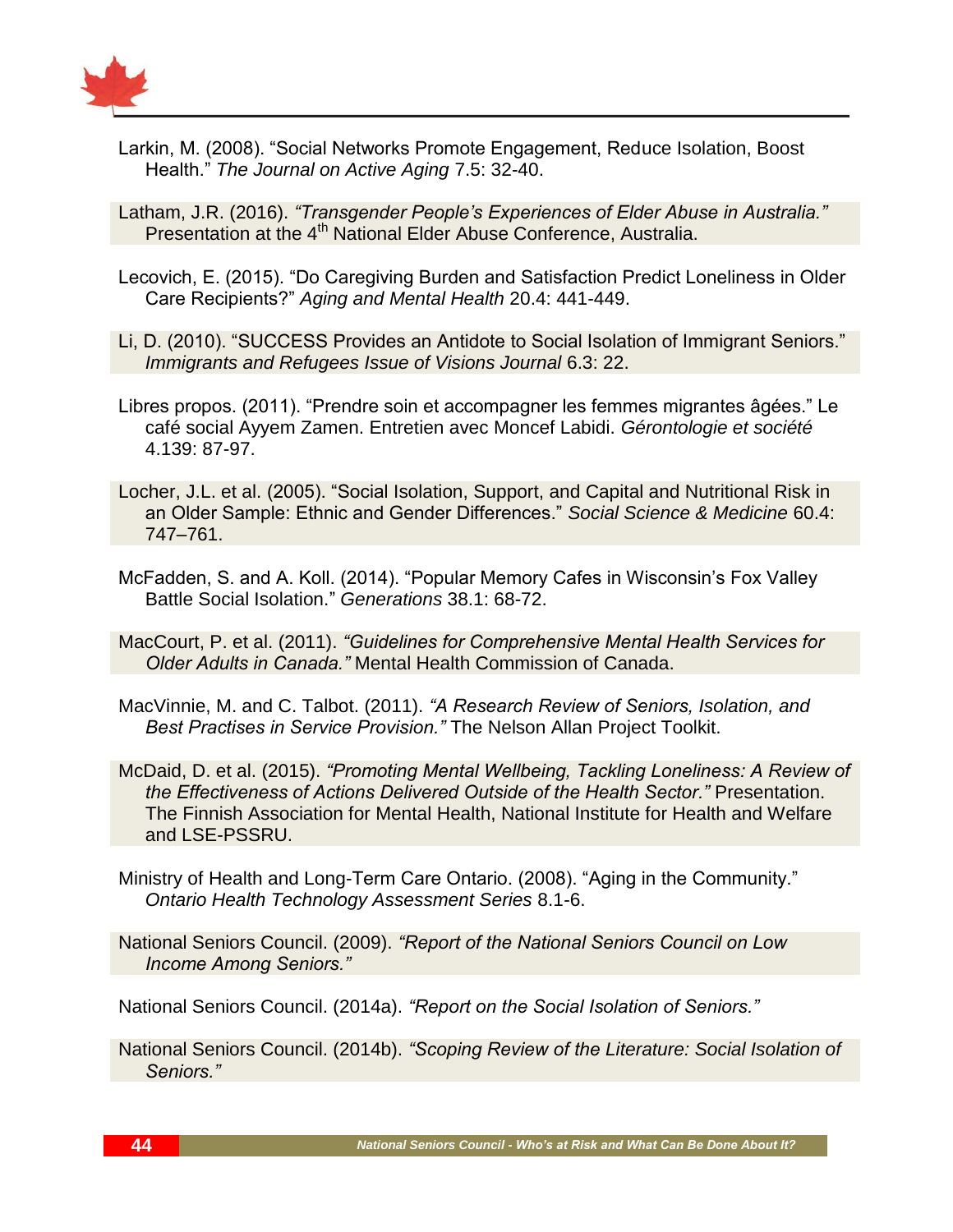

Nelson Allan Project. (2015). *"Toolkit – The Nelson Allan Project: Connecting Seniors from Isolation to Activation."*

Newall, N. (2015). *"Who's at my Door Project – How Organizations Find and Assist Socially Isolated Older Adults."* Centre on Aging. University of Manitoba.

- Newall, N.E. and V.H. Menec. (2015). "Targeting Socially Isolated Older Adults: A Process Evaluation of the Senior Centre Without Walls Social and Educational Program." *Journal of Applied Gerontology* 34.8: 958-976.
- Newall, N.E. et al. (2013). "Consequences of Loneliness on Physical Activity and Mortality in Older Adults and the Power of Positive Emotions." *Health Psychology* 32.8: 921–924.
- Newall, N.E.G. et al. (2014). "Predicting Stability and Change in Loneliness in Later Life." *Journal of Social and Personal Relationships* 31.3: 335-351.
- Newall, N. et al. (2015). "A Longitudinal Examination of Social Participation, Loneliness, and Use of Physician and Hospital Services." *Journal of Aging and Health* 27.3: 500- 518.
- Ng, C.F. and H.C. Northcott. (2015). "Living Arrangements and Loneliness of South Asian Immigrant Seniors in Edmonton, Canada." *Ageing and Society* 35.2: 552-575.
- Nicholson, N.E. Jr. (2009). "Social Isolation in Older Adults: An Evolutionary Concept Analysis." *Journal of Advanced Nursing* 65.6: 1342-1352.
- North Sky Consulting Group Ltd. (2013). *"Removing Barriers to Social Isolation."* City of Nanaimo, The Harbour City.
- Noubicier, A.F. and M. Charpentier. (2013). "Vieillissement réussi : perception des femmes aînées immigrantes de l'Afrique noire à Montréal." *Santé mentale au Québec* 38.2: 277-295.
- Nova Scotia Centre for Aging. (2012). *"Age-Friendly Communities in Canada: Community Implementation Guide – Toolbox."* Submitted to the Public Health Agency of Canada.
- Office of the Commissioner of Official Languages. (2013). "*Enjoying your Senior Years in your Own Language, Culture, and Community: Federal Support from Key Institutions and a Portrait of English-Speaking Seniors in Quebec*.*"*
- Orel, N.A. (2014). "Investigating the Needs and Concerns of Lesbian, Gay, Bisexual, and Transgender Older Adults: The Use of Qualitative and Quantitative Methodology." *Journal of Homosexuality* 61.1: 53-78.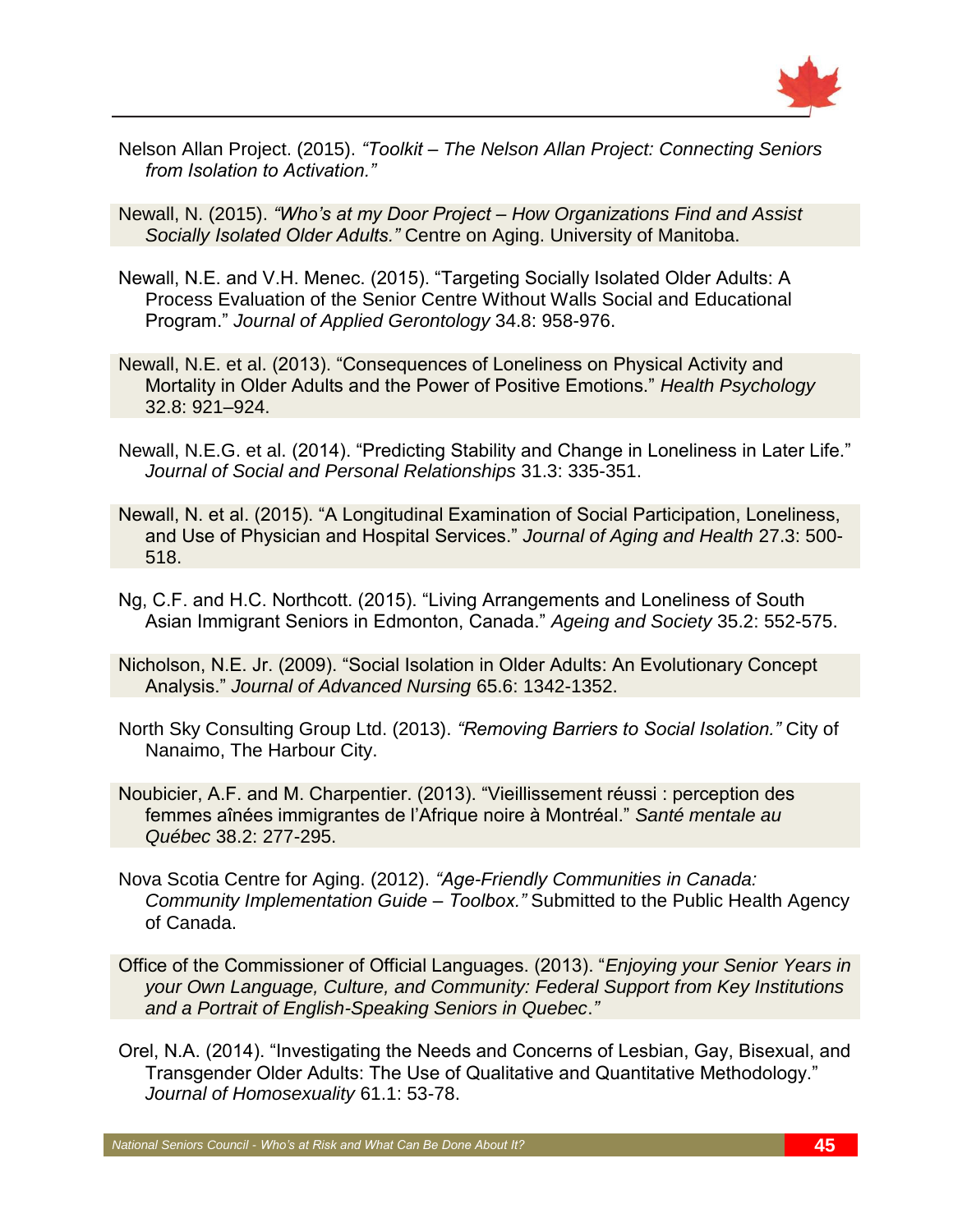

Panazzola, P. and B. Leipert. (2013). "Exploring Mental Health Issues of Rural Senior Women Residing in Southwestern Ontario, Canada: A Secondary Analysis Photovoice Study." *Rural and Remote Health* 13.2: 2320.

Perissinotto, C.M. and K.E. Covinsky. (2014). "Living Alone, Socially Isolated or Lonely – What Are We Measuring?" *Journal of General Internal Medicine* 29.11: 1429-1431.

Petits Frères. (2016). "*Une famille pour la vie."* Rapport annuel 2015-2016.

- Pinquart, M. and S. Sörensen. (2000). "Influences of Socioeconomic Status, Social Network, and Competence on Subjective Well-Being in Later Life: A Meta-Analysis." *Psychology and Aging* 15. 2: 187-224.
- Pinquart, M. and S. Sörensen. (2003). "Differences Between Caregivers and Noncaregivers in Psychological Health and Physical Health: A Meta-Analysis." *Psychology and Aging* 18.2: 250-267.

Porter, K.E. and L. Krinsky. (2014). "Do LGBT Aging Trainings Effectuate Positive Change in Mainstream Elder Service Providers?" *Journal of Homosexuality* 61.1: 197-216.

Public Health Agency of Canada. (2010). *"The Chief Public Health Officer's Report on the State of Public Health in Canada 2010: Growing Older – Adding Life to Years."*

Public Health Agency of Canada. (2015). "*Age-Friendly Communities Evaluation Guide: Using Indicators to Measure Progress*."

Ramage-Morin, P.L. and H. Gilmour. (2013). "Urinary Incontinence and Loneliness in Canadian Seniors." *Health Reports: Component of Statistics Canada* 24.10, Cat. No. 82-003-X.

Raymond, E. et al. (2008). *"La participation sociale des aînés dans une perspective de vieillissement en santé : réflexion critique appuyée sur une analyse documentaire."* Direction de santé publique de l'Agence de la santé et des services sociaux de la Capitale-Nationale, Institut national de santé publique du Québec, Centre d'excellence sur le vieillissement de Québec et Institut sur le vieillissement et la participation sociale des aînés de l'Université Laval.

Raymond, E. et al. (2013). "On the Track of Evaluated Programmes Targeting the Social Participation of Seniors: A Typology Proposal." *Ageing and Society* 33.2: 267-296.

Richmond, C.A. (2007). "Narratives of Social Support and Health in Aboriginal Communities." *Canadian Journal of Public Heath* 98.4: 347-351.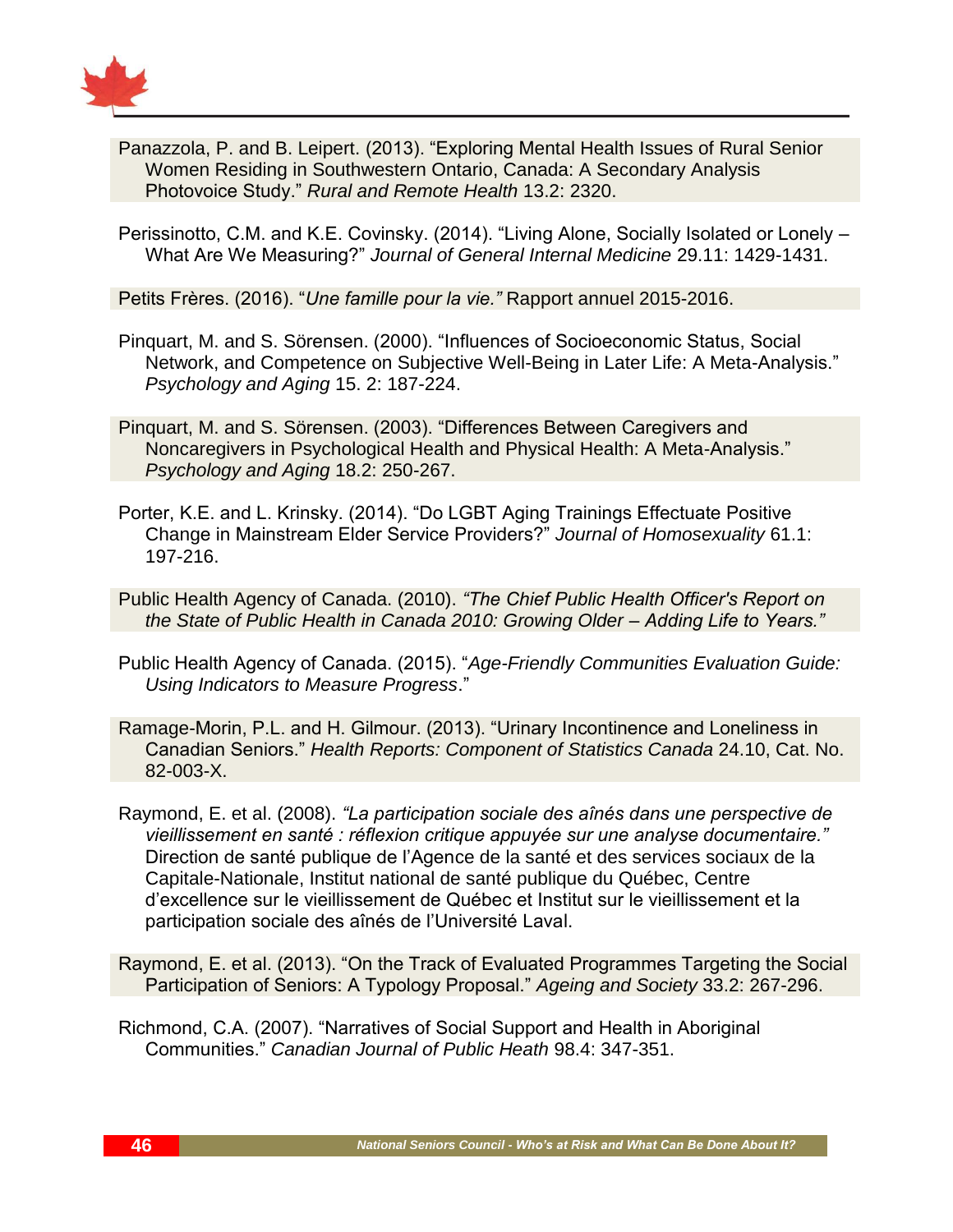

- Richmond, C.A.M. (2009). "Explaining the Paradox of Health and Social Support Among Aboriginal Canadians." *Canadian Issues* 1.1: 65-71.
- Robinson, J. et al. (2009). "A Broader View of Family Caregiving: Effects of Caregiving and Caregiver Conditions on Depressive Symptoms, Health, Work and Social Isolation." *The Journals of Gerontology – Series B (Psychological Sciences and Social Sciences)* 64.6:788-798.
- Ryser, L. and G. Halseth. (2011). "Informal Support Networks of Low-Income Senior Women Living Alone: Evidence from Fort St. John, BC." *Journal of Women and Aging* 23.3: 185-202.
- Sabir, M. et al. (2009). "A Community-based Participatory Critique of Social Isolation Intervention Research for Community-dwelling Older Adults." *Journal of Applied Gerontology* 28.2: 218-234.
- Saci, K. (2012). "ADEL, un café social pour rompre avec l'isolement des vieux immigrés. Témoignage." *Habiter et vieillir. Une société pour tous les âges? Quelles articulations entre les chercheurs, experts et acteurs sociaux dans le champ des politiques de la vieillesse?* Les Cahiers des Ateliers de dialogue Recherche – Action – Expertise 4: 57-59.
- Saïas, T. et al. (2013). "Prévention du suicide de la personne âgée : la place des interventions communautaires." *Pratique psychologiques* 19.2: 103-117.
- Serres, J.F. (2013). *"Rapport MONALISA : Préconisations pour une MObilisation NAtionale contre l'ISolement social des Âgés."* Ministère des affaires sociales et de la santé.
- Shankar, A. et al. (2013). "Social Isolation and Loneliness: Relationships with Cognitive Function During 4 Years of Follow-Up in the English Longitudinal Study of Ageing." *Psychosomatic Medicine* 75.2: 161–170.
- Shankar, A. (2015). *"Social Connections in Older Adults: Associations with Health and Well-Being."* Presentation. Department of Epidemiology and Public Health, UCL.
- Sherman, J.E. and S. Lacarte. (2012). *"Social Inclusion of Seniors and Informal Caregivers in Elliot Lake. Phase II: Experiences of Informal Caregivers."* Prepared for Human Resources and Skills Development Canada.
- Shillington, R. (2016). *"An Analysis of the Economic Circumstances of Canadian Seniors."* Broadbent Institute.
- Sims-Gould, J. and A. Martin-Matthews. (2007). "Family Caregiving or Caregiving Alone: Who Helps the Helper?" *Canadian Journal on Aging* 26.suppl 1: 27-46.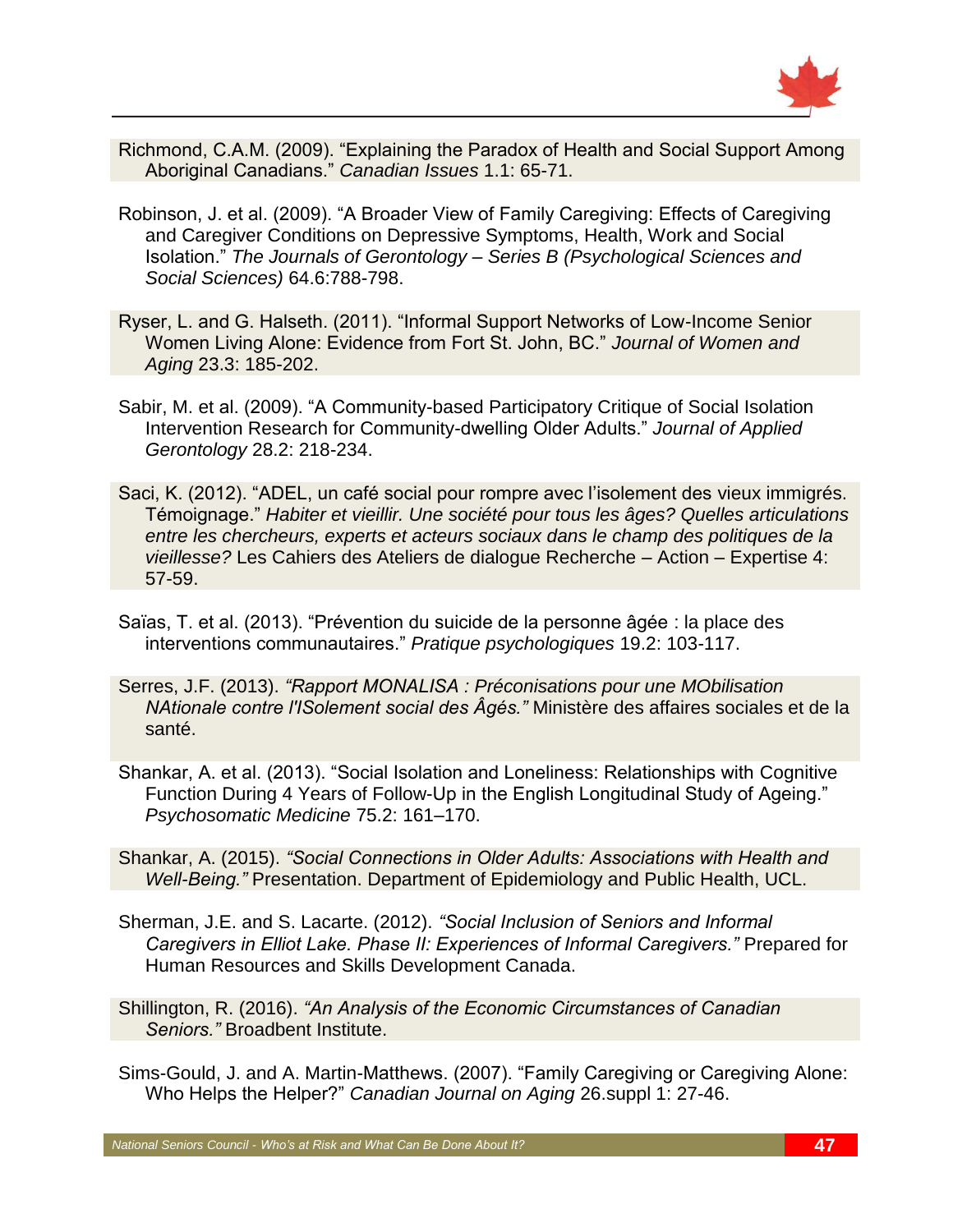

- Sinha, M. (2014). *"Canadians' Connections with Family and Friends."* Analytical Paper. Spotlight on Canadians: Results from the General Social Survey. Cat. no. 89‑652‑X — No. 006.
- Smith, T.F. and J.P. Hirdes. (2009). "Predicting Social Isolation Among Geriatric Psychiatry Patients." *International Psychogeriatrics* 21.1: 50-59.
- St. John, P.D. et al. (2006). "Depressive Symptoms Among Older Adults in Urban and Rural Areas." *International Journal of Geriatric Psychiatry* 21.1): 1175-1180.
- Standing Committee on Social Affairs, Science and Technology. (2004). *"Mental Health, Mental Illness and Addiction: An Overview of Policies and Programs in Canada."*
- Statistics Canada. (2007). *"Participation and Activity Limitation Survey 2006."* Tables. Cat. No. 89-628-XIE.
- Statistics Canada. (2010). Cycle 4.2 of Canadian Community Health Survey Healthy Aging. Cross tabulations undertaken by the NSC. Dataset available at: http://www23.statcan.gc.ca/imdb-bmdi/pub/5146-eng.htm).

Statistics Canada. (2011). *"National Household Survey 2011."*

Statistics Canada. (2012). *"Living Arrangements of Seniors."* Census in Brief. Cat. no. 98-312-X2011003.

Statistics Canada. (2013a). *"Aboriginal Peoples in Canada: First Nations People, Métis and Inuit."* Analytical Paper. Cat. no. 89-519-XIE.

Statistics Canada. (2013b). *"The General Social Survey: An Overview."* Pub. no. 89F0115X.

Statistics Canada. (2014). "Canadian Income Survey, 2012". *The Daily.*

- Statistics Canada. (2015). "Canada's Population Estimates: Age and Sex, July 1, 2015". *The Daily.*
- Stein, G.L. et al. (2010). "Lesbian and Gay Elders and Long-Term Care: Identifying the Unique Psychological Perspectives and Challenges." *Journal of Gerontological Social Work* 53.5: 421-435.
- Stewart, M. et al. (2001). "Promoting Positive Affect and Diminishing Loneliness of Widowed Seniors Through a Support Intervention." *Public Health Nursing* 18.1: 54- 63.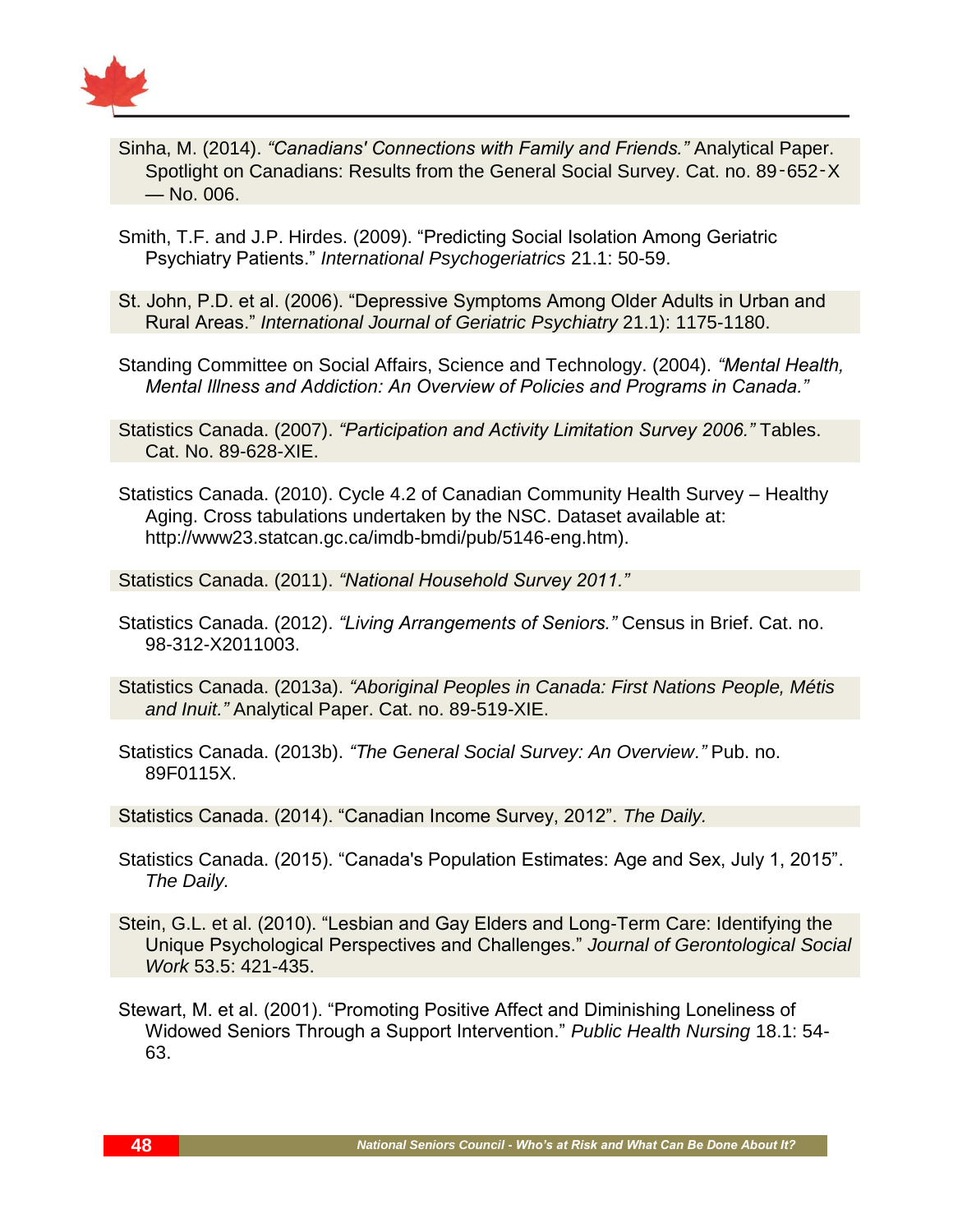

- Stewart, M. et al. (2006). "Accessible Support for Family Caregivers of Seniors with Chronic Conditions: From Isolation to Inclusion." *Canadian Journal on Aging* 25.2: 179-192.
- Stewart, M. et al. (2007). ""Left Out": Perspectives on Social Exclusion and Social Isolation in Low-Income Populations." *Canadian Journal of Nursing Research* 39.3: 209-212.
- Sussman, T. and C. [Regehr.](http://www.ncbi.nlm.nih.gov/pubmed/?term=Regehr%20C%5BAuthor%5D&cauthor=true&cauthor_uid=19281100) (2009). ["The Influence of Community-Based Services on](http://www.ncbi.nlm.nih.gov/pubmed/19281100)  [the Burden of Spouses Caring for their Partners with Dementia."](http://www.ncbi.nlm.nih.gov/pubmed/19281100) *Health and Social Work* 34.1: 29-39.
- Tam, S. and S. Neysmith. (2006). "Disrespect and Isolation: Elder Abuse in Chinese Communities." *Canadian Journal on Aging* 25.2: 141-151.
- Tang, K. (2015). *"LGBTQ Seniors: Health, Housing and Social Support: An Annotated Bibliography."* Prepared for Pride Seniors Project: Into the Closet – A Needs Assessment.
- Teller, M. and I. Van Dorsselaer. (2007). *"Seniors admis, seniors amis: 20 projets pour lutter contre l'isolement des plus âgés."* Fondation Roi Baudouin.
- The Conference Board of Canada (2013). "Elderly Poverty." *How Canada Performs.* www.conferenceboard.ca/hcp/details/society/elderly-poverty.aspx.
- Toepoel, V. (2013). "Ageing, Leisure, and Social Connectedness: How Could Leisure Help Reduce Social Isolation of Older People?" *Social Indicators Research* 113: 355- 372.
- Treloar, C. et al. (2014). ""I Can't Do This, It's Too Much": Building Social Inclusion in Cancer Diagnosis and Treatment Experiences of Aboriginal People, Their Carers and Health Workers." *International Journal of Public Health* 59.2: 373-379.
- Trépied, V. (2012). "Les personnes âgées vivant en EHPAD, isolement ou solitude?" *Documents Cleirppa* 8.47: 24-28.
- Turcotte, M. (2012). "Profile of Seniors' Transportation Habits." *Canadian Social Trends.*  Component of Statistics Canada Cat. no. 11-008-X.
- Turcotte, M. (2013). "Family Caregiving: What are the Consequences?" *Insights on Canadian Society.* Statistics Canada Cat. no. 75-006-X.
- Umberson, D. and J. Karas Montez. (2010). "Social Relationships and Health: A Flashpoint for Health Policy." *Journal of Health and Social Behavior* 51(Suppl): S54– S66.